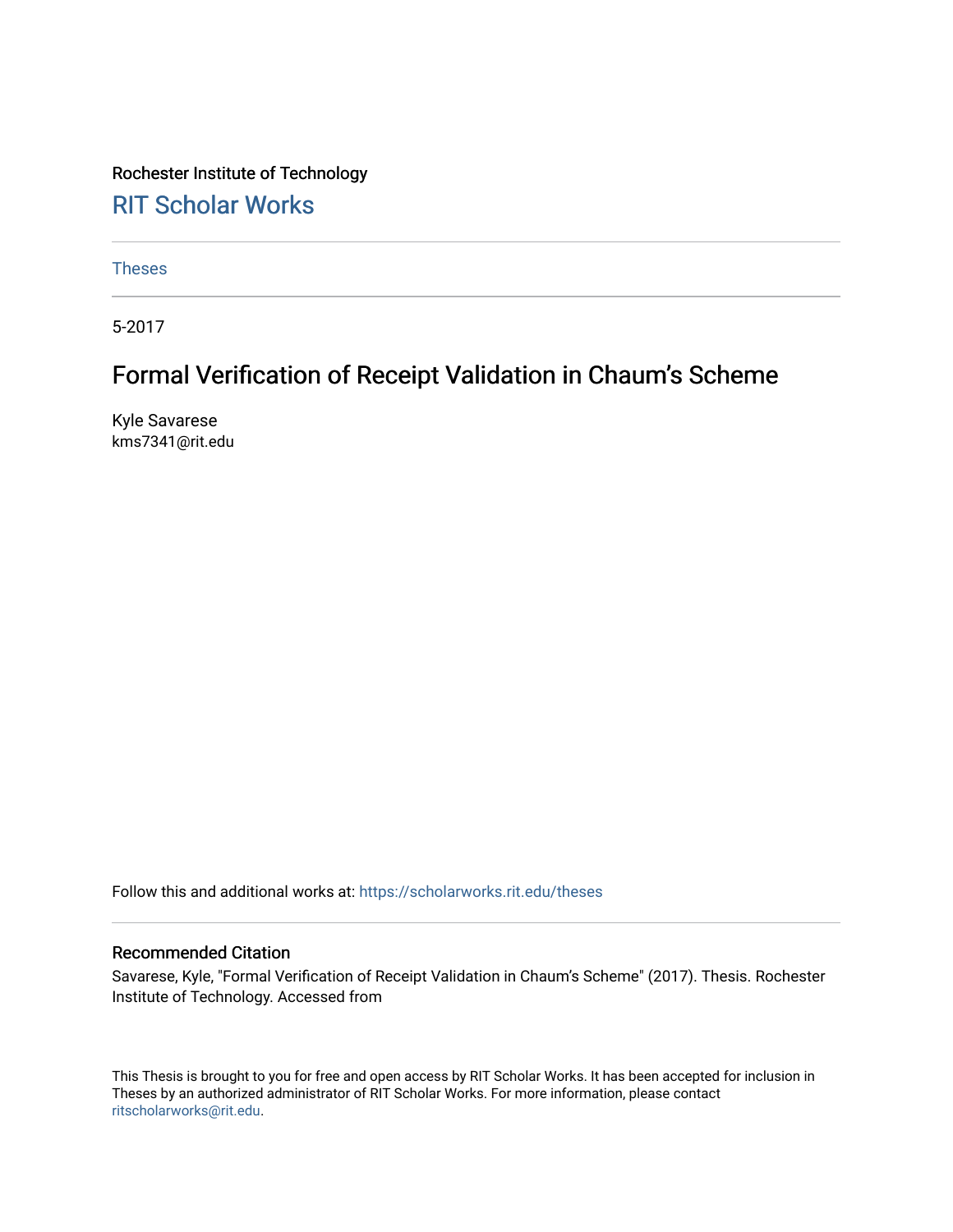# Formal Verification of Receipt

# Validation in Chaum's Scheme

by

Kyle Savarese

#### **THESIS**

Presented to the Faculty of

the Golisano College of Computer and Information Sciences

Computer Science Department

Rochester Institute of Technology

in Partial Fulfillment of the Requirements for the Degree of

Master's of Science in Computer Science

### Rochester Institute of Technology

May 2017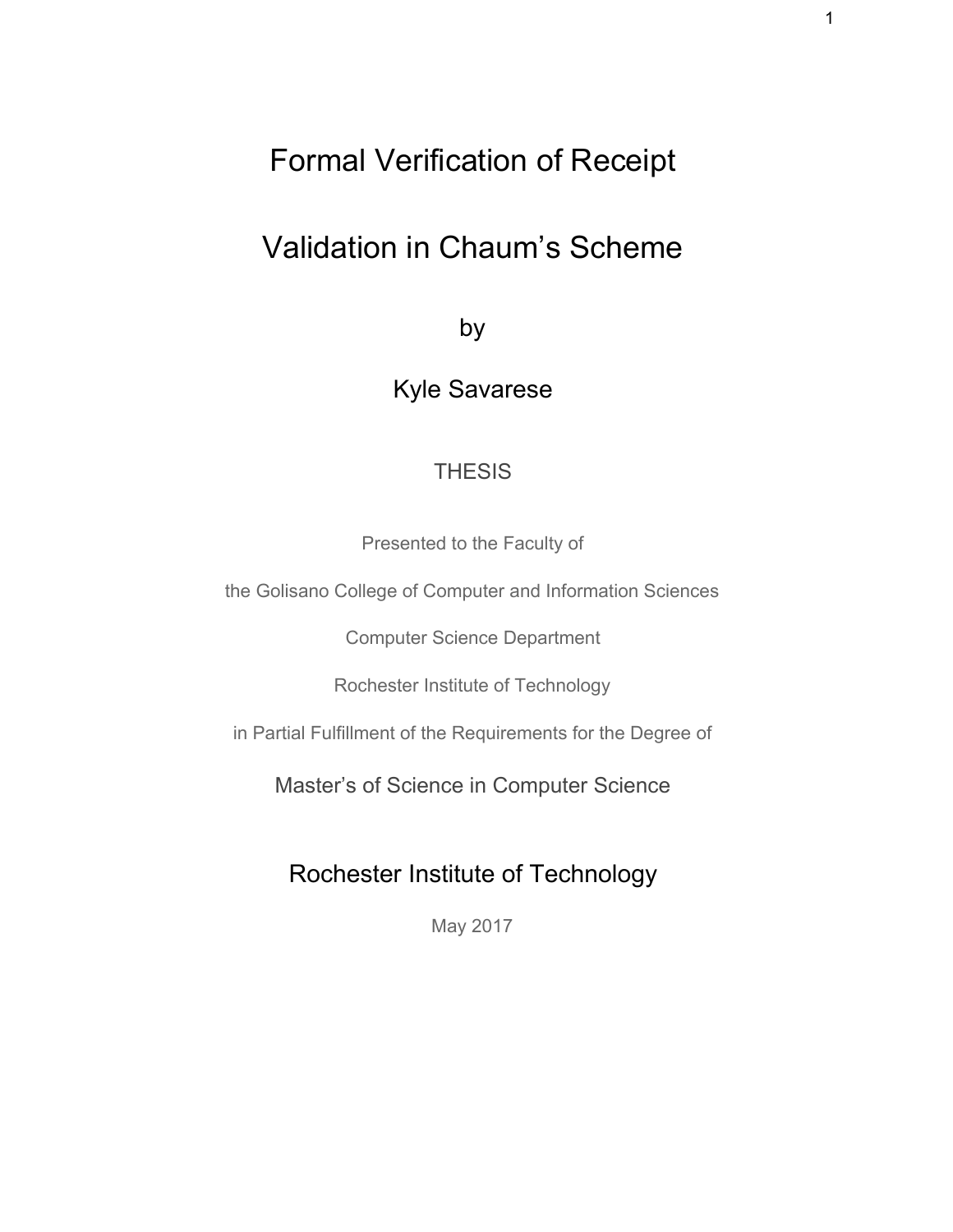Formal Verification of Receipt

# Validation in Chaum's Scheme

APPROVED BY SUPERVISING COMMITTEE:

\_\_\_\_\_\_\_\_\_\_\_\_\_\_\_\_\_\_\_\_\_\_\_\_\_\_\_\_\_\_\_\_

\_\_\_\_\_\_\_\_\_\_\_\_\_\_\_\_\_\_\_\_\_\_\_\_\_\_\_\_\_\_\_\_

\_\_\_\_\_\_\_\_\_\_\_\_\_\_\_\_\_\_\_\_\_\_\_\_\_\_\_\_\_\_\_\_

Dr. Matthew Fluet, Chair

Dr. Edith Hemaspaandra, Reader

Dr. Stanislaw Radziszowski, Observer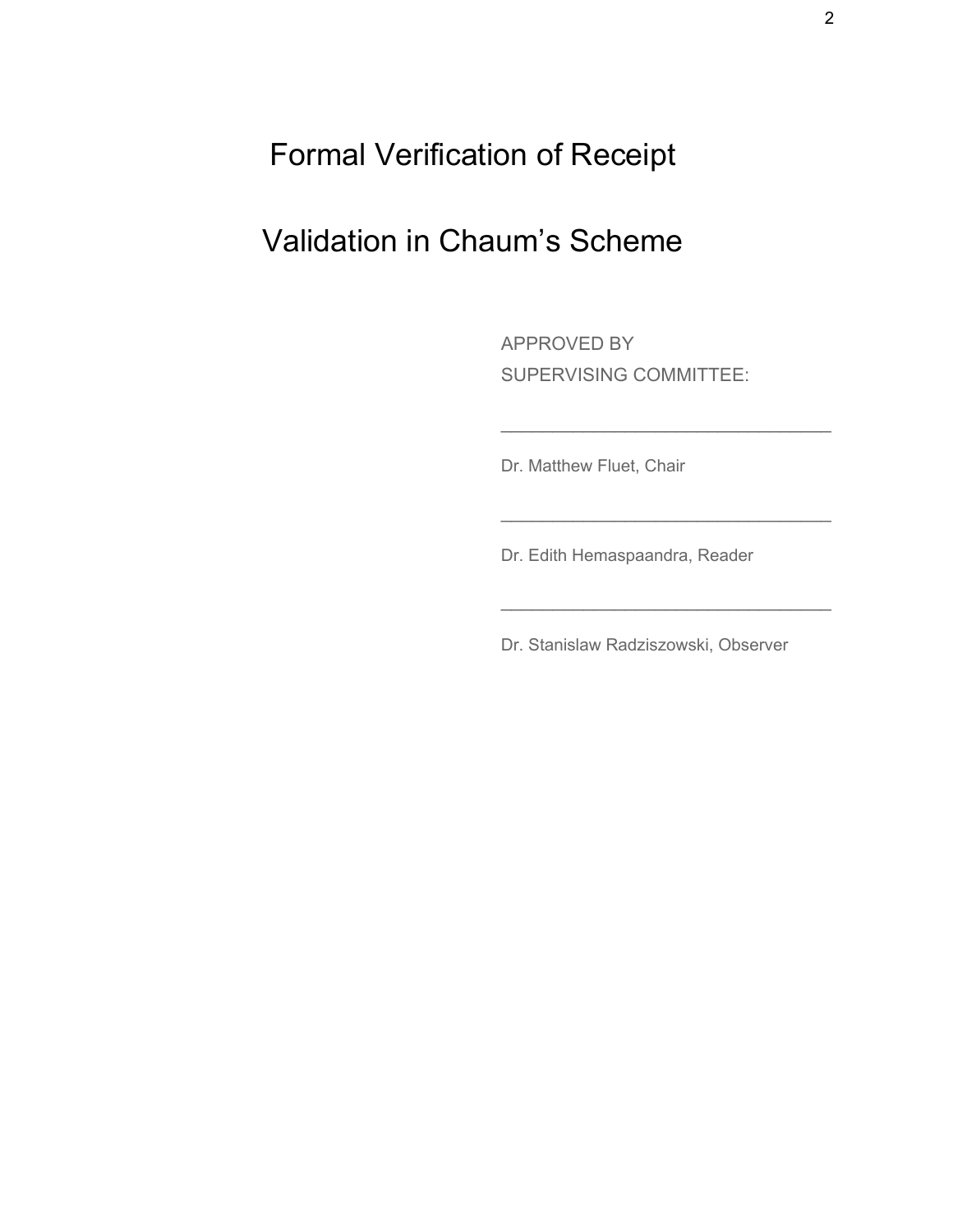### Abstract

<span id="page-3-0"></span>In the aftermath of the United States Presidential election, more and more frequently there are calls for voters to be able to place their votes from the comfort of their own home. However, many studies have found prototype systems to be either insecure or insufficiently defined for the purposes of an election on a national scale.

In this paper I will examine the security of voting applications from a different angle: the validation and verification of compiled code. There are the obvious concerns about unverified code, that we have no guarantee the protocol described by the voting procedure is the one being executed. Using work by Appel [3] as a model, it can be seen that even advanced cryptographic algorithms can be verified. Using Chaum's scheme, a visual cryptography system intensely examined in Staub's work [1], and originally described in Chaum's paper [5], as our target enables us to have a secure algorithm that we can properly verify. Our goal will be to establish a verified code implementation for Chaum's scheme that could be deployed to voters to confirm their votes.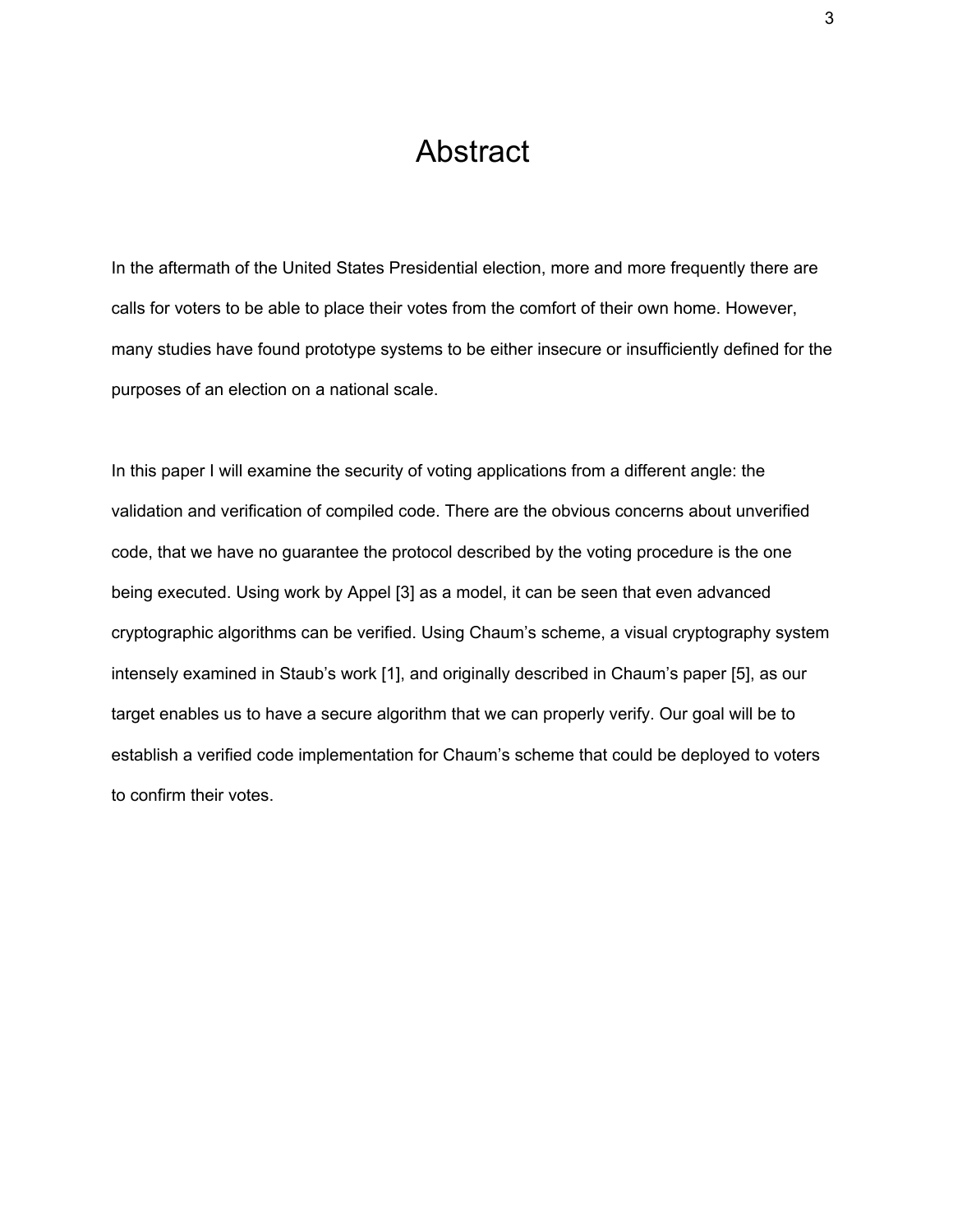### Table of Contents

| <b>Abstract</b>                                   | 3  |
|---------------------------------------------------|----|
| <b>Chapter 1: Introduction</b>                    | 5  |
| <b>Chapter 2: Background</b>                      | 7  |
| 2.1 Chaum's Scheme                                | 7  |
| 2.1.1 Receipt Generation                          | 13 |
| 2.1.2 Receipt Verification                        | 17 |
| 2.2 Verified Software Toolchain (VST)             | 21 |
| 2.2.1 Hoare Logic                                 | 23 |
| 2.2.2 Tutorial                                    | 23 |
| <b>Chapter 3: Full Receipt Validation Program</b> | 36 |
| <b>Chapter 4: Verification of the Program</b>     | 38 |
| 4.1 Cog File                                      | 38 |
| 4.1.1 Functional Specifications                   | 39 |
| 4.1.2 Validation Program Proof                    | 46 |
| <b>Chapter 5: Future Work</b>                     | 47 |
| <b>Chapter 6: Conclusion</b>                      | 48 |
| <b>Appendix A: verify.c Source Code</b>           | 49 |
| <b>Appendix B: Functional Specifications</b>      | 53 |
| <b>References</b>                                 | 59 |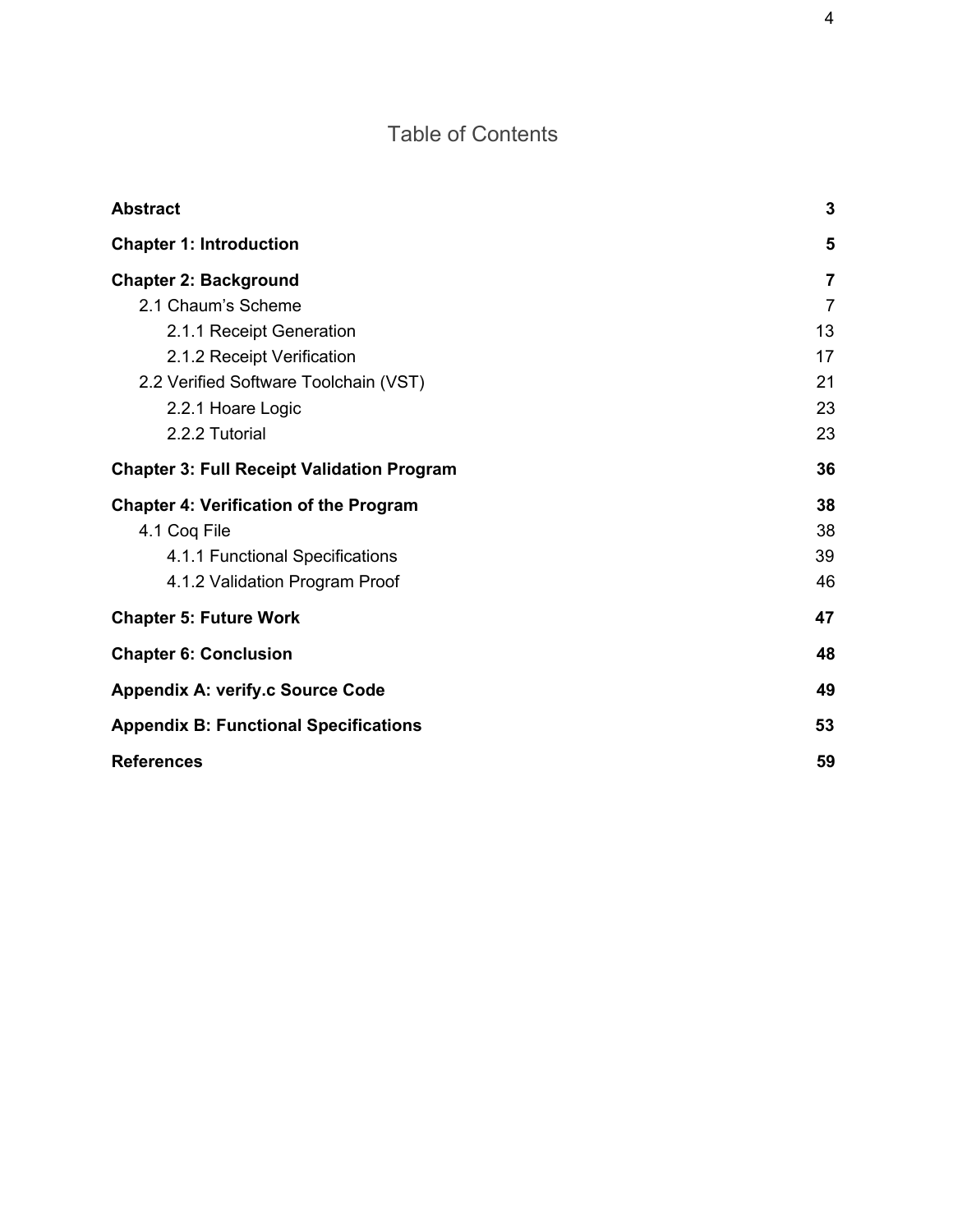## Chapter 1: Introduction

<span id="page-5-0"></span>There has been a great deal of discussion in recent years about the security of current voting procedures and how we can both increase security and public confidence in our election processes. These concerns have led to a number of potential voting systems to be proposed that would cover those concerns, normally involving a series of cryptographic procedures that would provide the qualities needed for votes to be processed securely.

A voter needs to be assured that those in charge of processing the election tally cannot determine who they voted for, while also being able to know that their vote will be processed correctly. The scheme we've chosen to study is Chaum's scheme, which utilizes visual cryptography to provide these guarantees to voters. However, the changes that switching to Chaum's scheme would create in the voting process would be likely to generate distrust and concern among the general public. With public confidence and trust in the process being important factors in the successful completion of an election process, providing additional assurances to voters that their votes are acting just as they had before.

With this in mind we can look towards formal verification methods to produce programs that have a guarantee of their execution behavior provided with them. One of these in particular is the Verified Software Toolchain, a connection of a certified C compiler with a proof script written in the Coq proof language. This takes a C program and a series of written proofs regarding the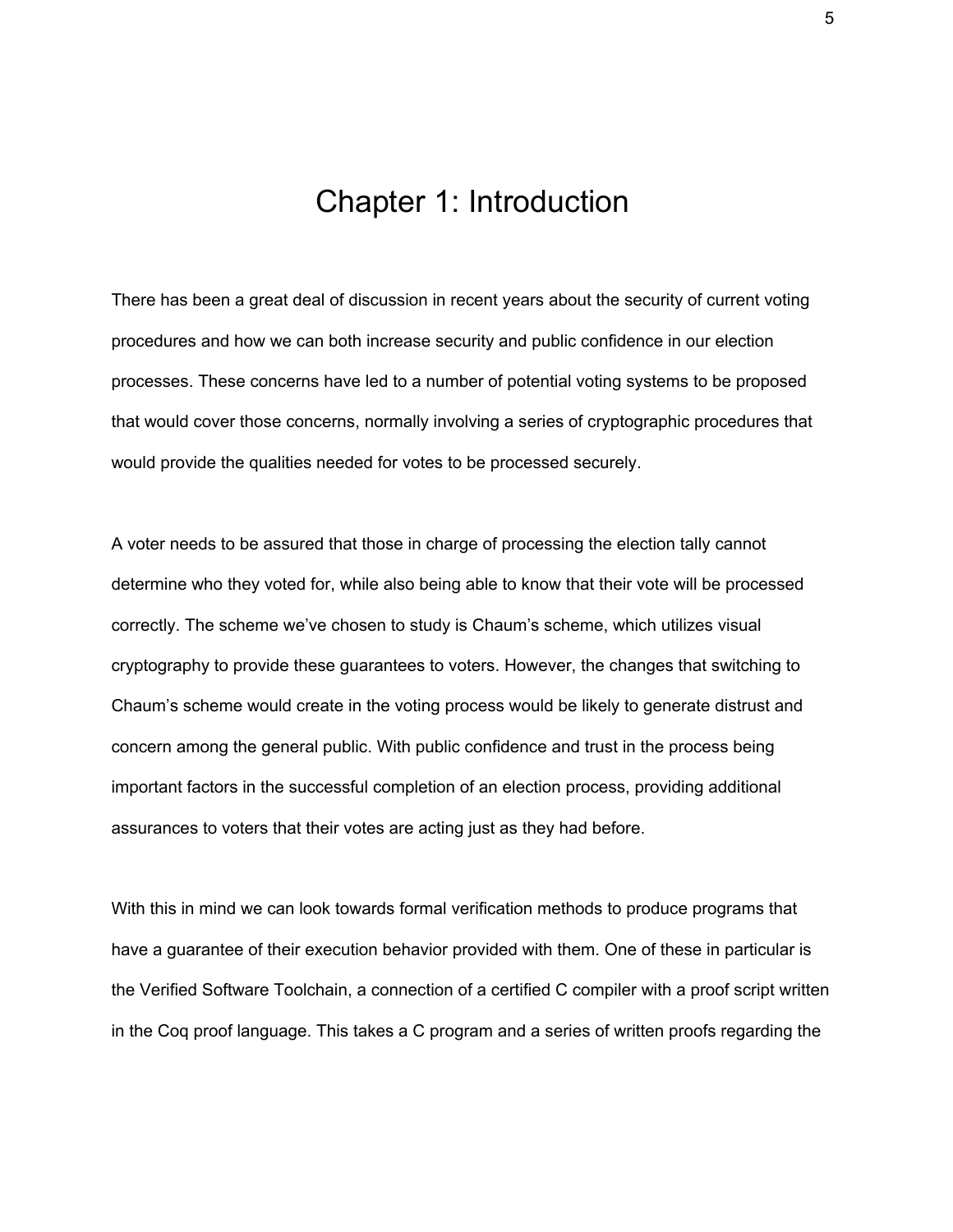behavior of the functions and commands within the program to as close to a guarantee of execution behavior as we can get for now.

With this in mind, we can apply the processes described in the Verified Software Toolchain to portions of Chaum's scheme to provide voters with a reassurance that despite the changes their votes are processed just the same as before. This is the thrust of this paper, to provide a formal verification of the vote validation process within Chaum's Scheme. Chapter two will provide a detailed background on both Chaum's Scheme and the Verified Software Toolchain, including a demonstrative proof of a simpler program, with chapter three providing the formally stated thesis description along with a description of the C language source code of our program. Chapter four will provide a description of the difficulties encountered during the process of proving our goal, and then chapter five explains some design decisions along with a group of future work that would help further the value of the proofs within this thesis.

### <span id="page-6-1"></span>Chapter 2: Background

### 2.1 Chaum's Scheme

<span id="page-6-0"></span>First we should establish some terminology regarding modern voting technologies: Internet voting is the use of an online portal or forms to cast a vote in an election, whereas e-voting or electronic voting is the use of any electronic process, be it an online technology or the booths used at many polling stations today.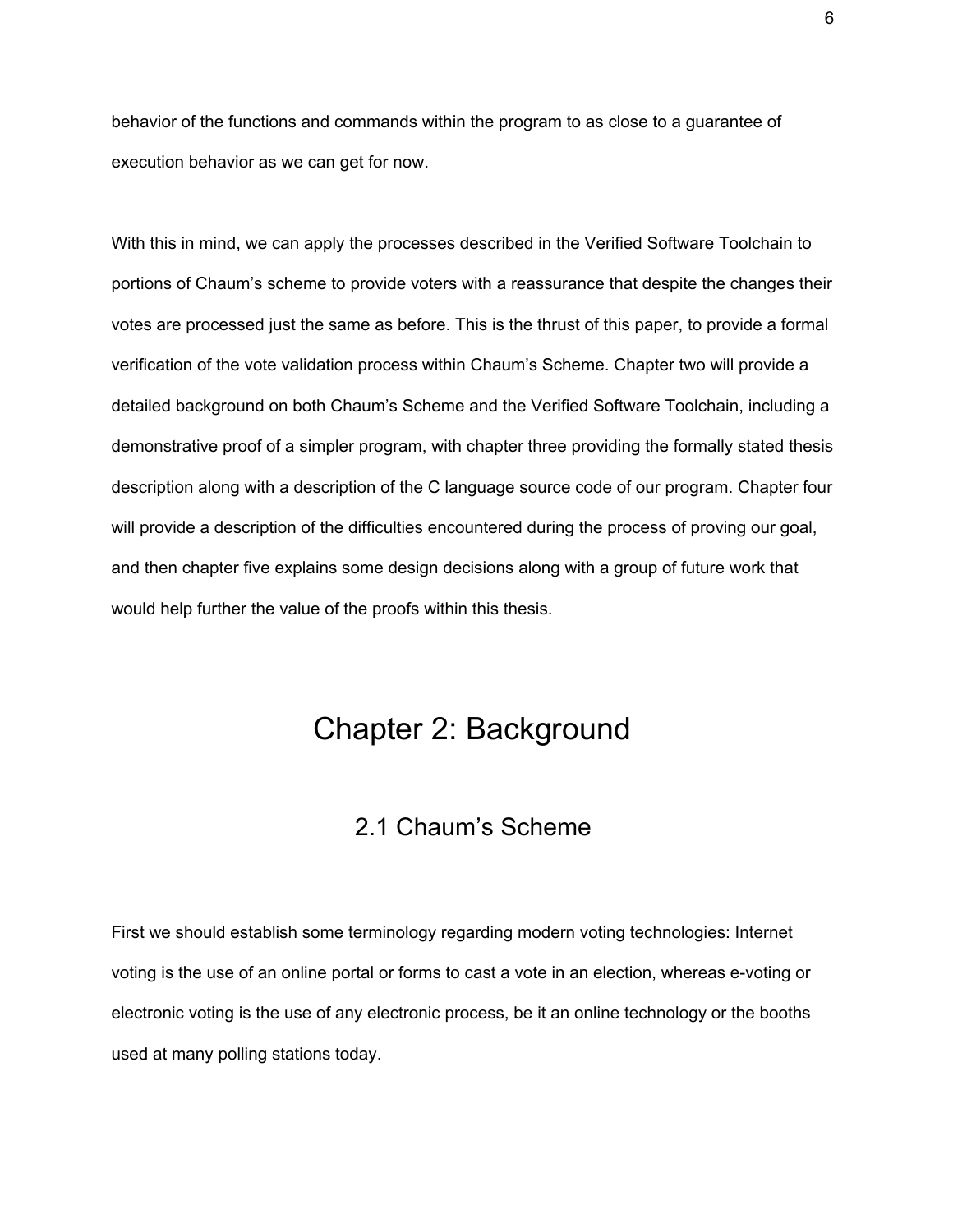As democracy expands and voters' lives become progressively more busy, countries are looking for methods to make it easier than ever to vote in their important elections. Many have called upon governments to build a method to vote via the Internet [12], or expand current e-voting procedures. Meanwhile security experts continue to cite a lack of transparency in e-voting machines' code as a continuing and growing security risk [8,9], and many have warned heavily against the idea of online voting, saying it is too insecure and the stakes are too high for failure  $[10]$ .

Source code of electronic voting machines is considered proprietary by many companies, making it impossible for individuals and experts to properly certify the back-end code. This is inherently dangerous in national voting schemes, as there is no way for outside third parties to be certain that no changes or modifications to votes are taking place, placing the credibility of such elections in doubt [9]. While there has yet to be a proven case of fraud using e-voting machines (also known as Direct Record Electronic machines, or DRE machines), the potential exists in systems without proven cryptographic security [11].

Proposed primarily for e-voting procedures, Chaum's scheme as specified in his original paper [5] and described in a detailed analysis of it in Staub's work [1] is a potential way of putting to rest some of the security concerns with e-voting machines. First and foremost, the algorithm is public, enabling security and cryptography experts to analyze the process and confirm that it is in fact secure. Additionally, it has an easily implemented verification section that allows voters to quickly check that their vote has been properly cast and not modified or corrupted. While each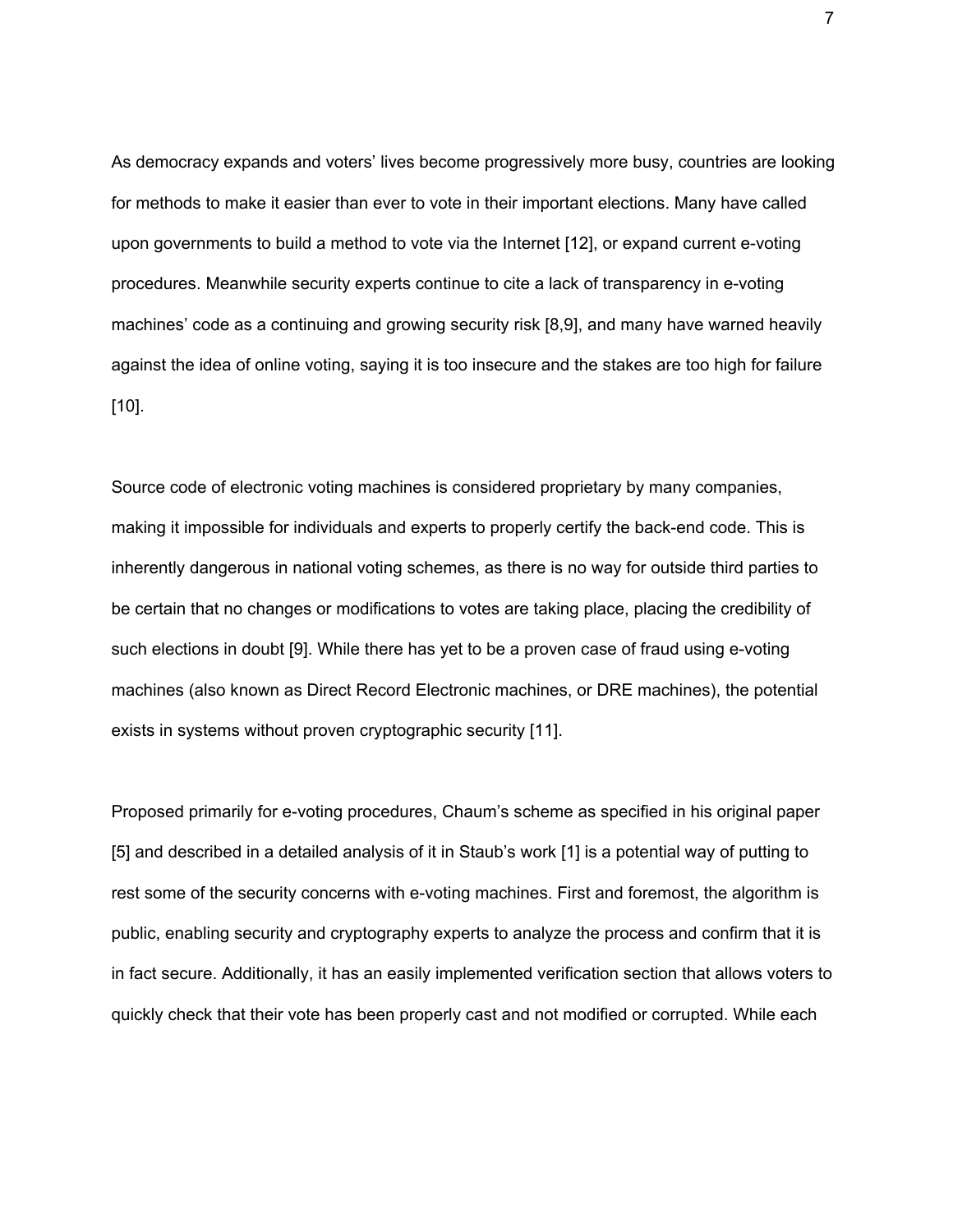individual voter only has a fifty percent chance of detecting fraud, they can be nearly certain on a national scale that the votes are being cast correctly due to sheer mathematical probability.

Chaum's scheme is an electronic voting procedure based on visual cryptography [13, 15]. Visual cryptography is formed as follows: two different bit images for 0 and 1 are formed (see



below) [13, 5]. These bit images are combined together to form a layer, which when combined with another layer can form an actual image, see generated example below (code from Stajano



Each two by two bit image is represented in the final image, with an all black square being the overlay of two different bit images, and a square with white on it is an overlay of two of the same bit image. Each layer of bit images is random noise to anyone without the other layer, only once combined do the layers hold any value, with this noise being generated in a process described in 2.1.1.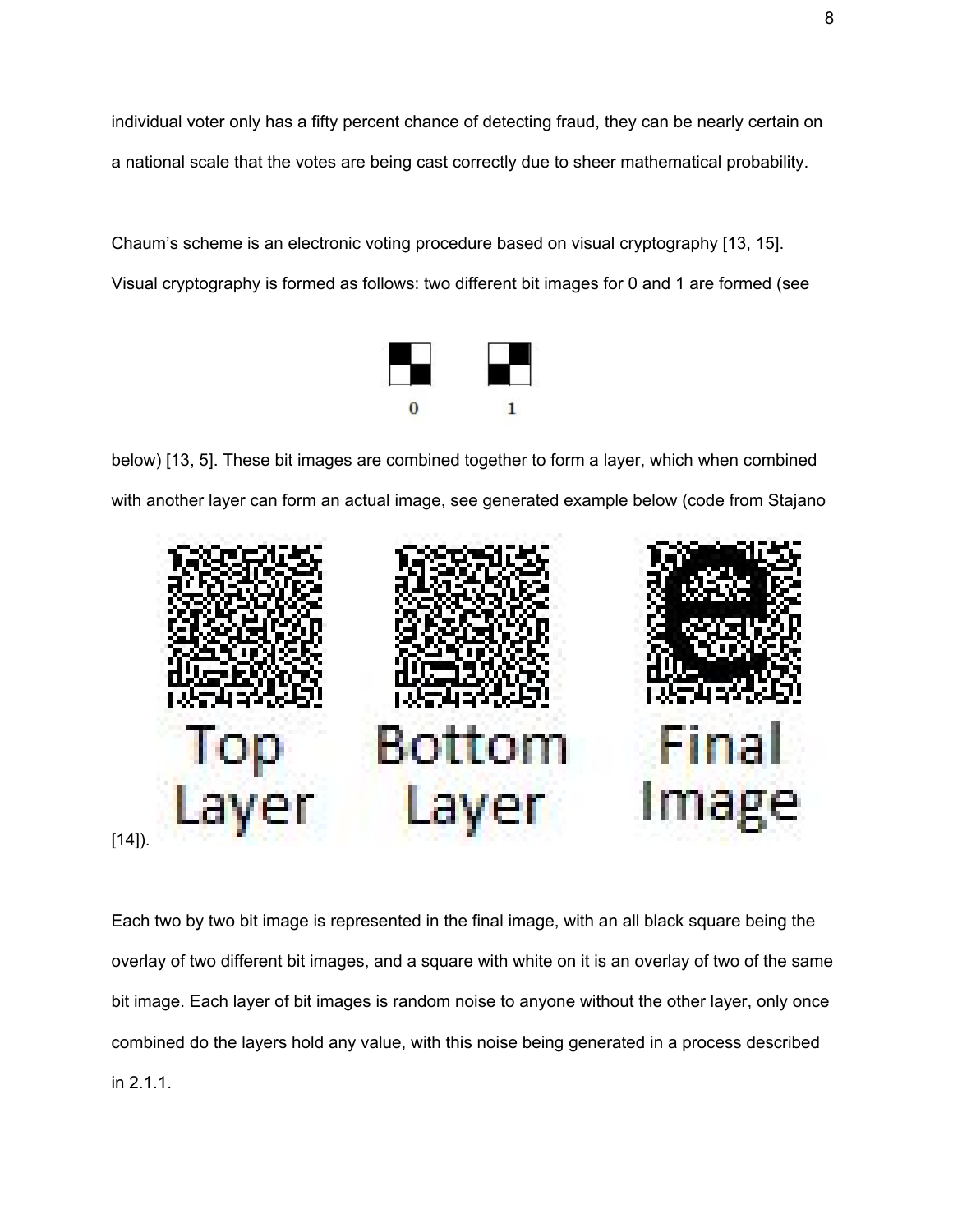On a high level, Chaum's scheme allows a user to vote using this process. A user selects a desired series of votes, which are then turned into layers of bit images that combined form an

image holding those votes. Each layer is then encrypted and, combined with other information, placed into a *receipt* which holds that information that is then put online to be tallied as well as printed for a user to take home. A central committee then decrypts the layers and uses them to produce the final ballots, and with those, the total vote count.



Let us dig deeper into that high level description of what makes Chaum's scheme an effective way to cast ballots in an election. All election schemes require three important properties, anonymity, integrity, and coercion immunity [16, 9]. Anonymity specifies that it is impossible for anyone to determine how another person voted, integrity specifies that a person's vote must be counted the way it is cast, and lastly coercion immunity specifies that it is impossible for a voter to prove who they voted for to anyone else.

Chaum's scheme provides this with a receipt system that holds information which when properly manipulated provides coercion immunity and (statistical) integrity, along with a distributed tally process that protects anonymity. Through manipulation of information provided on the receipt as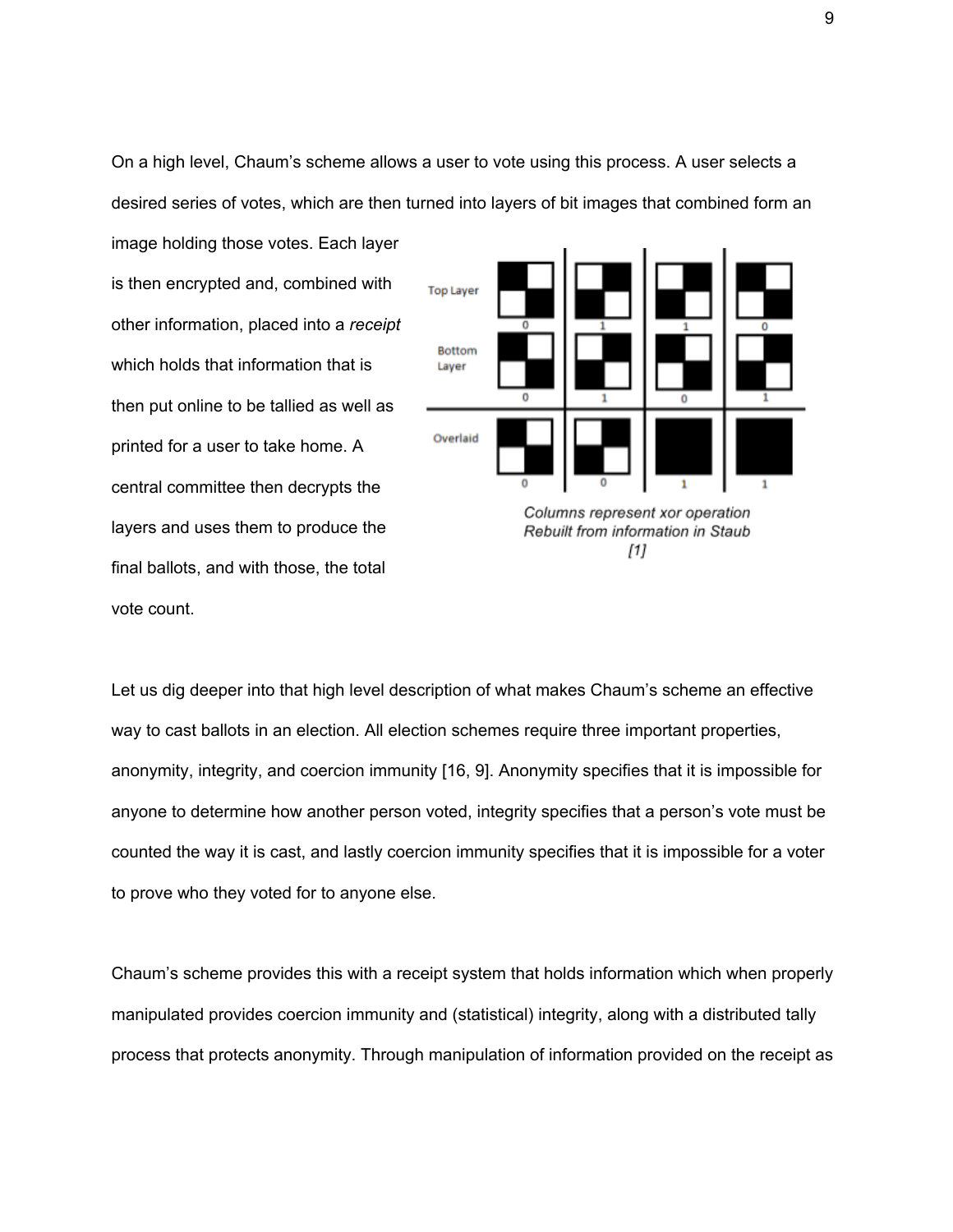described below, along with the manner in which *trustees* (individuals entrusted with parts of the decryption process) do their work, all three conditions are met.

With that in mind, let's now go through a description of the scheme step by step, ignoring some specifics that we will comment on afterwards. The first step is a voter selecting their list of vote choices on a ballot, including write-ins or other election-specific options, just as they might on a current machine. From there, the machine prints out the beginning of a receipt, where the receipt is a set of aligned graphics on the top and bottom of a separable page. An example of this sort of split is shown above, with the letter "e" being split into two layers that look simply like random noise. All letters would be similarly constructed for the purposes of the receipt, forming a total image.

After this initial portion is printed, the voter selects which part of the receipt they want, and which part of the receipt is to be eliminated. Once the layer has been chosen, the printer prints the remaining portions of the receipt (which describes instructions of what to do with each layer of the receipt). The ordering here is crucial for the integrity of the algorithm: if a voter were to select the chosen layer prior to printing, the machine could "cheat" here, knowing that the voter would have no way to verify the layer they did not choose. Therefore it could freely manipulate the layer, changing votes at will.

A voter can now leave the polling station with their chosen receipt, as it is a grid of the bit symbols shown above, and is in effect a one-time pad acting as the key for the discarded layer which now only exists as an encrypted electronic version to be sent to the official counting location. This receipt can be shown to anyone, in any manner, and all that a viewer would be

10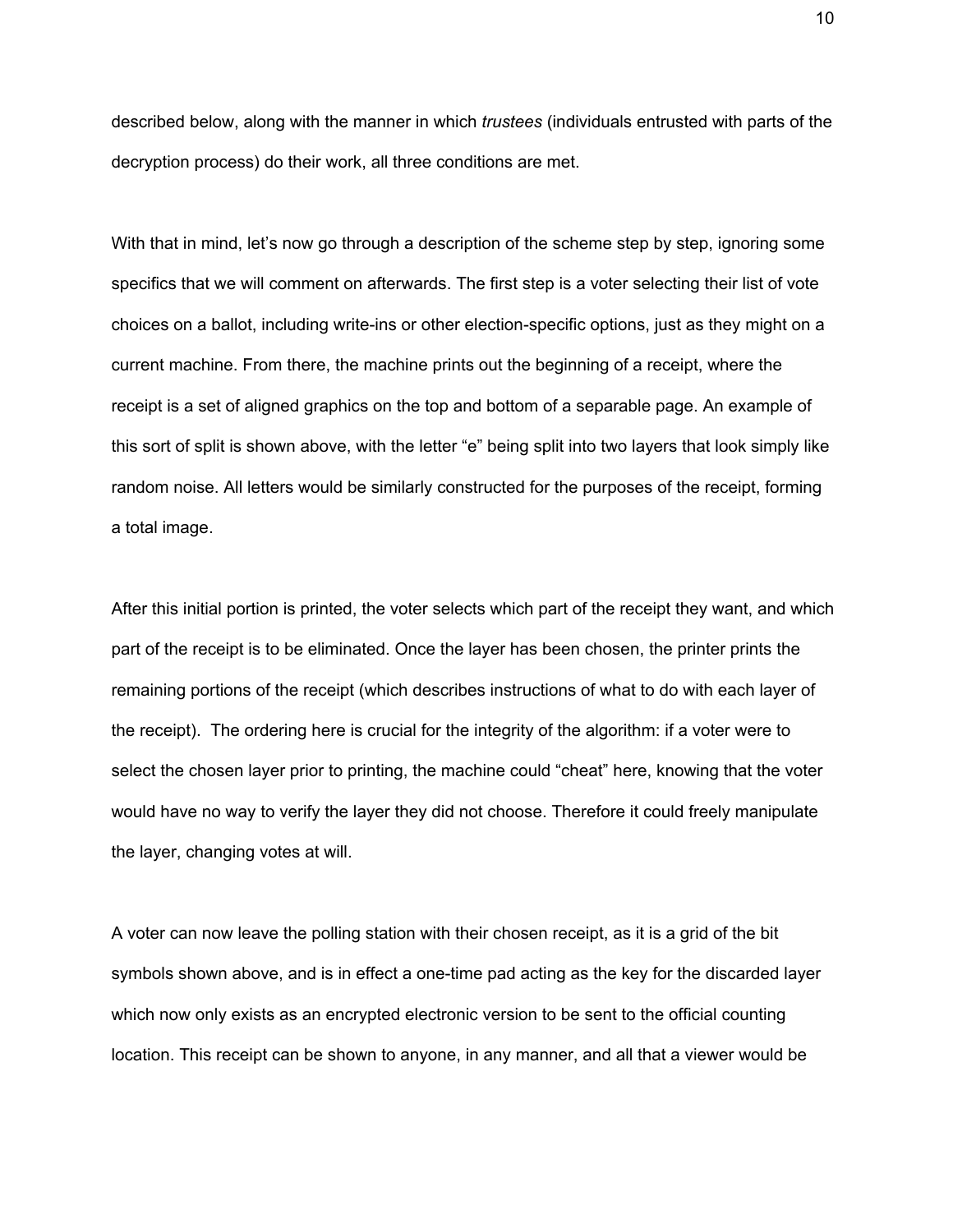able to determine is whether the ballot is authentic and legitimate, and not who the vote was for, thus providing coercion immunity. The process for verifying a receipt is described, coded, and the code formally verified throughout this thesis. Additionally, this receipt can be checked against an official website via serial number and checked for accuracy. Further, the website will post a batch of all receipts to be processed, along with the the output of a cryptographic signature taken on the receipts. This can be compared with the results to ensure the same number of items is in each of the posted batch and the result set. Through open-source programs and releases of intermediate batches, any person or group can verify the receipts posted as the input receipt batch do correspond to an (unknown) receipt in the tally batch.

An important question here is how these receipts work, and what properties they give each vote they contain. Any receipt posted online will be included in the tally and cannot be decoded without the keys of the distributed trustees. More importantly, even an attacker with infinite computing power and access to every election computer in an election could only modify each vote in three manners: printing an incorrect layer, repeating serial numbers, or cheating in the tally process. Due to the manner the election is counted, each of these attacks has only a fifty percent chance of succeeding per modified ballot. Changing a mere twenty ballots has a smaller chance of evading detection than one in one million, with the odds scaling exponentially worse and worse for the attackers. This provides integrity through sheer volume - the odds of an attacker being able to flip enough votes to sway an election are incredibly, nearly impossibly low, making the process secure.

The details of constructing the layers will be described below, but let it suffice for now that we build them such that when overlaid they produce the desired ballot image, and both appear to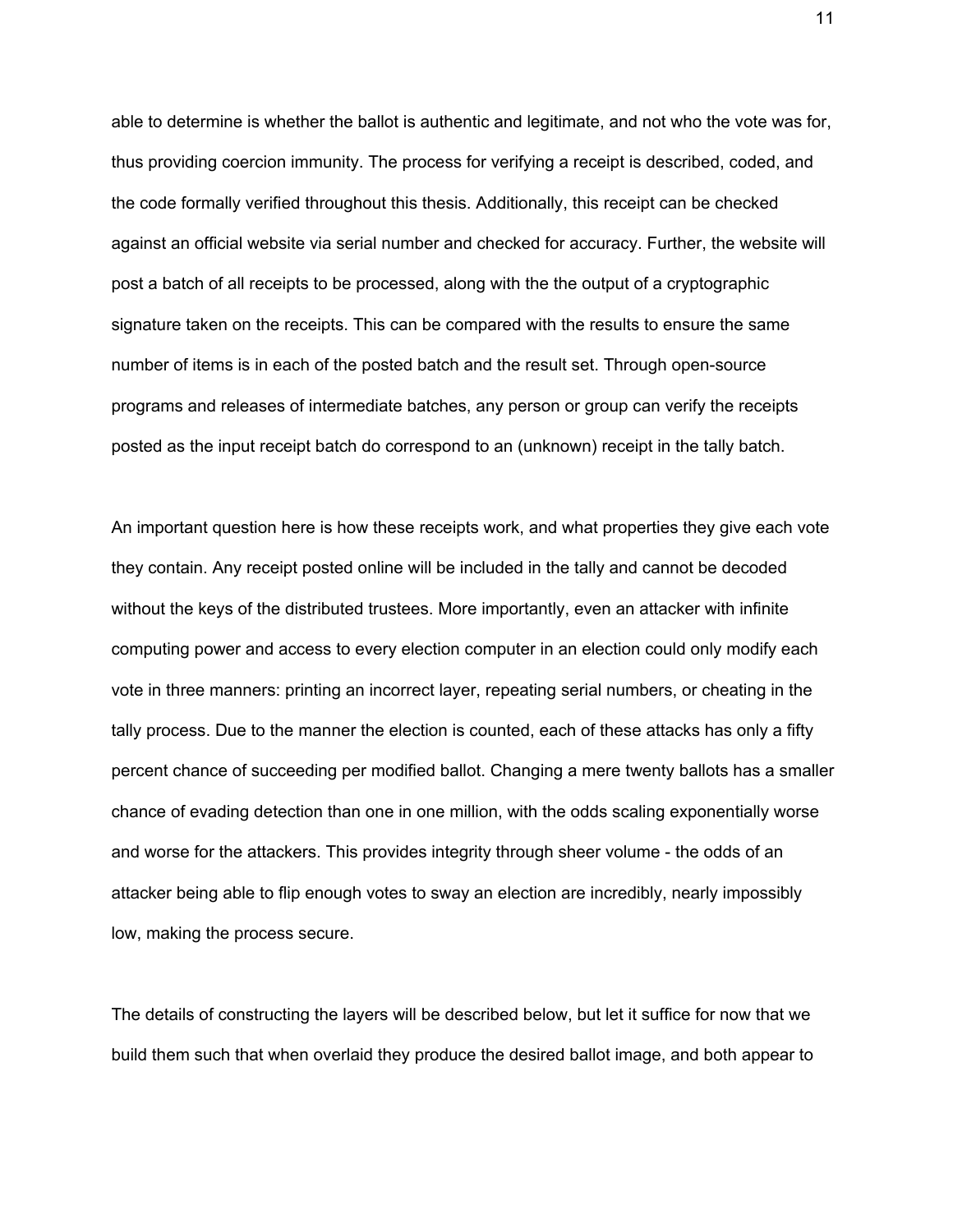be (and are)completely random. We then have two layers that are noise, with each acting as a one-time pad of sorts for the other, with only the election trustees having a way to recreate the ballot image from a single receipt layer. A more formal description of this is available in both Staub's [1] and Chaum's [5] work. Is it possible for the receipt layer to encode different choices than the voter sees on their printout? Only if a single layer has been falsified - if both were changed, then the voter would be able to see the fraud immediately. If just one layer was changed, then each instance of a changed ballot would have, as mentioned before, a fifty percent chance of being caught and shown.

Next we must determine how to get from this set of receipts to a set of final images. The election has a number of trustees, ideally who have either no stake in the election or opposing stakes, and so are highly incentivized to keep the others honest in their roles. On the receipt there is a set of information described below that holds the information on how the votes are to be recovered: a set of two data structures (which can be thought of simply as int arrays), termed *dolls*, that are in fact just encrypted versions of each of the layers. The layers are passed through repeated rounds of encryption, one for each trustee, where a public key corresponding to that trustee is used to encrypt the layer. Once the encryption process is complete, the dolls on our receipt are created. To tally the final vote, trustees apply their private decryption keys in sequence to recover both layers and with the layers the ballot image corresponding to each vote. There are once again details that help ensure the integrity and anonymity of each individual vote within the precise scheme, but for our purposes this description will do.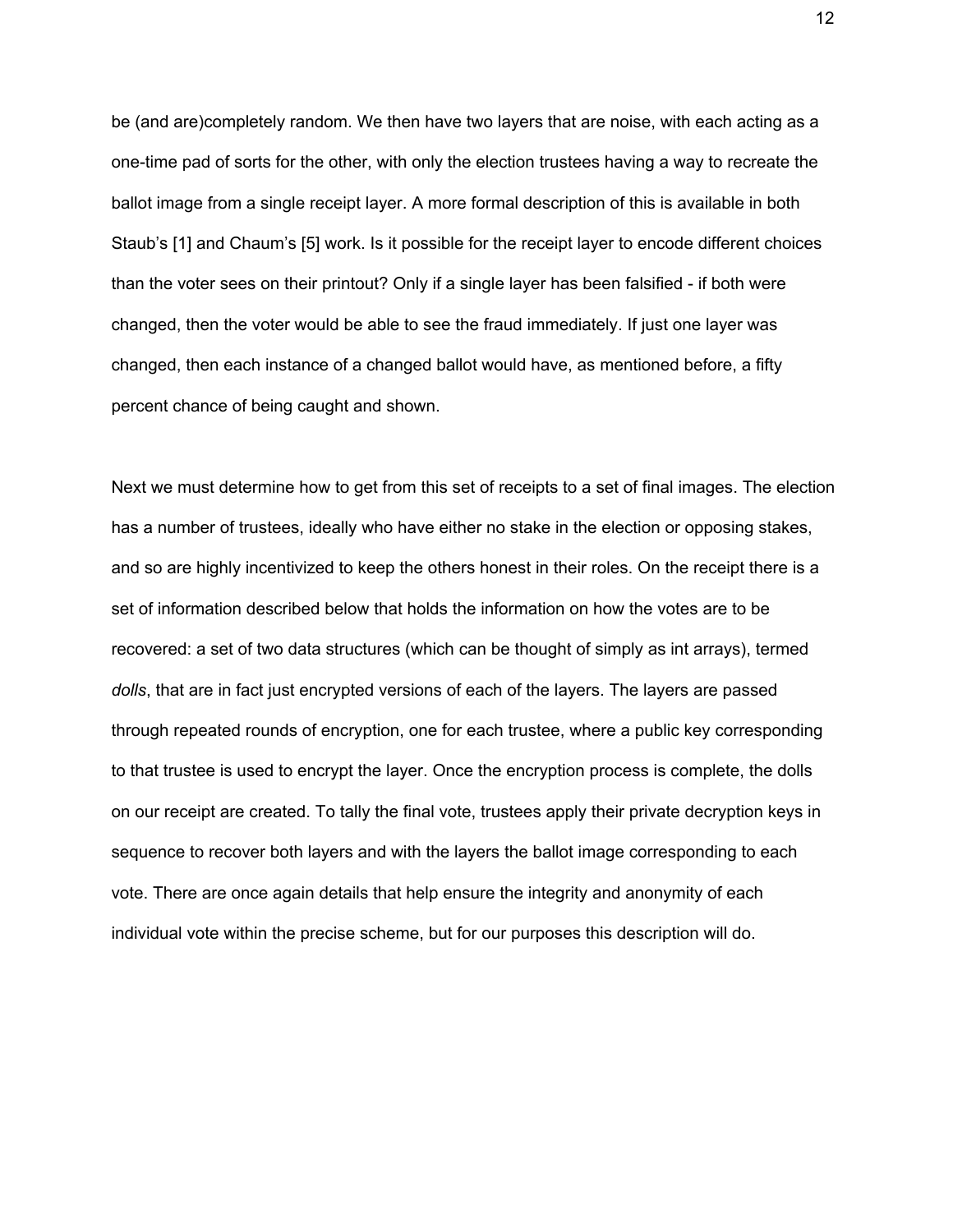#### 2.1.1 Receipt Generation

<span id="page-13-0"></span>There are still some important details for Chaum's scheme to cover for a full understanding of how it all comes together, so we will cover that now. We need to look in depth at the mathematics and process of how layers are constructed, how receipts are constructed, and lastly how receipts are verified, which will be a bit further below in its own section.

We can begin with how layers are constructed. We already know that the layers, when overlapped and aligned properly, should produce the desired ballot image selected by the voter. Additionally, we know that each of the two layers should appear to be random bits to any user without the other corresponding layer. At the same time, we do need a somewhat deterministic method to generate these layers so that our deterministic machines are capable of making the layers quickly without having to sample atmospheric noise or something similar.

So how do we generate our pseudorandom bits? We will use a small 4x2 ballot section to illustrate the process, shown here, with the image converted to a ballot matrix. From there we split the Ballot into two matrices *<sup>t</sup>B* and *<sup>b</sup>B*, by *checkerboarding* the ballot as seen on a game board (presented below). This generates

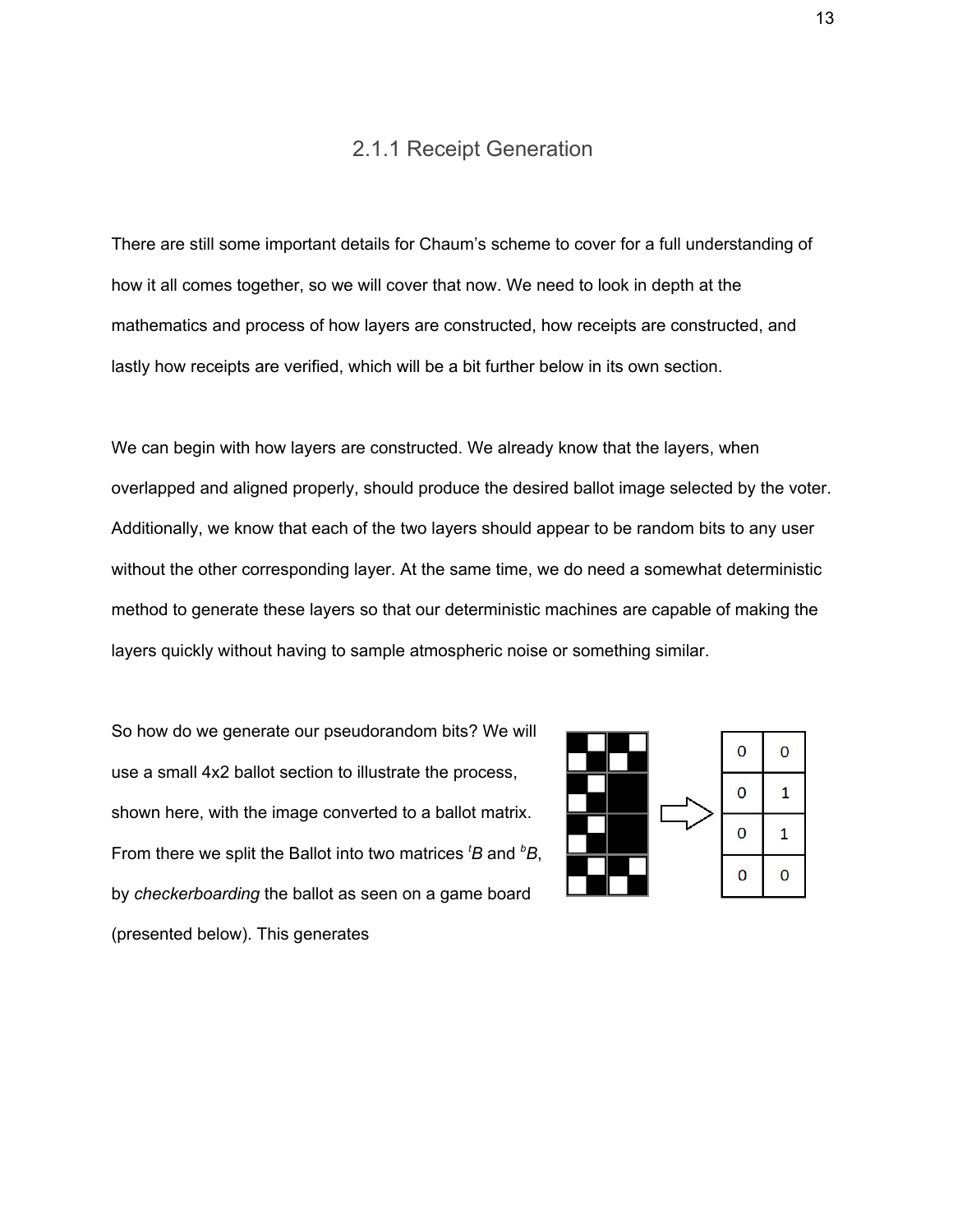${}^{t}B$  = (0100) and  ${}^{b}B$  = (0010) for our example.



Created from information in Staub [1]

The next step is important for all parts of the receipt - layers, dolls, and verification, and involves some additional requirements - a known number of trustees that corresponds to the number of rounds of encryptions/decryptions, along with a pair of hash functions that output a value of the same length as half the number of values in the ballot matrices and a signature function with known public keys for both the top and bottom layers. For our example, we will use four rounds of trustees for both creation and verification. The next step is then as follows - generate four variables for both the top and bottom layers, where a first hash function  $h<sub>1</sub>$  takes the signed serial number of the receipt using the respective layer along with the number of the current trustee (for us, a value between one and four inclusive). Formally, for each *l* in  $1 \le l \le 4$  and for  $x = t$  *or b*,  ${}^x d'_{l} = h_1(s_x(q), l)$ , with  $s_x$  representing signing the serial number *q* with the public key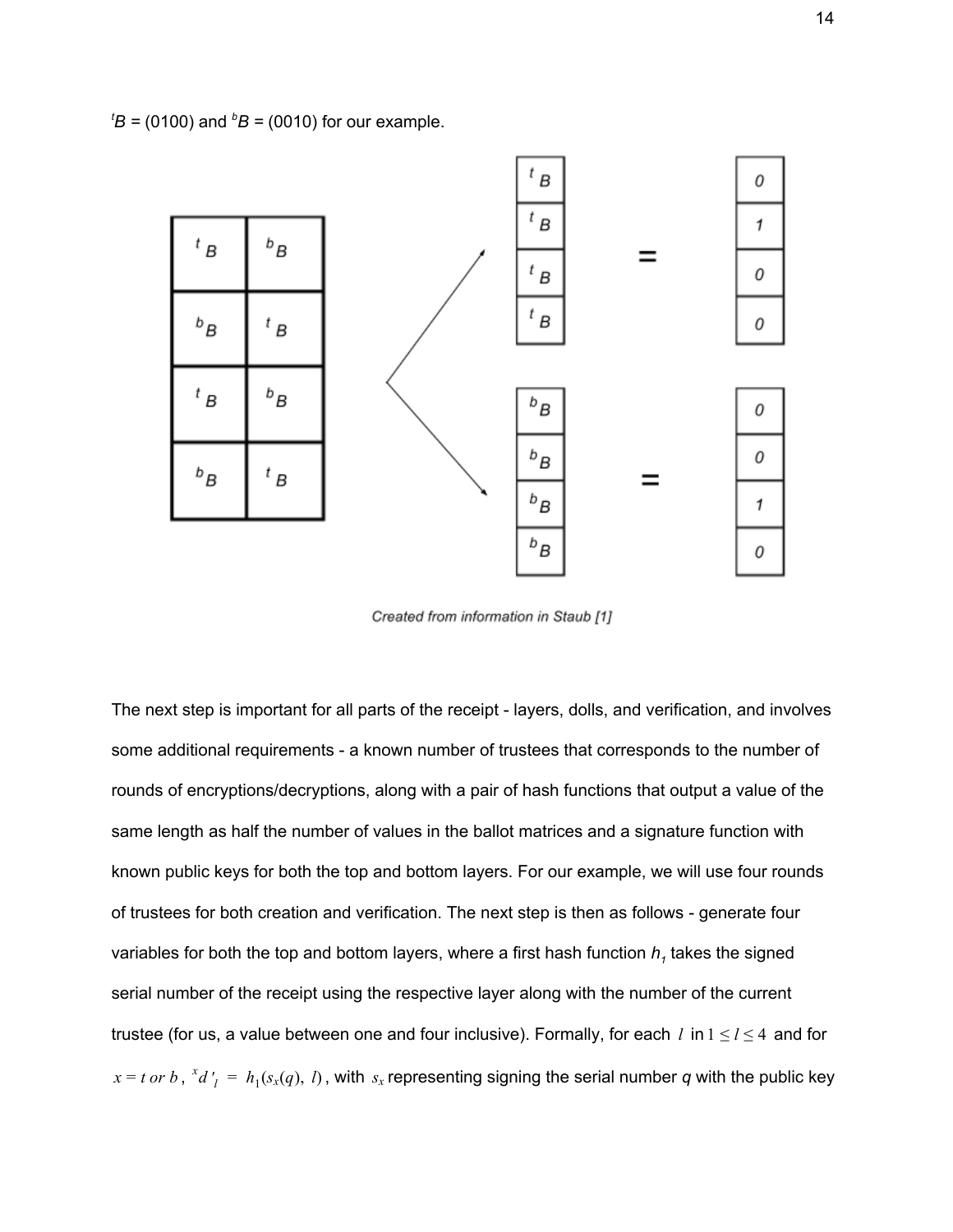*x* (which is a distinct integer array for both top and bottom). These *d'* variables will be used later to construct the dolls, used in recreating the unknown layer, as well as in confirming the dolls were formed properly while verifying the receipt, see below.

We then take each of these *d'* variables and input them into the second hash function  $h<sub>2</sub>$ . This gives an equal sized set of variables *d* defined as follows: for each *l* in  $1 \le l \le 4$  and for  $x = t$  *or*  $b^{-x}d_1 = h_2(^x d'_{1})$ . We will form the ballot image using two sets of paired binary strings, <sup>t</sup>W, *<sup>b</sup>W, <sup>t</sup>R,* and *<sup>b</sup>R*. These strings will be checkerboarded as seen below into each ballot layer. From here we form our first layer as follows:  ${}^tW = {}^{\oplus t}d_l$  and  ${}^bW = {}^{\oplus b}d_l$  , forming the top and bottom *l* layers by *xor*'ing our generated variables together into a single bit string. We define this output as follows for our example, since we have no particular hash or signature function that we are particularly specified on:  $^tW = (0111)$  and  $^bW = (0010)$ . This only provides half the picture, and we need to chose another set of values such that when overlaid with our generated set of values will produce the desired ballot image. Since the overlay acts as an *xor* function, we form the other set of binary strings  ${}^bR$  and  ${}^tR$  as follows:  ${}^tR = {}^bW \oplus {}^tB$  and  ${}^bR = {}^tW \oplus {}^bB$  . For this example, this gives us  ${}^{t}R = (0010) \oplus (0100) = (0110)$  and  ${}^{b}R = (0111) \oplus (0010) = (0101)$ .

There is one last step to take to turn our bit strings into layers, which is to build each final layer partially from the generated bits and partially from the required bits. This is done, as described earlier, by *checkerboarding* the two layers, in a pattern seen below. With the checkerboarding complete, we have our two layers determined and ready to be passed onto the next stage of receipt creation.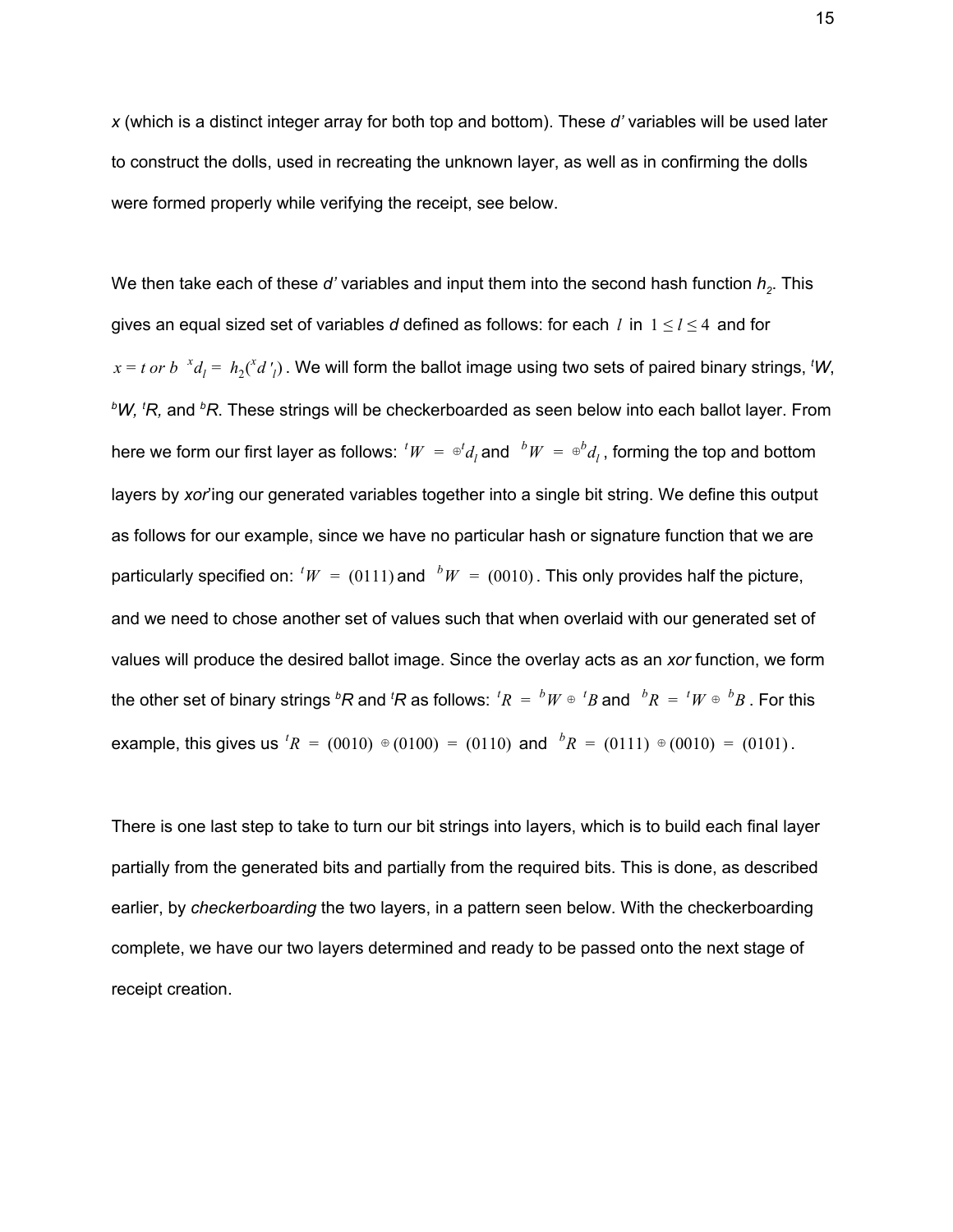

Next we should describe how the dolls (encrypted layers, so called because each layer of a doll reveals another level of encryption within) are formed. We begin with our *d*′ variables from the layer construction, and an encryption function with public keys for each trustee in the process. We then form the final doll as follows: encrypt each successive *d'* variable using a trustee's key along with the results of each prior encryption, which formally looks like this for both the top and bottom layers:

$$
Doll_1 = e_1(d'_1)
$$
;  $Doll_2 = e_2(d'_2, Doll_1)$ ;  $Doll_3 = e_3(d'_3, Doll_2)$ ; and  $Doll_4 = e_4(d'_4, Doll_3) = Doll$ .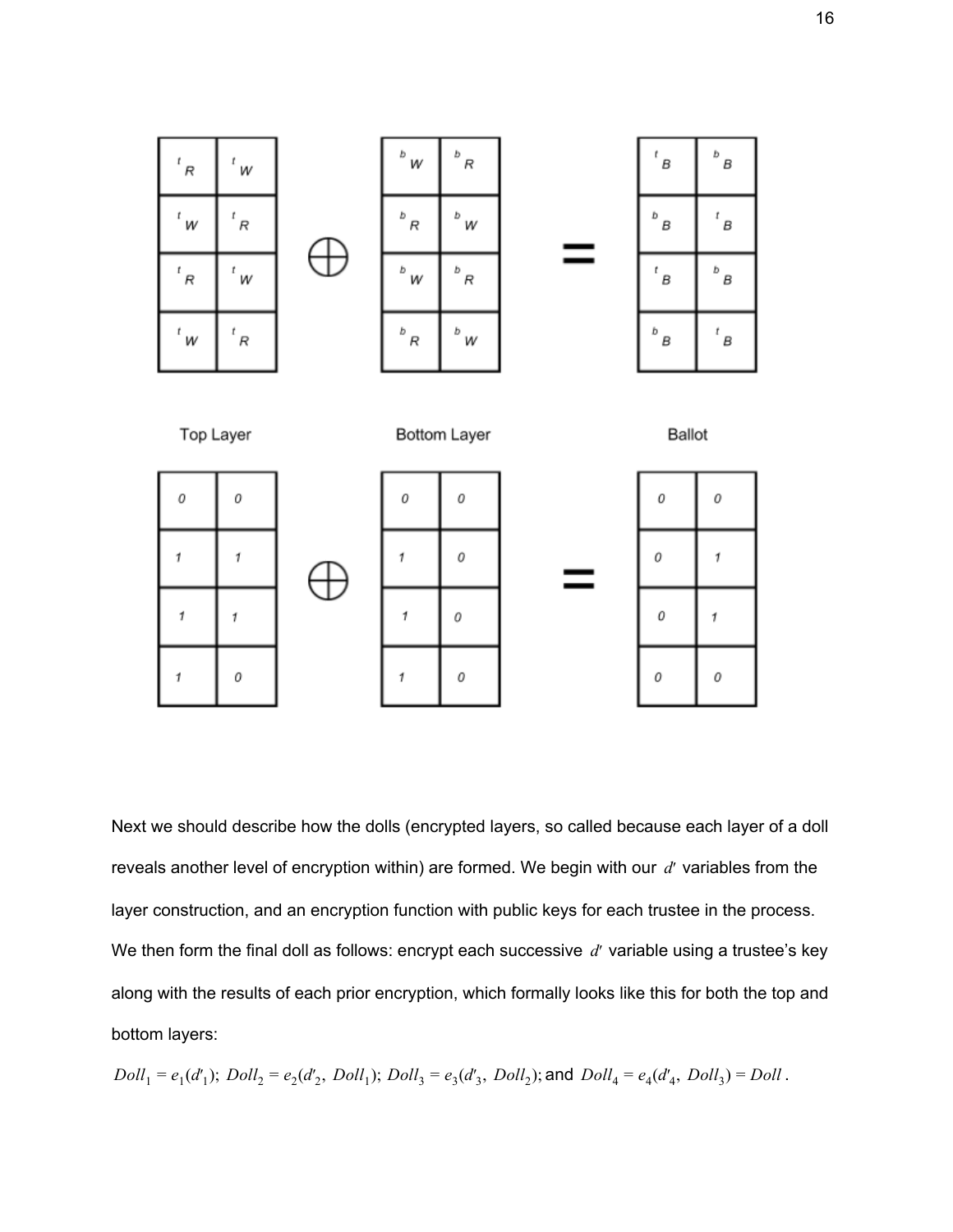Put together, we have

$$
{}^{t}Doll = e_{4}({}^{t}d'_{4}, e_{3}({}^{t}d'_{3}, e_{2}({}^{t}d'_{2}, e_{1}({}^{t}d'_{1}))))
$$
 and  

$$
{}^{b}Doll = e_{4}({}^{b}d'_{4}, e_{3}({}^{b}d'_{3}, e_{2}({}^{b}d'_{2}, e_{1}({}^{b}d'_{1}))))
$$
.

Later, during the decryption and tally process, the layers of encryption will be stripped off one at a time, revealing each of these *d'* variables. Those will be used to recreate the missing *W* layer, and with that in hand half of the bits used in the final image. While this may seem insufficient for forming the final image, we do know approximately what the final images may look like on large images with a defined alphabet of characters. Therefore it is possible to take a very accurate guess as to what the final ballot image is supposed to be.

#### 2.1.2 Receipt Verification

<span id="page-17-0"></span>Let us begin with a table of notation, in order to help provide context to the precise process of verification. For those unfamiliar with it, Coq is a formal proof management system used to complete our full proof and will be further described later on.

| Variable       | C-Type               | Coq Type | Description                       | Accessibility                 |
|----------------|----------------------|----------|-----------------------------------|-------------------------------|
| m              | int                  | Int      | Rows of bit<br>images in image    | Public                        |
| n              | int                  | Int      | Columns of bit<br>images in image | Public                        |
| X              | (none)               | (none)   | Denotes top or<br>bottom          | Public                        |
| D <sup>x</sup> | Int array $(m by n)$ | List Z   | Doll (encrypted<br>seeds)         | Both top and<br>bottom Public |
| l, j           | Int array $(m by n)$ | List Z   | Member of singed<br>tuple         | Public                        |
| q              | Int                  | Int      | Serial Number                     | Public                        |
| r              | Int                  | Int      | Member of signed<br>tuple         | Public                        |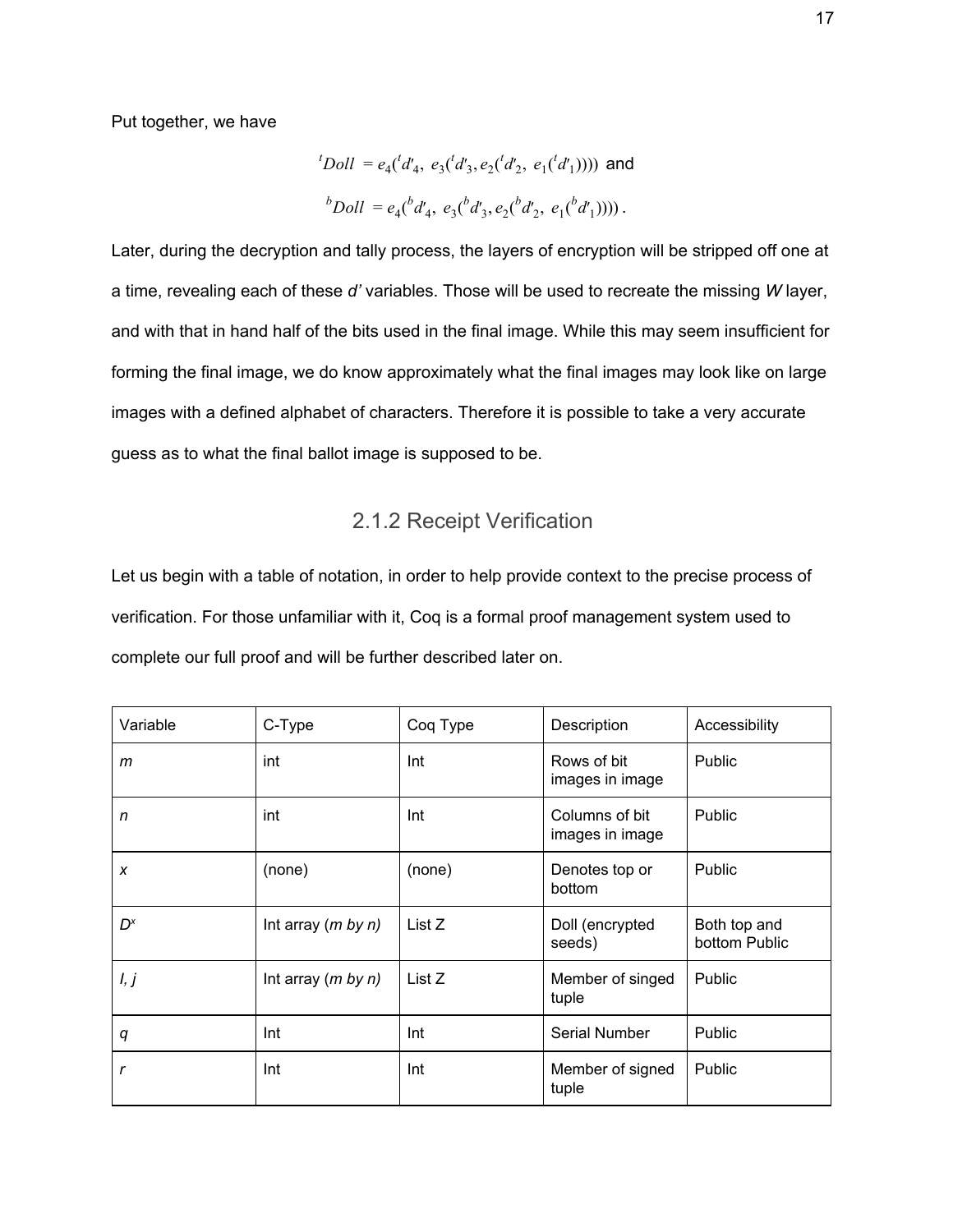| v                                    | Int                                                    | Int                                                   | Potentially signed<br>serial number   | Public                       |
|--------------------------------------|--------------------------------------------------------|-------------------------------------------------------|---------------------------------------|------------------------------|
| w                                    | Int                                                    | Int                                                   | Member of signed<br>tuple             | Public                       |
| $L^{x}$                              | Int array $(m by n)$                                   | List Z                                                | Layer of image                        | One public, one<br>destroyed |
| k                                    | Int array $(m by n)$                                   | List Z                                                | Member of signed<br>tuple             | Public                       |
| $t_{x}(x)$ ; x is layer key          | $Int -> int -> int$                                    | $Int - > Int - > Int$                                 | Signature function                    | Private                      |
| $S^{-1}($                            | $Int -> int -> int$                                    | $Int - > Int - > Int$                                 | Inverse signature<br>function         | Public                       |
| $p_x$ (); x is layer key             | Int array $\rightarrow$ int $\rightarrow$<br>int array | List $Z \rightarrow int \rightarrow$<br>List Z        | Signature function                    | Private                      |
| $o^{-1}()$                           | Int array $\rightarrow$ int $\rightarrow$<br>int array | List $Z \rightarrow int \rightarrow$<br>List Z        | Inverse signature<br>function         | Public                       |
| I                                    | int                                                    | Int                                                   | Trustee identifier,<br>encryption key | Public                       |
| $e_i()$ ; <i>l</i> is trustee<br>key | Int array $\rightarrow$ int $\rightarrow$<br>int array | List $Z \rightarrow \text{int} \rightarrow$<br>List Z | Encryption<br>function                | Public                       |
| h()                                  | $Int -> int -> int$                                    | $Int -> Int -> Int$                                   | Hash function                         | Public                       |
| $x_{d'}$                             | Bit array (length<br>$m * n/2)$                        | List Z                                                | Layer components                      | Private                      |
| $X^*W$                               | Bit array (length<br>$m * n/2)$                        | List Z                                                | Layer bits                            | Private                      |
| ×R                                   | Bit array (length<br>$m * n/2)$                        | List Z                                                | Layer bits                            | Private                      |

The final receipt that an individual will have to verify will be an int array with the following information in it (with *x* being either the top or bottom layer, and the corresponding key when seen next to a function):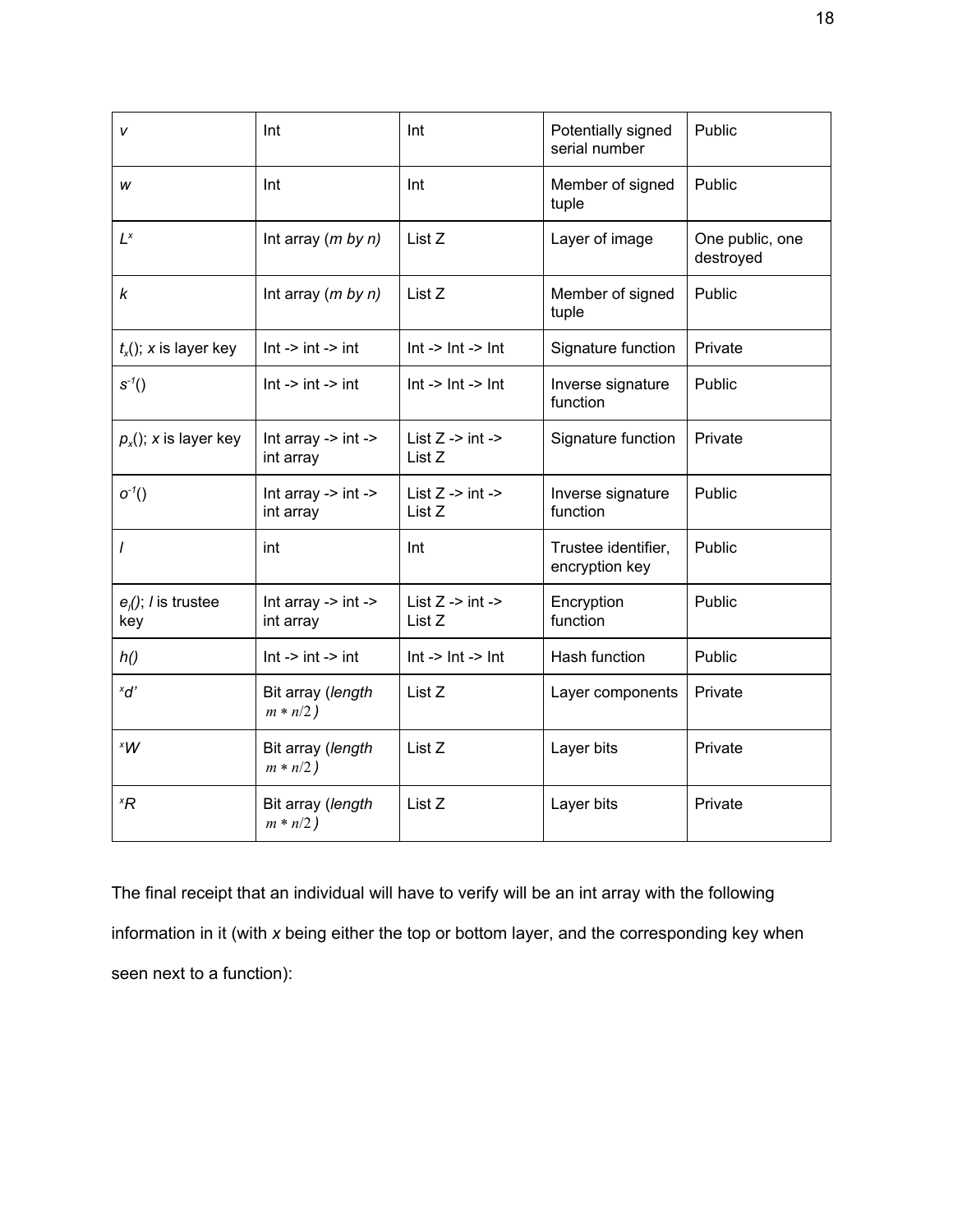*L*<sup>x</sup>, *q*, *D*<sup>t</sup>, *D*<sup>*b*</sup>, *v*, and a tuple of (*k, r, i, j, w*) with *v* being the output of  $t_x(q)$  and the tuple being  $k = p_x(L^x)$ ;  $r = p_x(q)$ ;  $i = p_x(D^t)$ ;  $j = p_x(D^b)$ ;  $w = p_x(v)$ , with each value being as described in the table above.

To summarize, we have the encrypted versions of both layers, the decrypted version of one, a serial number, and a set of six values (one by itself and the other five grouped) that have had some operation done to them by the machine, which we hope to be the signature function using the correct signature keys for their layer. Other known information is the encryption function each trustee uses, and the public key used with that encryption function. For simplicity, let us assume that there are four trustees, and each of them uses the same encryption function, and the subscript on the function will simply represent the encryption key. Additionally, the inverse signature functions are both available, along with their inverse signature keys for both layers.

Knowing all of this, a voter can then verify their receipt by checking three facts:

- 1. Take the inverse signature of the signed serial number and confirm that it matches that is,  $q = s_x^{-1}(v)$ . The function  $s^{-1}$  is a public function (with a public inverse signature key for each layer) that has been stated by those running the election to properly de-sign serial numbers. The value *v* is the output of the signature function (hopefully for which the published  $s^{\text{-}1}$  is in fact an inverse), and which we hope is equivalent to  $s_x(q)$ , which would make our stated goal a tautology.
- 2. Take the inverse signature of the tuple *(k, r, i, j, w)* with the second public designing function  $o<sup>-1</sup>$  and confirm the values match the corresponding unsigned values in the tuple. Using the previous notation,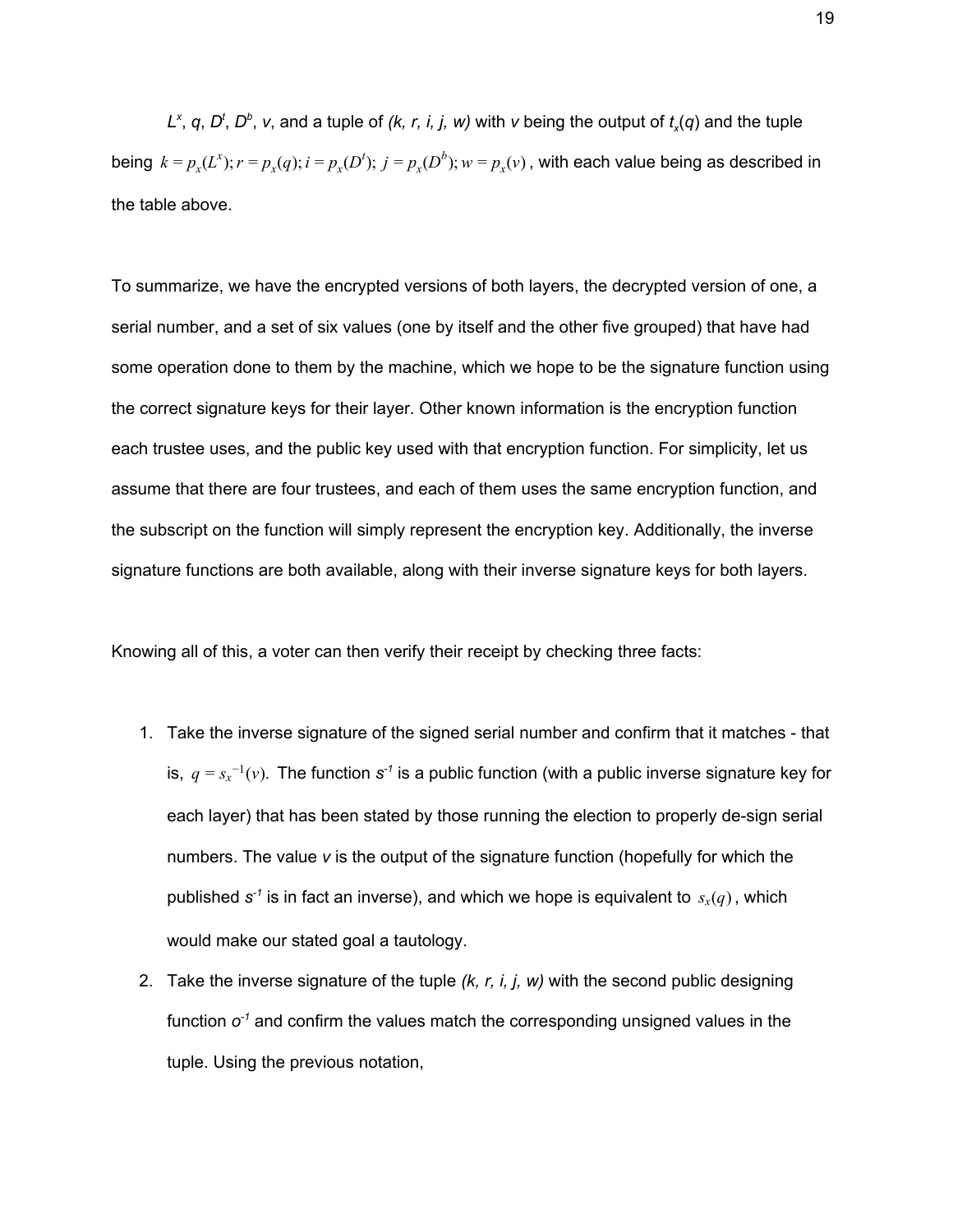$L^x = o^{-1}x(k);$   $q = o^{-1}x(r);$   $D^t = o^{-1}x(i);$   $D^b = o^{-1}x(j);$  and  $v = o^{-1}x(w)$ . Once again, if  $p_x = o_x$ for which  $o^{-1}{}_x$  is an inverse then all of these equations reduce to tautologies and we have proven our voting machine to be using the correct signing procedures (and as such the machine is genuine).

- 3. Compute the hash values of the signed serial number and index for each key that exists. Then, encrypt the values using the public encryption keys in the same order the indices were applied (key one on hash one, key two on hash two and the first encrypted value, key three on hash three and the second encrypted value and so on), and compare the final value to the value of the doll listed on the receipt and confirm that they match. These hash values are the same as those computed in the first step of generating the layers. In notation assuming four trustees as above
	- a.  $x^2 d' = h_1(v, l)$  for each trustee *l*. Each of these variables is a bit string which has length equal to the number of pixels in the image (length times width) divided by two, which may exceed the size of a standard int, in which case they become an integer array.
	- b.  $D^x = e_4 (X d'_4, e_3 (X d'_3, e_2 (X d'_2, e_1 (X d'_1))))$ . Each encryption function outputs an integer array to pass to the next function along with each of the trustees variable integer arrays, and the final one should match the doll of the layer we have kept.

The last check confirms that the doll (and thus the vote) was formed correctly. This verification process is what will be written and formally verified in this thesis, using the Verified Software Toolchain, described below. This gives the general flow of Chaum's scheme for voter-verifiable elections. For more details see either Chaum's original paper [5] or a thorough examination of it by Staub[1].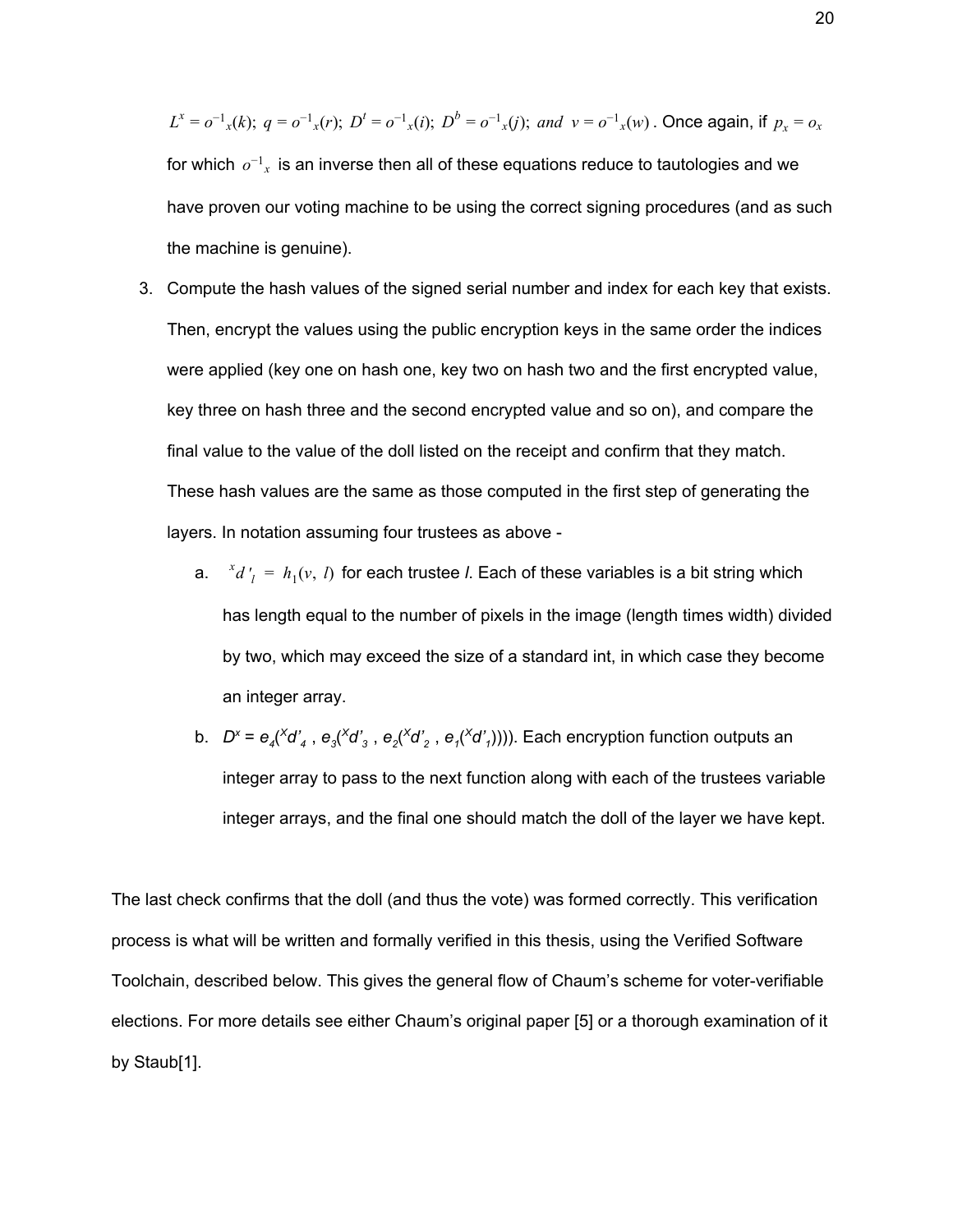### 2.2 Verified Software Toolchain (VST)

<span id="page-21-0"></span>As much as high level programming has abstracted away many of the unspecified behaviors and difficulties of the past, there are times when either the raw performance or the ability to write precise code dictates the way we program. And even in high-level languages, compiler bugs and imperfect implementations can create strange edge cases that may never fully be squashed out. As a result, we need a method to guarantee the behavior we intended is the behavior that happens. The Verified Software Toolchain is one option for it [2], proof-carrying code is another [17].

The solution to this for high priority systems is a process of formal verification, where users of a program can be absolutely certain via formalized logic and proven compilers that the code they wrote does precisely what they anticipate. In his original paper in 2011 [2], Appel describes precisely just a process, the Verified Software Toolchain (VST), whereby through a series of proofs, a programmer or team of programmers can verify their program.

Let us quickly cover some basics needed for the VST to work. Coq, as mentioned before, is a formal proof assistant where users specify *.v* files that hold proof instructions called *tactics* that are sequentially executed to prove theorems and lemmas in a constructive logic environment. For those unfamiliar, the online guide Software Foundations by Pierce, et. al. [7] is an excellent start up guide on the basic workings of Coq. CompCert is a project to make a verified C compiler, that guarantees the same behavior between the C code and their compiled versions.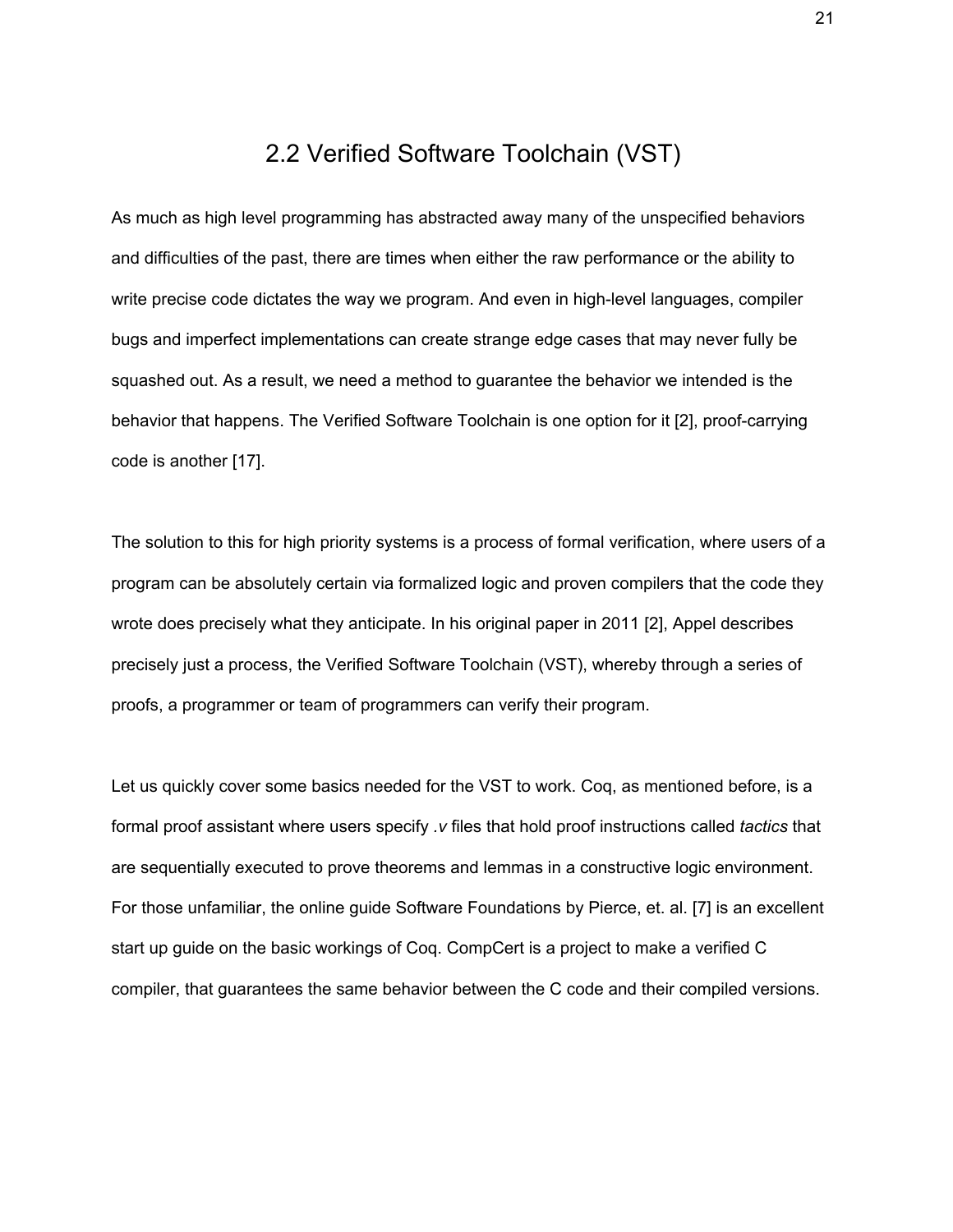With that in mind, what is the Verified Software Toolchain? It is a series of formally verified transformations from high level language down to executable machine code. We start by simply writing a C program as for any other coding project. Then we convert the c file into a Coq .v file, which we then write a verification of in Coq. The verification in Coq of the program acts as our formal proof that it functions as we expect, and the CompCert compiler semantically preserves the meaning of the programs.

The first step to the VST proof is formally defining a functional specification of the chosen task within Coq, since without that the program cannot have a formal behavior. Once established, we can use Coq libraries provided with VST along with standard Coq tactics to prove that the converted C code has the same behavior as the defined specifications. By defining pre- and post-conditions along with function definitions, we can also easily split the proof into specific concerns rather than a single large proof.

An important part of the VST is the CompCert compiler by Leroy, which enables the step between high-level code and machine code to be certified. The CompCert compiler for CLight provides a formally proven compiler where the input program is guaranteed to have the same behavior as the machine code output, verified using the Coq proof assistant again. For VST, what this means is that if we can prove that the code has a specific behavior (as we prove in our own Coq .v files), then the compiled code from the CompCert compiler will also have that behavior. This behavior includes type checking, memory assignment, and bounds checking.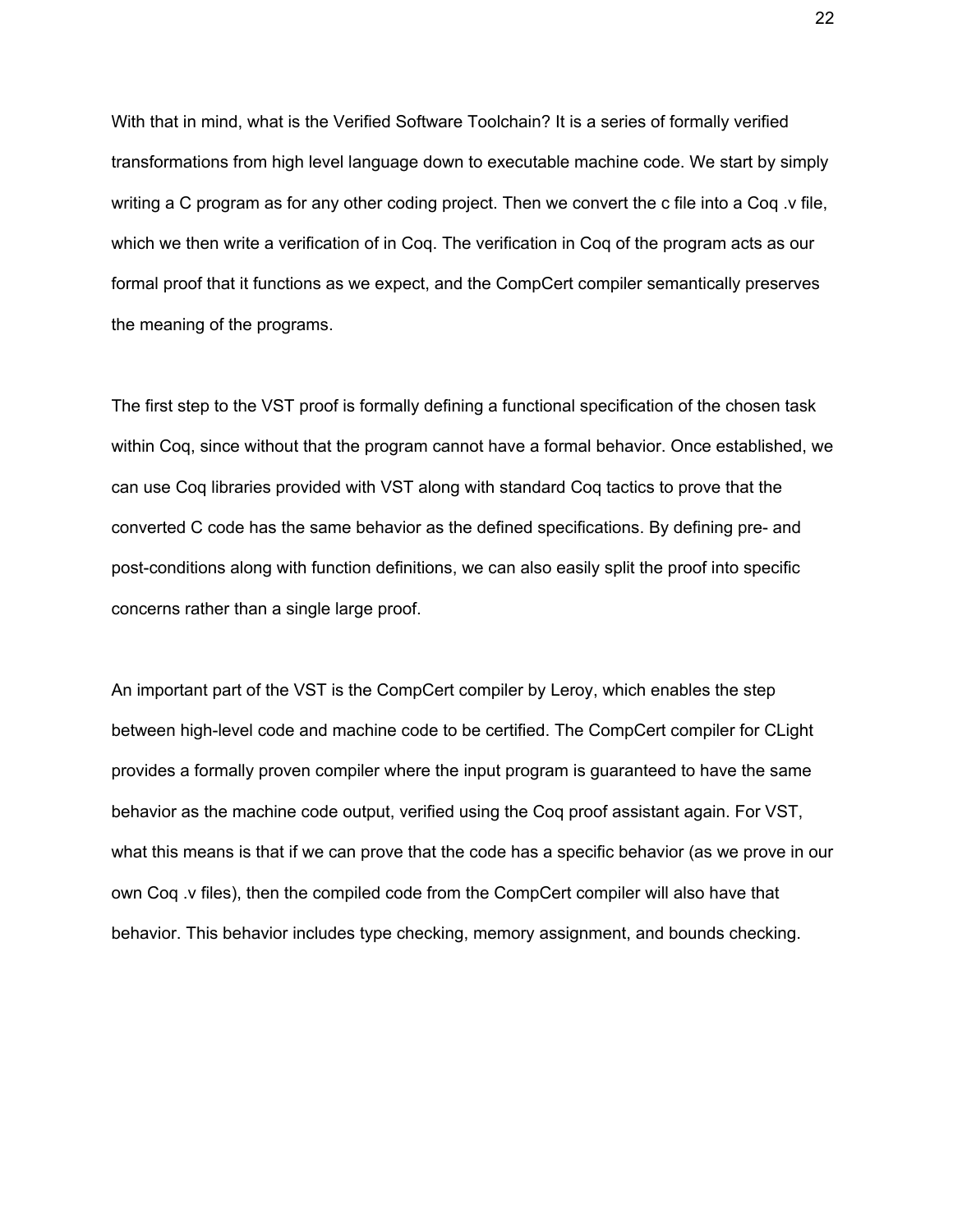#### 2.2.1 Hoare Logic

<span id="page-23-0"></span>The Coq proofs rely on a particular feature of the chosen program logic and target language within CompCert: Hoare Logic, and specifically Hoare triples [6]. Hoare triples are a composition of a statement *c* and two predicates *P* and *Q* on states: {*P*} *c* {*Q*}, where if the state before *c* executes satisfies *P*, then after *c* executes the state satisfies *Q*. This is the root of the functional specifications seen later, along with the basis for how we can do symbolic execution on each C statement to step through the proof.

For those unfamiliar, here is an example of how the sequential composition rule of Hoare logic works. If we start with the predicate  $P = \{x \Rightarrow 3\}$  and the commands  $y = x - 2$ ;  $z = y + 1$ ; and a *= x*, then the set of predicates *Q = { y => 1; z => 2 }* would hold on the new state after the commands executed, as would any set of predicates with the variables set to their proper values.

#### 2.2.2 Tutorial

<span id="page-23-1"></span>To assist in understanding the basics of the VST, we have prepared a tutorial that can be used alongside the one described on the VST home page [6]. We will focus here on how to use the Coq tactics introduced by VST to progress through the necessary proofs, broken into a few large categories: Hoare logic commands, arithmetic commands, memory management, and entailments.

First let us show the program that we are working on proving to provide context to our example proof.

```
void addVal(int bits[], int n, int size) {
```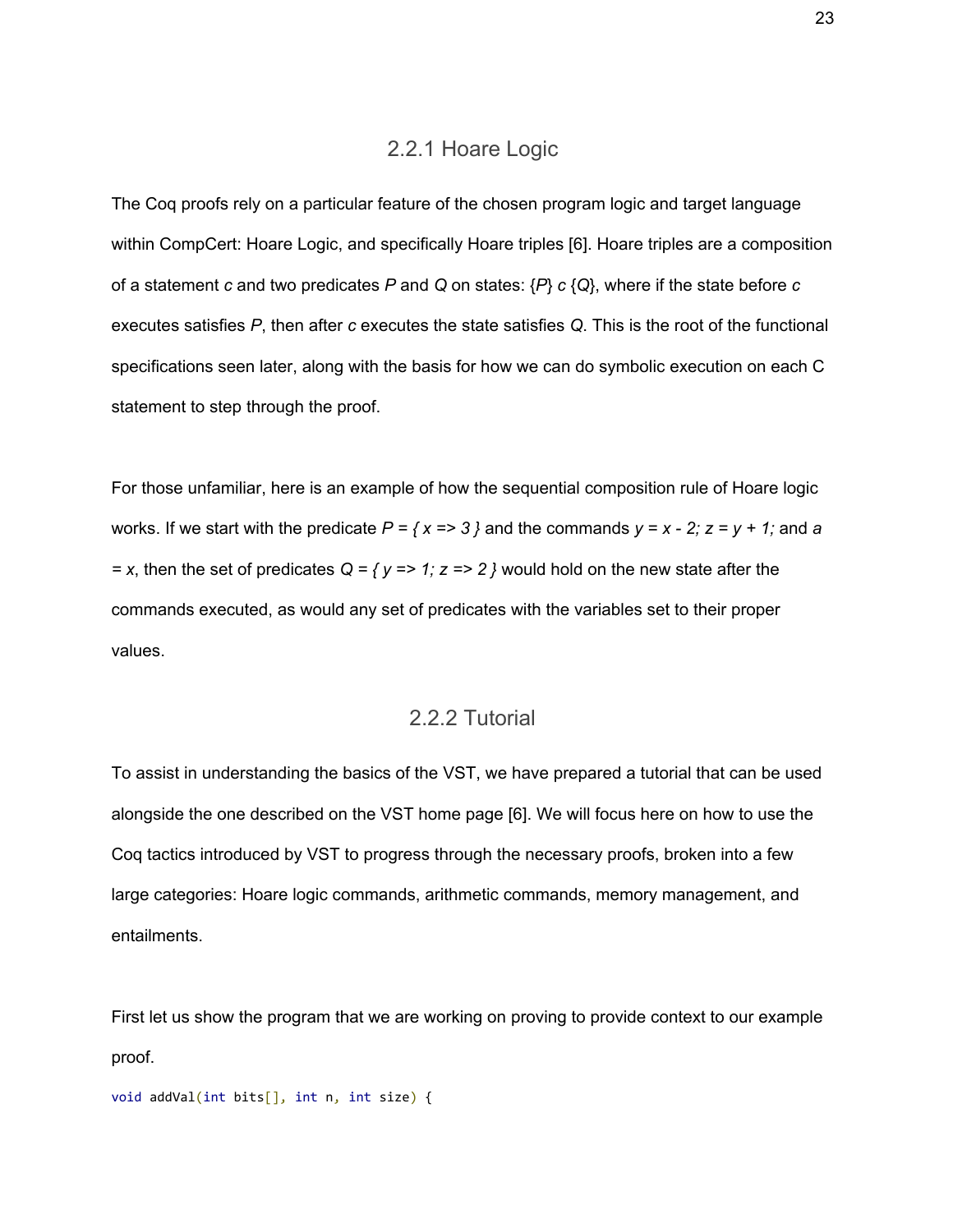```
 int i, x;
  i = 0;
  x = 0;
  while (i \lt size) {
    x = bits[i];x = x + n;bits[i] = x; i++;
   }
  return;
}
int four [4] = \{1, 2, 3, 4\};
int main(void) {
  addVal(four, 4, 4); return 0;
}
```
As we can see it is a fairly simple program, which does array reads and writes along with function calls and a loop. While simple it ultimately does cover the basics of all programs. Before we get into the tactics there is some background Coq work that we should examine. First and foremost we need to examine functional specifications. Functional specifications are the way we tell Coq what functions are expected to do. This entails preconditions, postconditions, changes to data passed in, local variables used, and the returned values. These are then proven by the VST to be the basis of our formal proofs. An example of these appear below: Definition addVal spec := DECLARE \_addVal WITH bits: val, sh: share, contents : list Z, n : Z, size: Z PRE [ \_bits OF (tptr tint), \_n OF tint, \_size OF tint ] PROP (readable share sh; writable share sh;  $0 \leq s$  size  $\lt$  Int.max signed; size = Zlength contents; Forall (fun bit => Int.min\_signed  $\le$  bit  $\le$  Int.max\_signed) contents) LOCAL (temp \_bits bits; temp \_n (Vint (Int.repr n)); temp \_size (Vint (Int.repr size))) SEP (data\_at sh (tarray tint size) (map Vint (map Int.repr contents)) bits) POST [tvoid]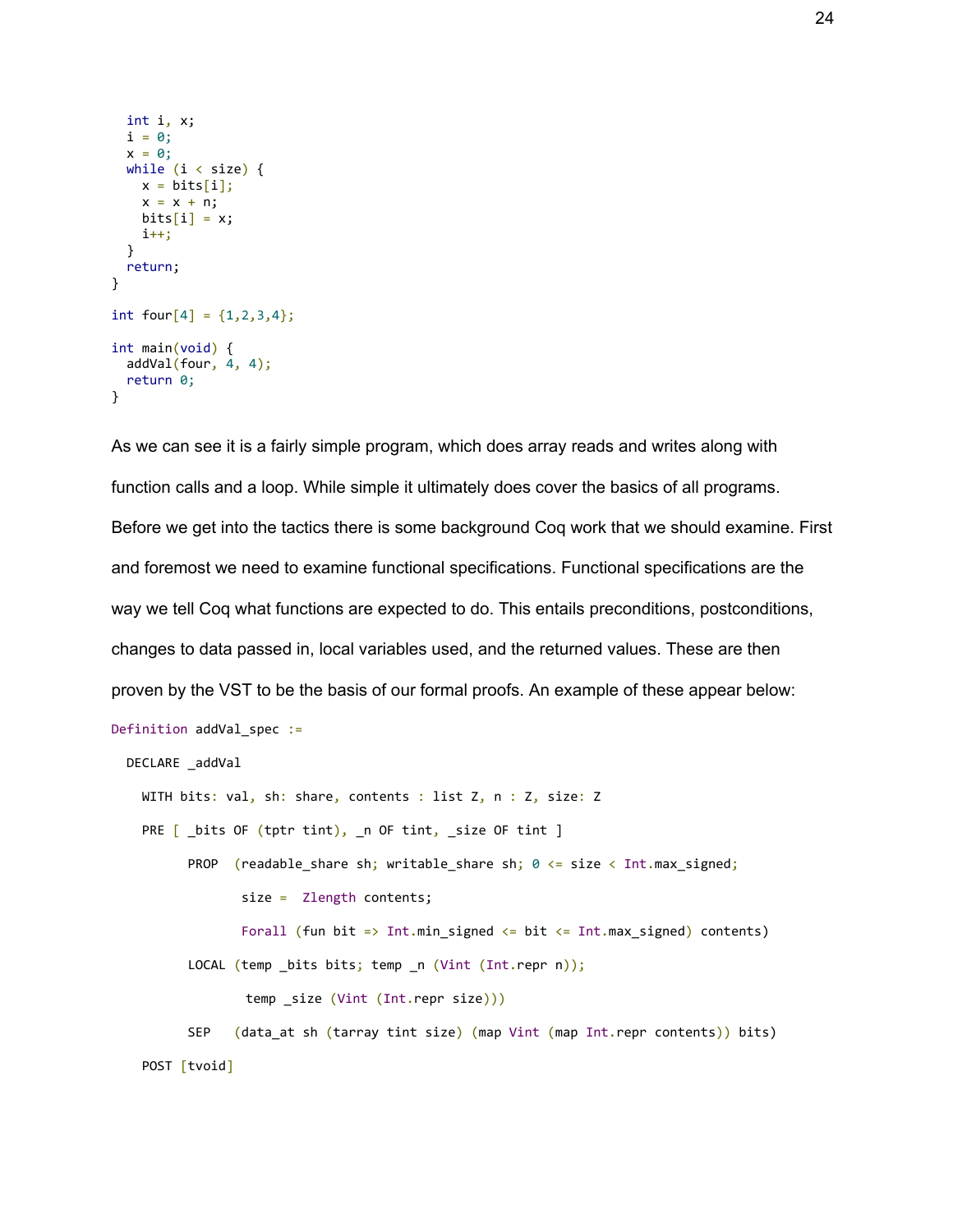```
 PROP () LOCAL ()
 SEP (data_at sh (tarray tint size)
```
(map Vint (map (fun i => Int.add i (Int.repr n)) (map Int.repr contents))) bits).

The *WITH* clause describes the Coq inputs to the function. The arrays following the *PRE* and *POST*-conditions declarations describe the C parameters and return value respectively, with the *PROP, LOCAL,* and *SEP* clauses describe requirements of the inputs and the states at the beginning and end of the function. The *PROP* clause is a set of formal Coq propositions that must be proven upon calls to the function, the *LOCAL* clause holding any variables that would be necessary, and the *SEP* clause holding any information regarding memory management. When the proof of this function begins, we will have the hypotheses in the *PROP* clause as assumptions in our proof state, with the *SEP* clause commonly holding *data\_at* clauses that state the values held in memory.

What does our specific precondition mean though? The first two statements in the *PROP* clause describe that the *share* which describes how data in arrays can be accessed, and in particular that the function has both read and write access. The third and fourth statements tell us that the *size* parameter is a nonnegative 32-bit signed integer which has the same value as the length of the array that has been passed in. Lastly, each of the values in the array can be represented by a 32-bit signed integer. The *LOCAL* clause describes how the function parameters match up to the Coq values in the *WITH* clause, and in our case that the function parameter *\_bits* holds the value of *bits*, and that *\_n* and *\_size* hold the integer representations of the parameters *n* and *size* respectively. Lastly, our *SEP* clause tells us that there is an array at address *bits*, that can be accessed with share *sh* and containing *contents*. Our postcondition is far simpler, the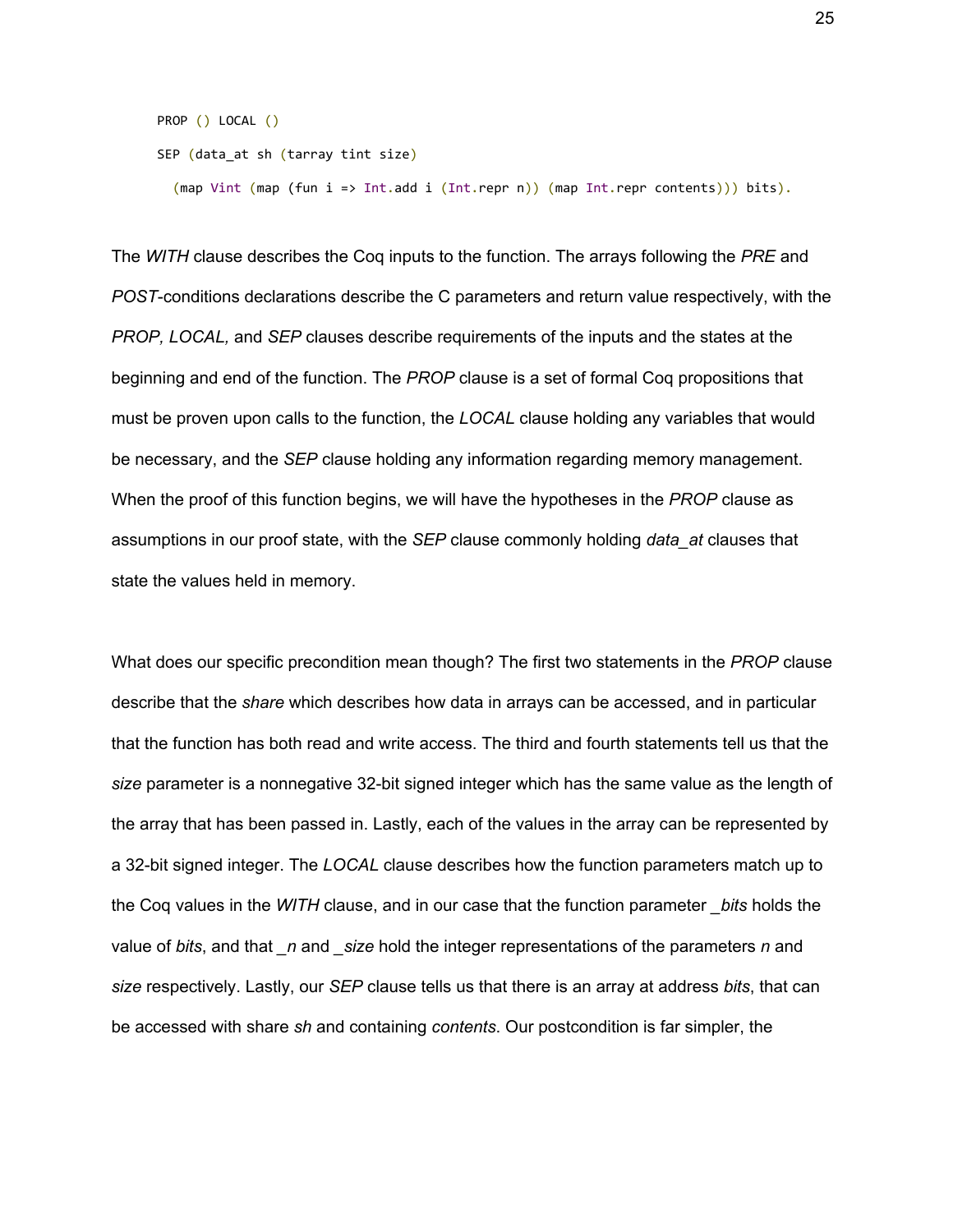function returns no value and the array now holds the value of *Int.add (Int.repr n)* applied to each value in the original array.

With that in hand, we can begin with the set of commands related to Hoare logic - those focused around processing a C command (normally a line of code) and advancing the program state based on that command. This is a small group of tactics, but often involves other portions of the proof as their parameters. The tactics include *forward, forward\_if, forward\_call,* and *forward while*. The *forward* tactic handles simple things like variable assignment, return statements, memory loads and assignments, continue statements, and break statements. Of those, anything interacting with memory will require bounds checking subgoals, which we will look at later. The remaining tactics require inputs with their use. The *forward\_if* tactic requires a postcondition that describes the final state after either branch executes. The *forward\_call* tactic requires the functional specification for the function being called. Lastly the *forward\_while* tactic requires a loop invariant, which describes what each step of the loop should do. That will be described in detail on its first usage.

Our proof centers around proving each function in our program to be formally correct. This is done by first providing functional specifications, as described above, followed by proving that each step in the program is correct via the Hoare logic tactics. The proof just showing the Hoare logic tactics follows, with expanded commentary afterwards.

```
Lemma body_addVal: semax_body Vprog Gprog f_addVal addVal_spec.
Proof.
start_function.
forward. (* i = 0 *)forward. (* x = 0 *)
```
26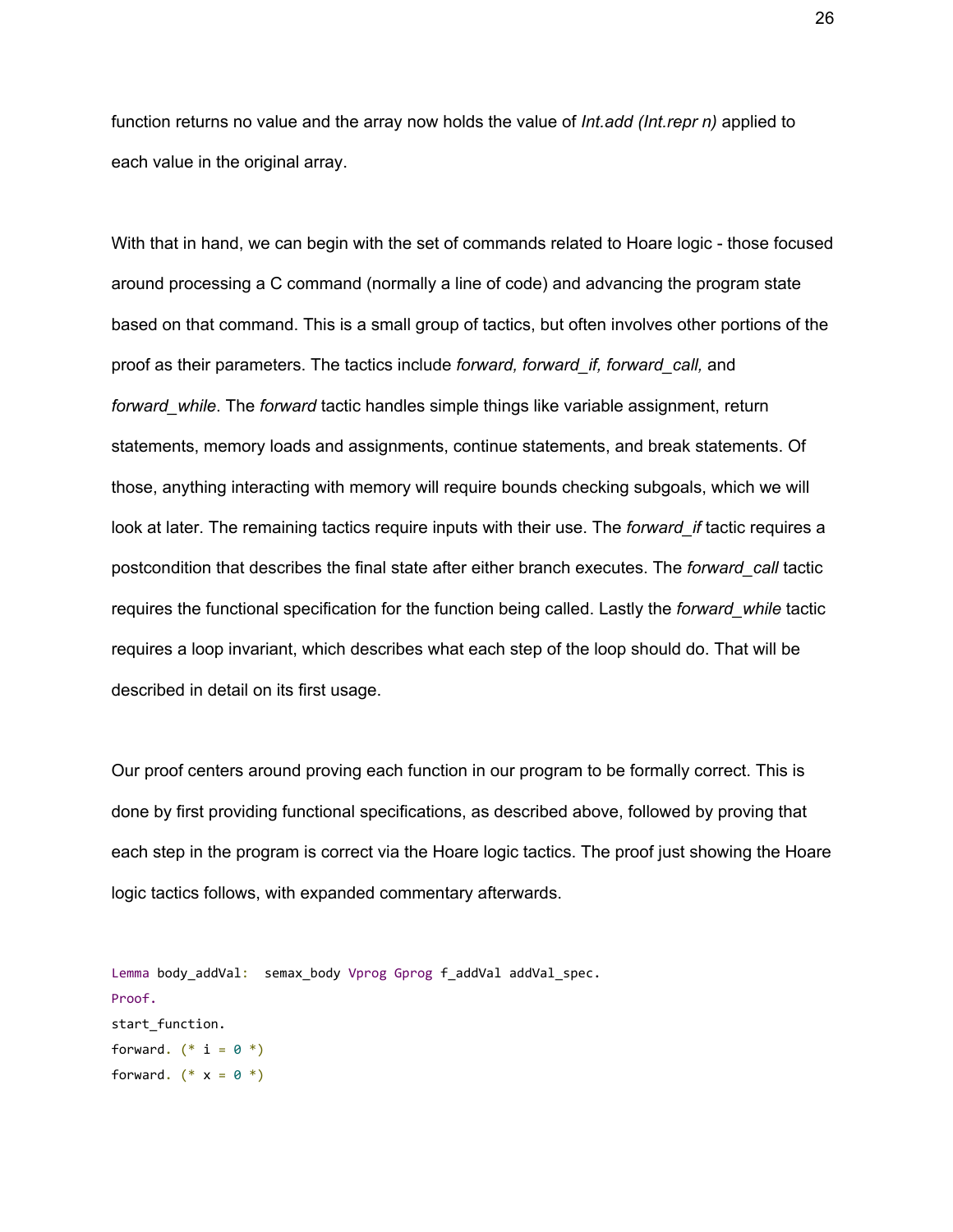```
forward while (addVal Inv bits sh contents n size).
* (* 1. Prove that current precondition implies loop invariant *)Omitted tactics
* (* 2. Prove that loop invariant implies loop ending condition will occur *)
Omitted tactics
* (* 3. Prove postcondition of loop body implies loop invariant *)
(* start with x = bits[i] *Forward.
  (*) bounds check requirement, index manipulation work *)
(* x = x + n *)forward.
(* \; bits[i] = x *)forward.
(* i++)forward.
(* end of for loop *)
(* now we have to prove that we have created the next instance of the loop invariant *) (* array manipulation work, see below *)
* (* 4. prove the code that is after the loop *)forward.(* return; *)
(* post_condition satisfied check *)
Omitted tactics
Qed.
```
The opening lines up to *start\_function* are boilerplate code for all functions and they generate the environment for the Hoare logic tactics to work in, and provides it with known hypotheses (pulled from the preconditions) along with the C command and local variables that we are currently working with. Lastly, it creates a series of commands within *Ssequence* clauses to be individually handled and processed. From here we can follow through our C code verification, one step at a time.

Our program begins with the following set of lines: int i, x; i = 0; x = 0;. As mentioned earlier, simple assignment statements are handled with the *forward* tactic, but what does it do in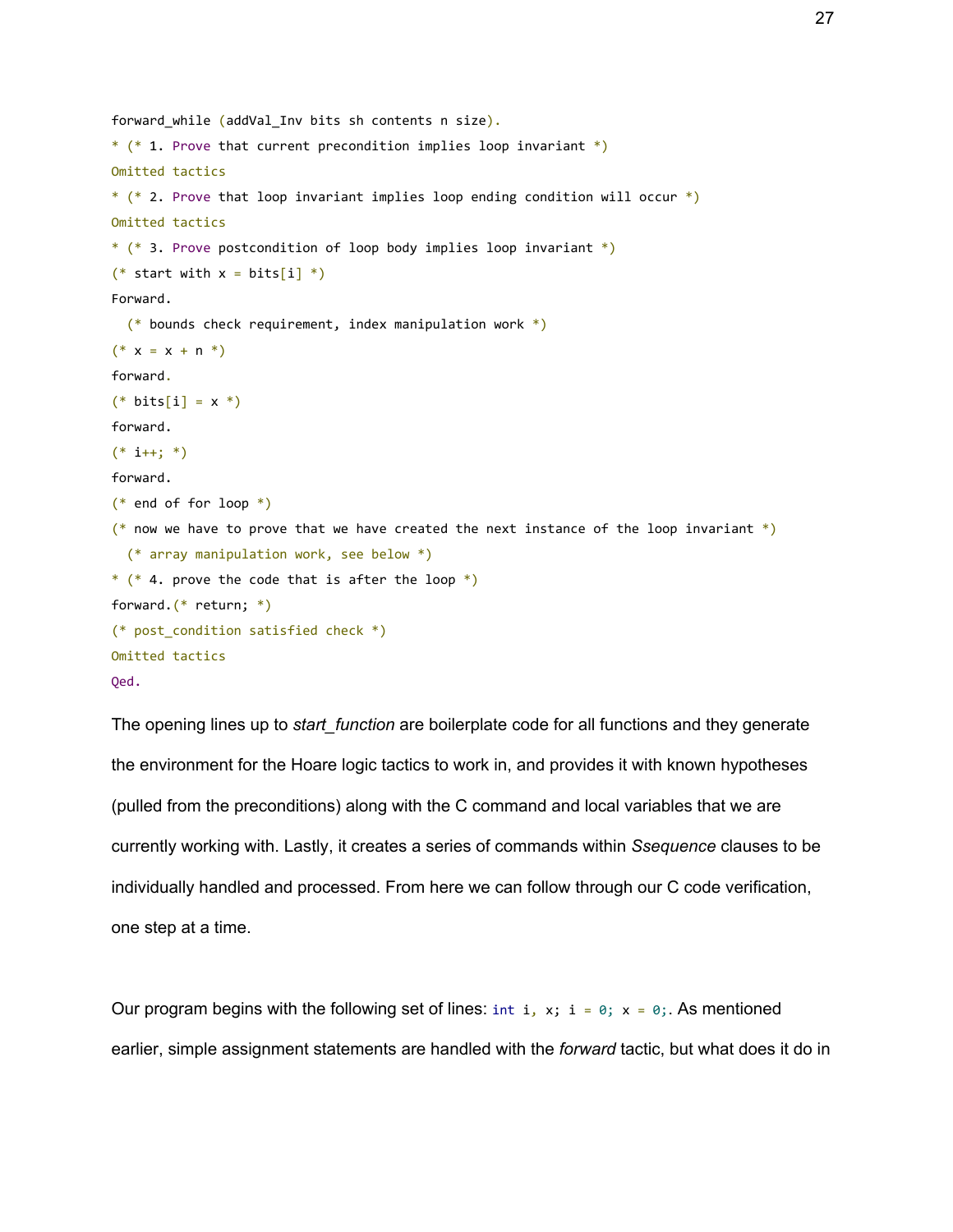this context? Each one peels off an *Ssequence* clause to see the command within, and if the tactic matches the command, the tactic successfully executes. In this case, the *Sset* statement adds the internal variable to the *LOCAL* clause and then sets the next state up. After those lines have been executed, we now arrive at our *while* loop, which requires a different set of information.

As stated before, the *forward\_while* tactic requires a loop invariant to process. For our *addVal* function, the loop within has an invariant as shown below:

```
Definition addVal_Inv bits sh original_contents n size :=
```

```
 EX i: Z,
```

```
PROP (0 \leq i \leq size)
```

```
LOCAL (temp _bits bits;
```

```
 temp _i (Vint (Int.repr i));
```

```
 temp _n (Vint (Int.repr n));
```

```
 temp _size (Vint (Int.repr size)))
```

```
SEP (data at sh (tarray tint size)
```

```
((map Vint (map (fun i =& int.add i (Int.rep n)))(\text{map Int.}repr (\text{sublist 0 i original contents}))) ++
 (map Vint (map Int.repr (sublist i size original_contents)))) bits).
```
This describes what we expect our program state to be in when we begin processing a loop. We have a precondition that describes the bounds on the loop, a set of local variables we expect to manipulate or use during the loop, and a description of any memory we use during the loop, which can describe changes made during the loop. This invariant is passed to the *forward* while loop, along with the parameters needed by the invariant, in our case the *bits, sh, contents, n,* and, *size* fields. Thus our final command ends up being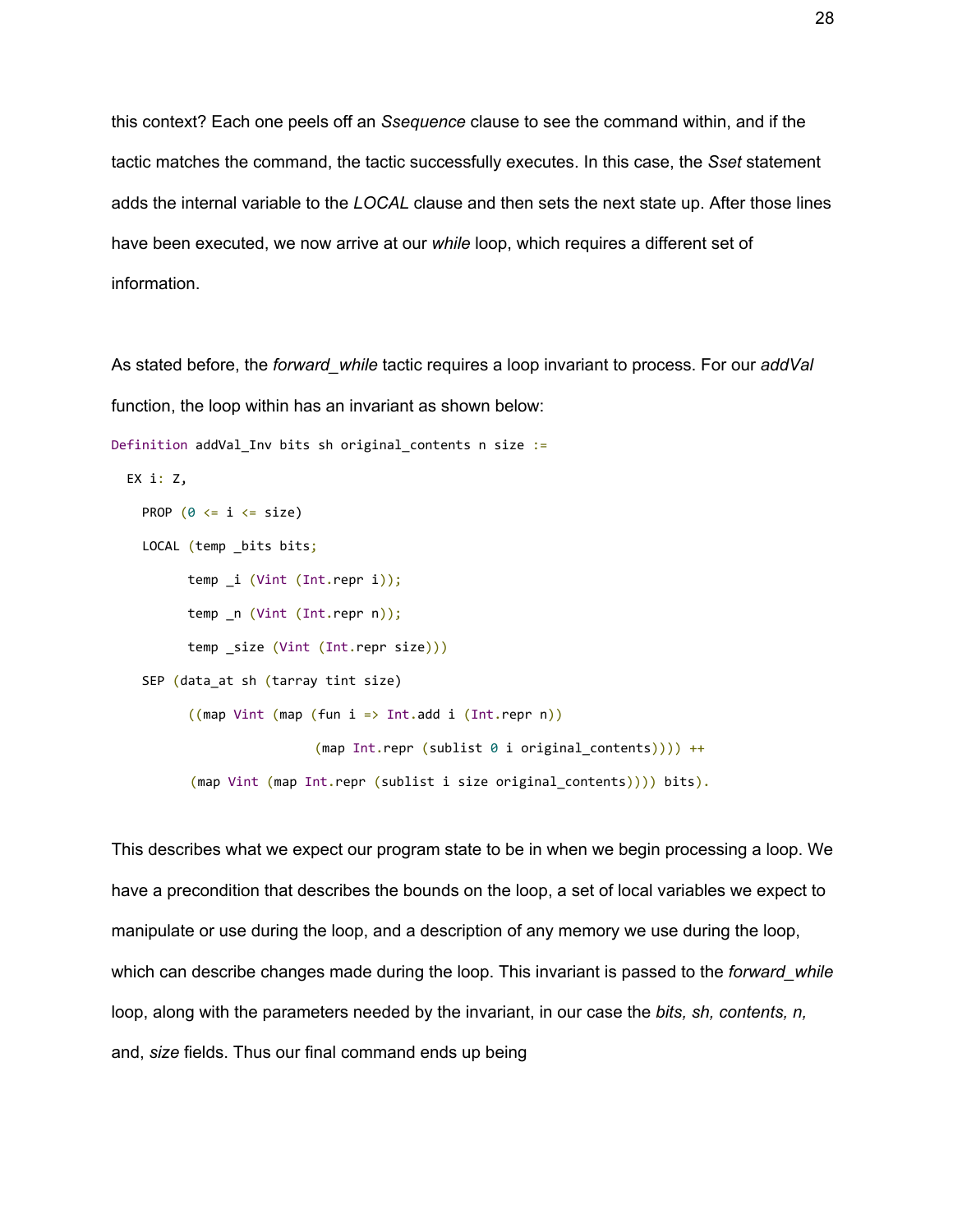forward while (addVal Inv bits sh contents n size).

We can pause for a moment to look at the *SEP* clause and examine what it is saying about this loop. This *data\_at* clause holds that everything below the index we are currently working on (*i)* has had its value modified by the addition function, with everything above it still holding its original value. With this we describe how we modify values step by step.

The *forward* while tactic does not simply generate the next step in the proof though, it generates four distinct subgoals to handle. First the current program state needs to satisfy the loop invariant, which will be briefly touched on later, along with the second proof goal, which claims that (in this case) the loop condition is guaranteed to successfully execute. The third goal is of interest currently though, it describes stepping through the body of the while loop and proving that at the conclusion of the loop the program state satisfies the loop invariant again. The final subgoal will be to prove the code after the loop with the final instantiation of the invariant as the precondition.

From here we can focus on the loop body section. Our first command is  $x = \text{bits[i]}$ ; which is an assignment so we can process it simply using *forward*. However, one might note that an access of a C array can have undefined behavior if the index of the array is out of bounds. For that reason, when we attempt this goal we get a subgoal to prove that the index is in bounds. This specific subgoal proof will be briefly covered when we discuss memory management. Discharging this responsibility for now, we can continue proving the loop body.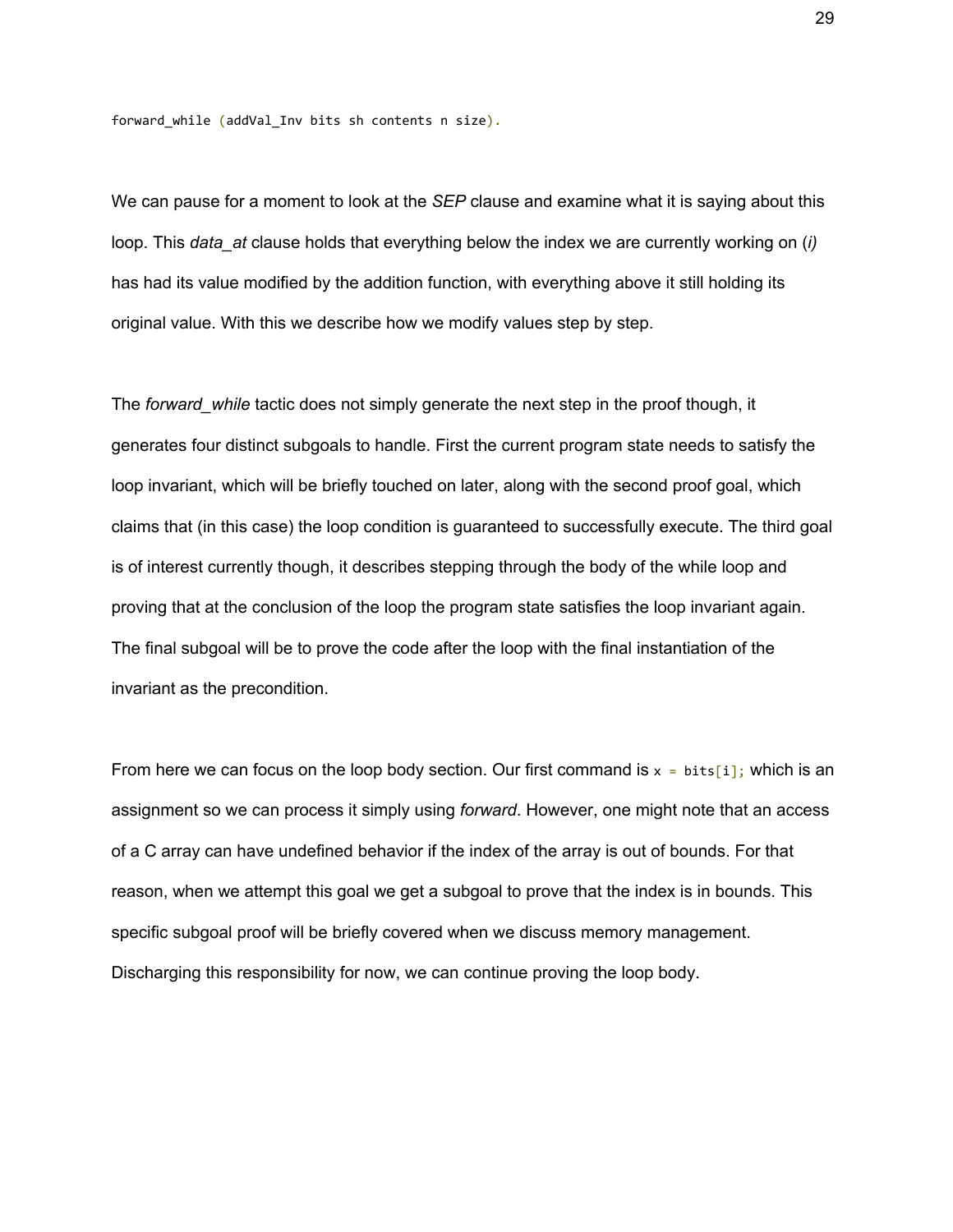This leaves us with three remaining statements:  $x = x + n$ ;  $bits[i] = x$ ;  $i +$ ; which each simply process using *forward*. With those statements concluded, we are left with a goal to prove that the current program state is once again an instantiation of the loop invariant. Parts of this will be covered later within the memory management and entailment sections, but we can again move on for now, leaving us at the program state after the *while* loop. Lastly, we clear our a final *return* via *forward*, leaving us a separation logic proof that the postcondition of the function has been fulfilled, concluding the proof of the *addVal* function body.

The Hoare logic proof is not finished yet: We also need to prove the body of the *main* function in order to have proven the total behavior of our program. The *main* function utilizes an external array definition, so we define it in our proof script as follows:

Definition four contents  $:= [1; 2; 3; 4]$ .

From there we begin our proof the same as for the *addVal* function, with a statement added to map the definition we just added:

```
Lemma body main: semax body Vprog Gprog f main main spec.
Proof.
name four _four.
Start_function.
forward_call (* addVal(four,4,4); *)
   (four,Ews,four_contents,4,4).
 split3; auto. split. computable. repeat constructor; computable.
forward. (* return 0; *)
Qed.
```
From there we use the *forward\_call* Hoare logic tactic, which uses the *PROP* precondition from the functional specification to provide new subgoals, and confirms that all values passed in match those used by the *WITH* clause in the specification. Our call requires an array (the global variable stored in *four*), a *share* which describes who is allowed to access the data (in our case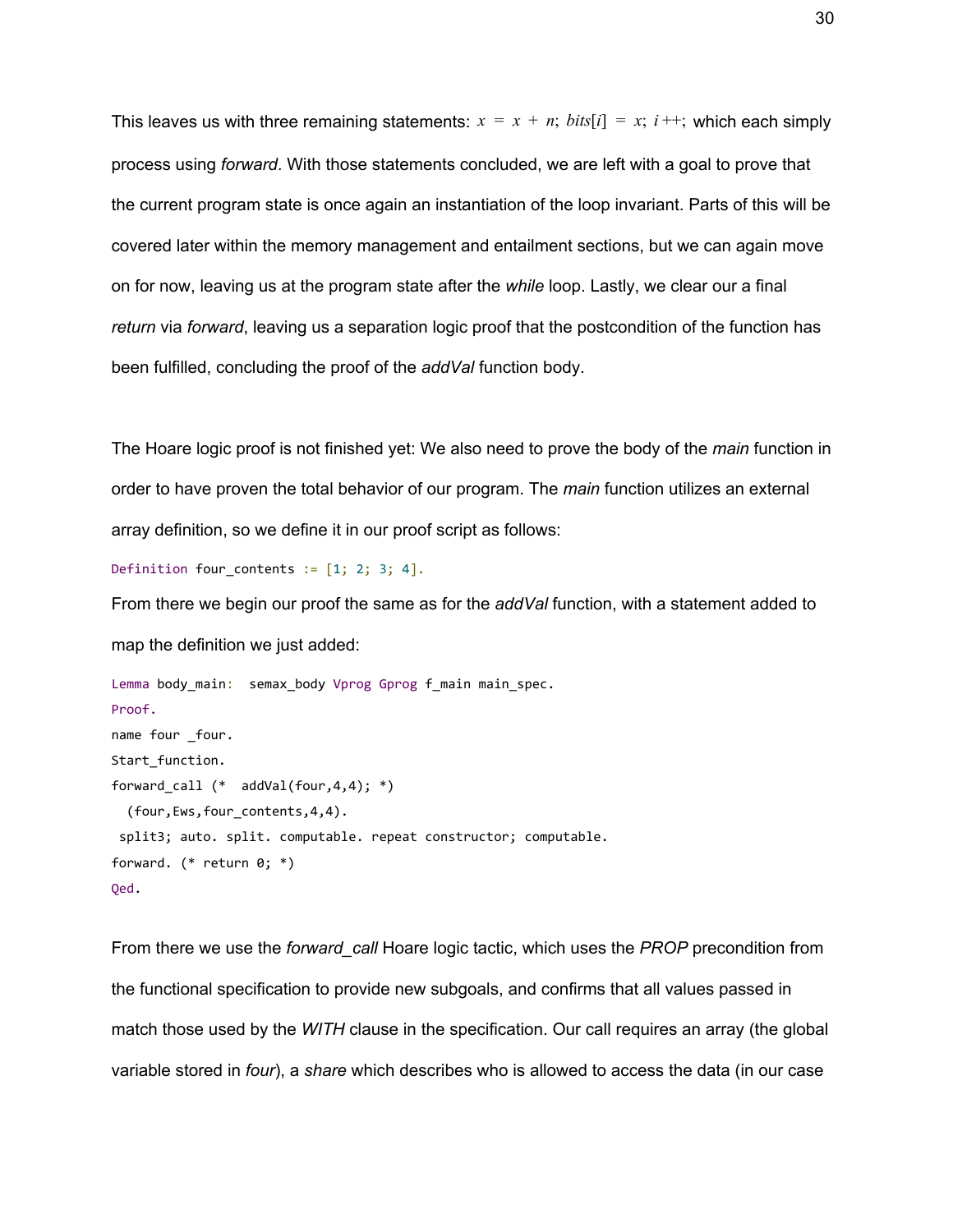a defined value *Ews* which is a share that marks both reading and writing allowed), and two integers, one the size of our data, and one the value to add to each value in the array (both 4 for us).

Our precondition had five propositions within it, and we must prove them before we move on. Two of them are related to whether our chosen share is readable and writable (which we have chosen to be true) and are each dismissed with a usage of *auto* (a tactic that applies a set of known lemmas). The next two relate to the size of our given array, that it is less than the maximum integer value, which we discharge using arithmetic tactics, and that the length is indeed precisely 4, which is by definition of the construction of an array, which is represented in the *constructor* tactic. Repeating that same tactic with *computable* clears out the remaining necessary precondition that all values in the array are within the bounds of signed integers. With that requirement discharged, we now have a new proof state with the postcondition of the functional specification replacing the values as expected. With no other call other than to *return* from the function, we call *forward* one final time to complete the proof of the *main* function.

The last thing to do is to tie the functions together with a final Lemma. It begins the same for all programs:

Lemma all\_funcs\_correct:

semax func Vprog Gprog (prog funct prog) Gprog.

```
Proof.
```
unfold Gprog, prog, prog funct; simpl.

From there the remaining task is simple: in the same order as they were declared and proven, apply *semax func* cons to the lemma proving the function body:

semax func cons body addVal.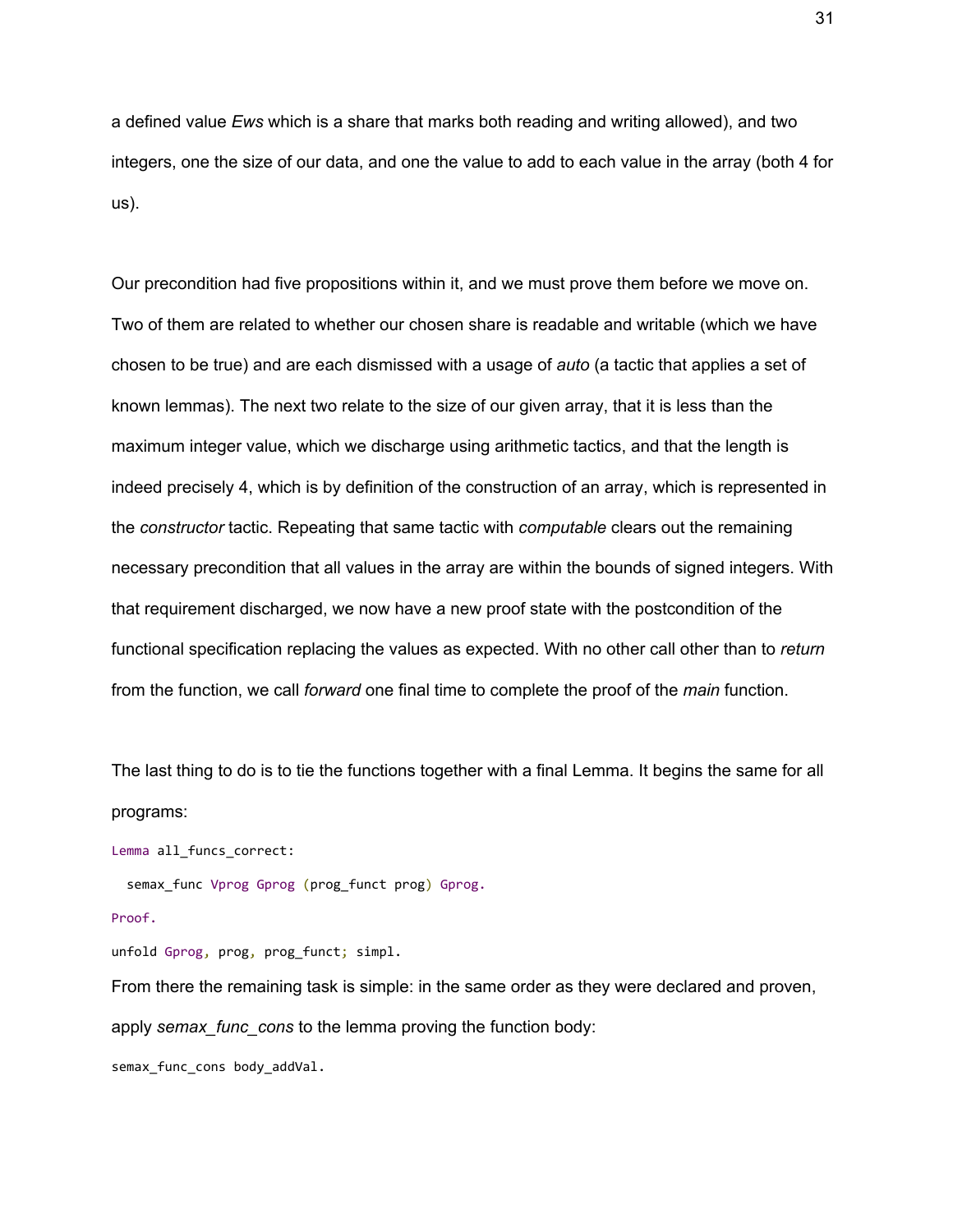semax\_func\_cons body\_main.

Qed.

With that complete, the high level proof of the functional specifications and function bodies is complete, ignoring some details.

One can note that if we desire to treat a specific function as a black box where we do not care about the actual function body we could simply declare our desired functional specification and assert the body proof, meaning we can get intermediate levels of verification depending on whether the man hours are available to formally verify more complicated functions (such as cryptographic functions, an example of this will be seen in the proof of our program).

Next we should discuss entailments, and what they mean within Hoare logic. An entailment is a statement in the form *P* ⊢ *Q*, where *P* and *Q* are sets of predicates on the state of the program. States include local variables, the contents of the heap, and potentially other external states, though those are currently not well supported within VST. Within the context of VST, *P* and *Q* will take a form similar to that of functional specifications, with the following form, which in essence is another way of writing  $P \Rightarrow Q$ :

*ENTAIL Delta,*

*PROP(P) LOCAL(Q) SEP(R) |-- EX i : Z, PROP(P') LOCAL(Q')*

*SEP(R')*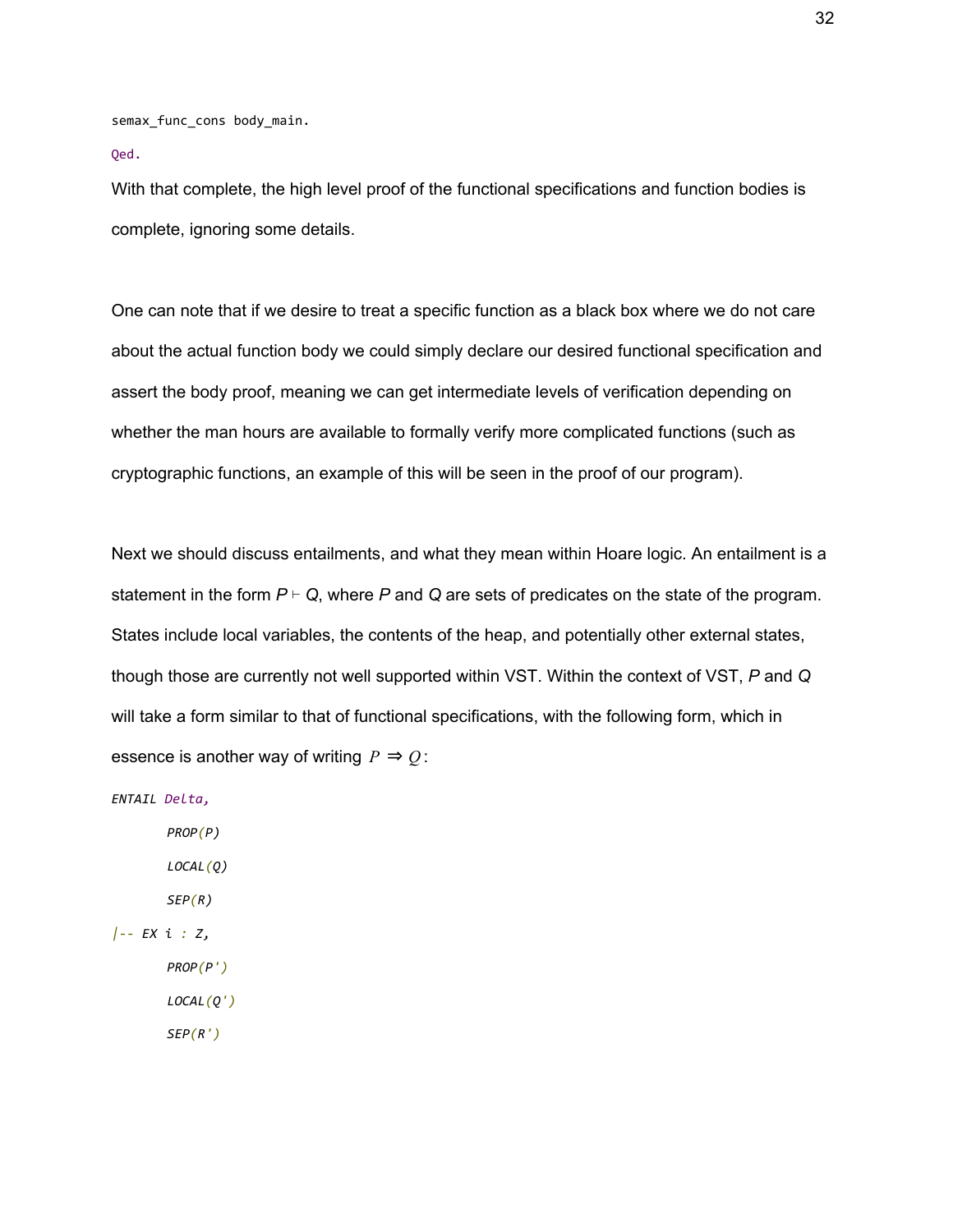When seen during a Coq proof, we handle these with the *entailer!* tactic, which will automatically process as much of the proof as possible, with the propositions of *P'* being checked against known hypotheses and common rewrites done (those without generated subgoals commonly). Frequently the use of *entailer!* will leave subgoals regarding *data\_at* clauses, which covers the values in memory. There is a second form of entailment seen while proving loops, as stated above: that of proving that the negation of the loop-test expression. The statement must execute without crashing, all variables it references exist and are initialized, the statement doesn't divide by zero, among other requirements.

This leaves two types of tactics we need to use left to discuss: arithmetic/automation tactics and memory management tactics. Arithmetic tactics are straightforward, if sometimes a bit awkward to use. The tactics include *simpl, computable, auto,* and *omega*, all of which simplify obvious math steps or proof goals that have their statement within the proven hypotheses. Using the *replace ... with ... by ...* tactic is advised to help do simplifications of mathematical statements within proofs to avoid having to *assert* and *rewrite* by the new hypothesis.

This leaves memory management goals and list manipulation type tactics. The tactics here are too numerous to list, but in general can be discovered via *SearchAbout* within Coq and have somewhat intuitive names. We will go through an example of these sorts of proofs with a proof of an array access, the first command of the loop body.

The generated goal to prove regarding the array access is shown below (note that ++ represents a list append):

is int I32 Signed

(Znth i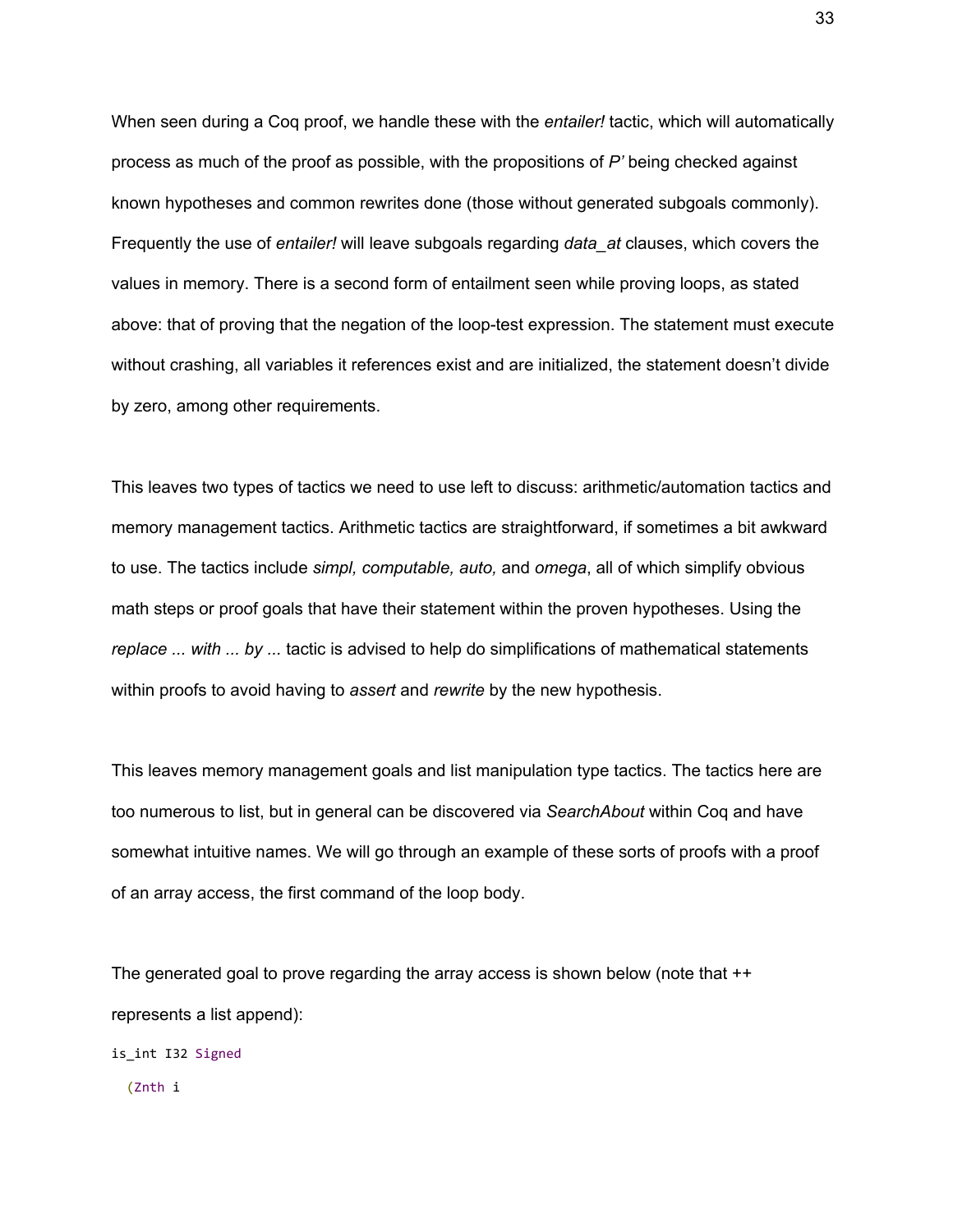```
(map Vint (map (fun i0 : int => Int.add i0 (Int.repr n)) (map Int.repr (sublist \theta i
contents))) ++ map Vint (map Int.repr (sublist i (Zlength contents) contents))) Vundef)
In C-code, we can think of the Znth portion of the initial state as the following:
```

```
(bits contents[0 : i] + bits contents[i : size])[i]
```
The full proof body is shown below, and as above for the Hoare logic proof, we will walk through the steps to describe the changes.

```
rewrite app_Znth2.
(* (bits contents[i : size])[i – length(bits contents(0 : i))] *)
repeat rewrite initial world.Zlength map.
rewrite Zlength sublist; try omega.
(* (bits contents[i : size])[i – i] *)
rewrite Znth map with (d':=Int.zero). hnf; auto.
(* bounds check from Znth map *)
rewrite initial_world.Zlength_map. rewrite Zlength_sublist; try omega.
(* confirm that i is in fact more than or equal to i... from app_Znth2 *)rewrite initial_world.Zlength_map.
rewrite map2_len.
rewrite initial_world.Zlength_map.
rewrite Zlength_sublist; try omega.
```
We also have in hand a number of assumptions, including one in particular that

*i* < *Zlength contents*. In essence, this boils down to asking if the value found in a list at index *i* is an integer (i.e. in bounds). The proof may seem obvious as there is a sublist from index *i* to a value that is larger than *i*, but this is the burden of a formally verified proof: all goals, no matter how obvious, must be fully discharged to have the guarantee. A side note is that many memory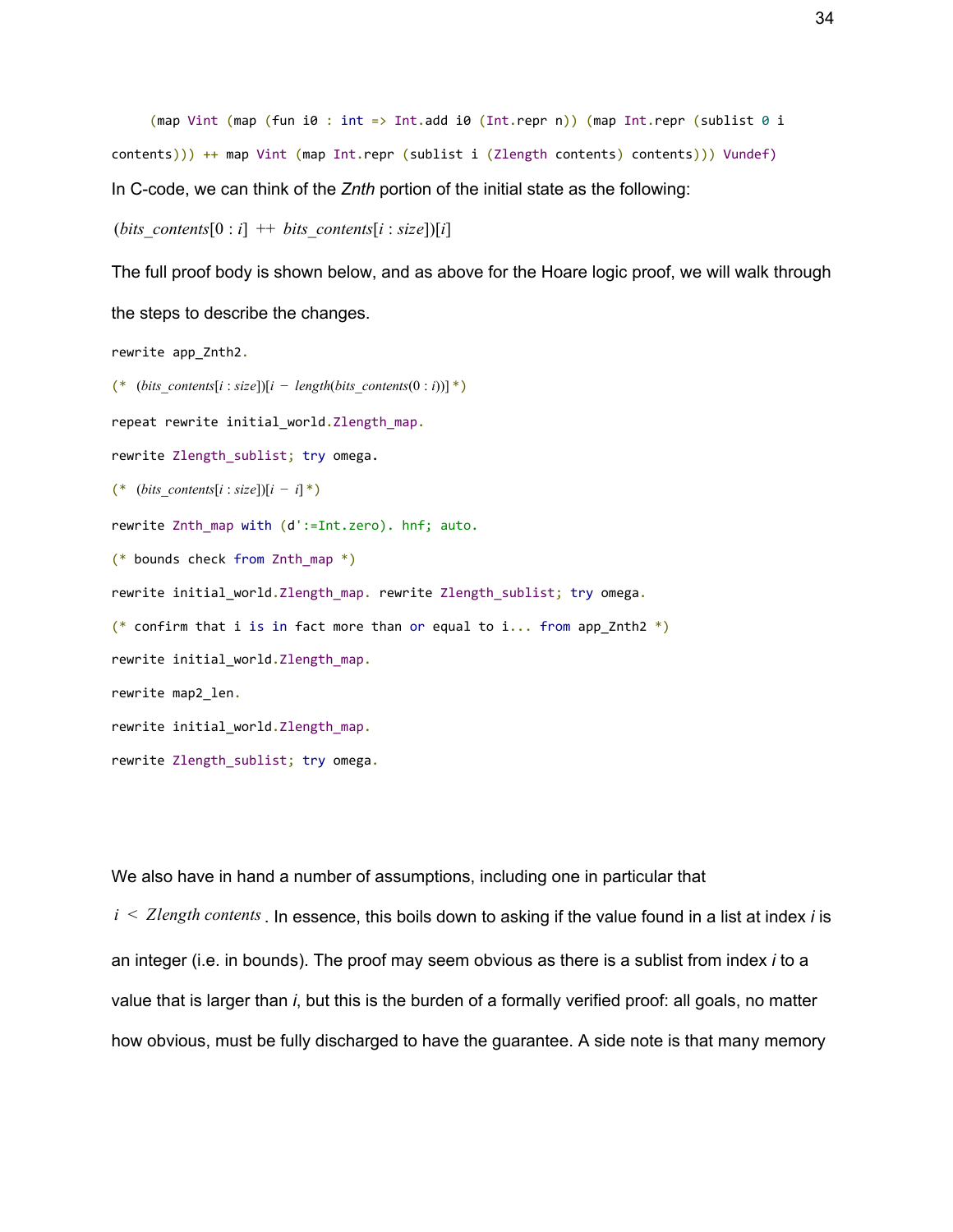related tactics will spawn off subgoals of their own, many of which will process easily at the conclusion of the proof of the main goal.

With this in mind, let's step through the tactics used. First we should strip out the first portion of our array, since we will be able to prove that the index lies in the second part of the list, we do this via *app\_Znth2*. This spawns a subgoal to prove the following:

i >= Zlength (map Vint (map (fun i => Int.add i (Int.repr n)) (map Int.repr (sublist 0 i contents)) (Int.repr n)))

Along with progressing our current proof to the following:

is int I32 Signed

 (Znth (i - Zlength (map Vint (map (fun i => Int.add i (Int.repr n)) (map Int.repr (sublist 0 i contents)) (Int.repr n))))

(map Vint (map Int.repr (sublist i (Zlength contents) contents))) Vundef)

Continuing our C analogy, this gives us (*bits contents*[ $i : size$ ]][ $i - length(bits \text{ contents}(0 : i)$ ] as our inside state.

Next we focus on peeling the length of the sublist out of the chain of function calls, but we can not simply do this immediately. First we peel back layers of mapped functions with *initial\_world.Zlength\_map* usage. This leaves our sublist directly within the *Zlength* function, where we can use *Zlength* sublist to pull out the length of the list. This tactic does produce two simple arithmetic subgoals that we are able to clear away by trying to apply *omega* to all generated subgoals. This leaves us at the following proof goal state:

is int I32 Signed (Znth  $(i - (i - 0))$  (map Vint (map Int.repr (sublist i (Zlength contents) contents))) Vundef), which roughly equates to (*bits*\_*contents*[*i* : *size*])[*i* − *i*] .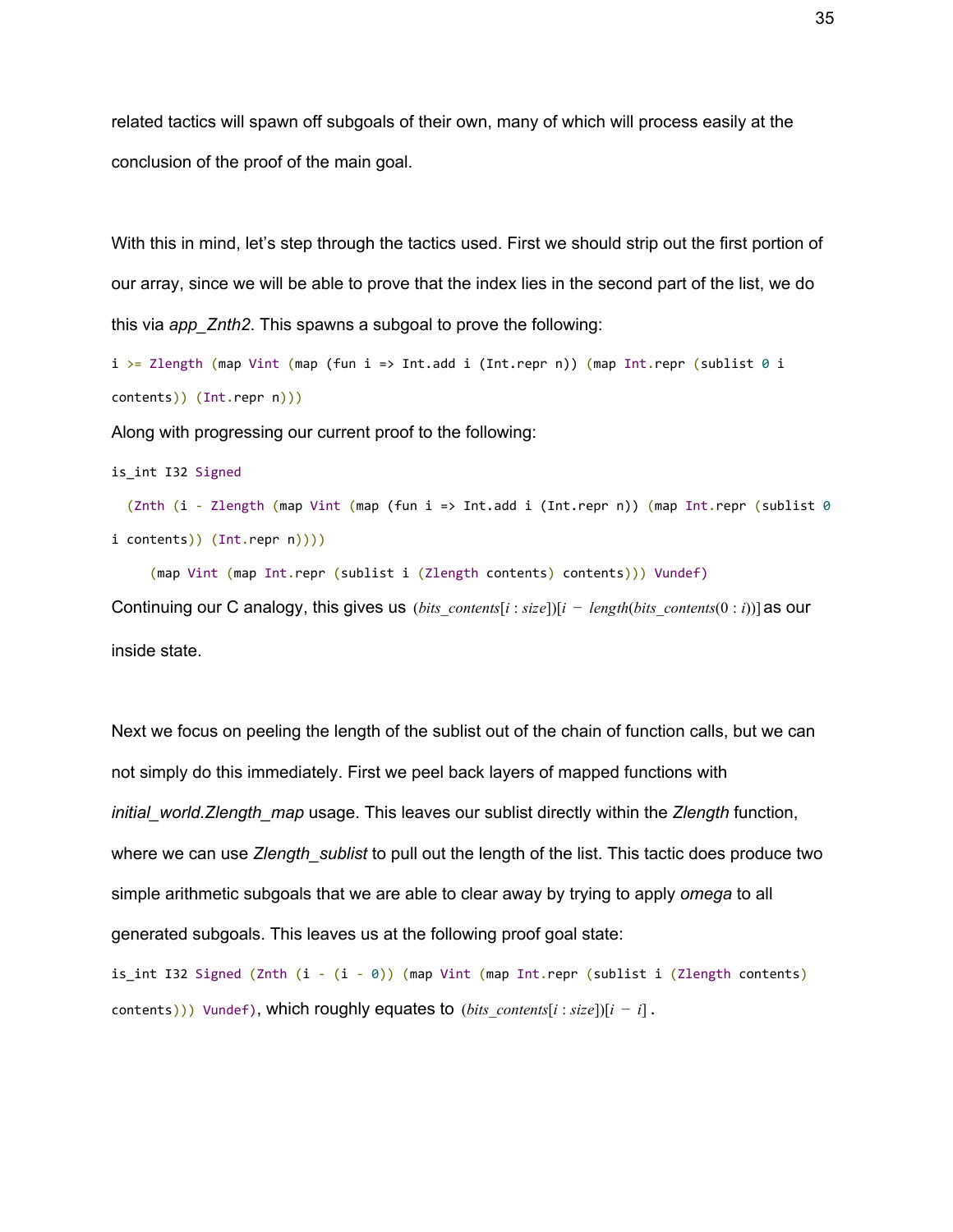From there we get rid of the *Vint* mapping a rewriting of *Znth\_map*, which requires a parameter of converting the default value if the index is out of range (not an issue for us, but still a formality). The tactic *hnf* (which is a Coq tactic that reduces the current goal to its head normal form) converts the remaining goal to *True*, and it gets finished by *auto*. Since goals are added to the top of the list of subgoals, we deal with two subgoals (from *Znth\_map* and *app\_Znth2*) before we can move on. The *Znth map* goal checks that the index is in range of the sublist, and clears out with *initial\_world.Zlength\_map* and *Zlength\_sublist*. The *app\_Znth2* subgoal checks that the provided index is larger than the size of the first half of the appended lists, and clears out much the same. With those subgoals handled, the memory check is complete.

Users looking for further examples can review the associated proof script and step through the goals and tactics to see the process in detail.

## <span id="page-36-0"></span>Chapter 3: Full Receipt Validation Program

Now with a deeper understanding of Chaum's scheme and a fairly detailed description of how proofs proceed in the Verified Software Toolchain, we can pursue our primary focus: creating a C program to implement the receipt verification portion of Chaum's scheme, and then formally verify it using the same process just covered in the tutorial. The outcome of this effort is simply the C program to verify, the Abstract Syntax Tree created from the CompCert tool Clightgen, and the Coq .v file used to formally verify the AST from Clightgen. When the Coq file is processed start to finish, each proof will complete successfully, and thus the file as a whole will pass verification.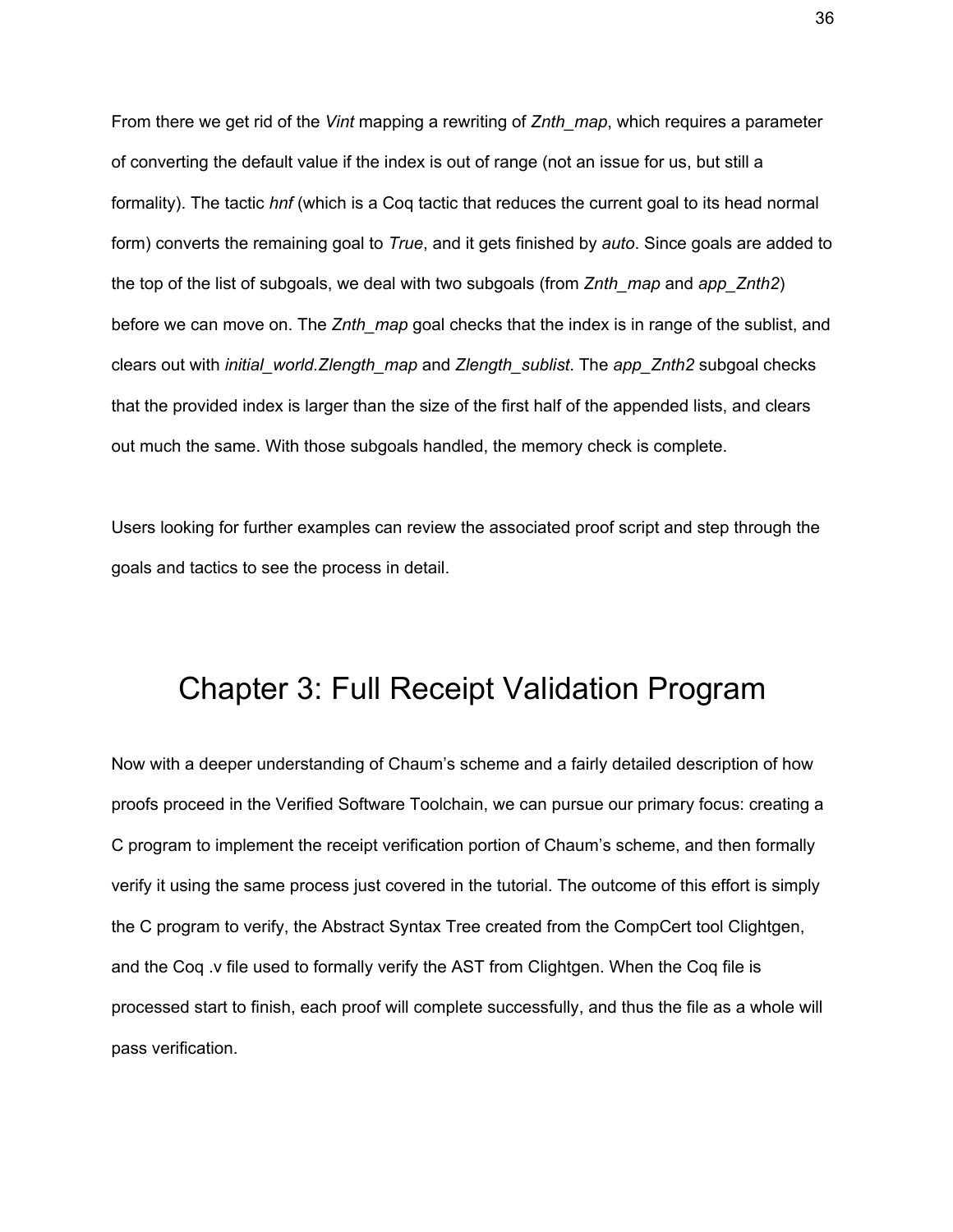In the process of proving the file as a whole, we will focus primarily on a particular function: the *certifyReceipt* function. This function takes the contents of a receipt as described in chapter two as input and returns true if and only if the first two sections of the receipt verification process described in 2.1.2 are accurate for the given input (the third portion, regarding the construction of the requisite doll, is a topic for a future study). This in turn utilizes the other functions of the file, all the way down to a *deSignInt* function, which each have their behaviors proved as well. The *deSignInt* could be either a fully specified cryptographic function or simply an assumed one if we want to keep it in the trusted base.

Thus with the full stack of functions having a set of associated proofs of their function bodies and functional specifications, we can make a meaningful statement about our program's behavior. Interestingly, the final statement that we can make about our our proofs comes after defining the boundaries of our proof: the postcondition of our functional specification is the output of the function body. Ultimately, what we are interested in proving can be summed up as follows: the output of the *certifyReceipt* function is 1 if and only if the value representing the signed serial number can have the inverse signature function applied to get the original serial number and the tuple of values included as the second portion of the receipt can be designed to get their corresponding unsigned values.

We now quickly go over the source file. There is a wide array of technical detail in the functions, from a simple *xor* for the designing function (to be further touched on later) to checking the values across arrays. In terms of C code, it is not anything groundbreaking, but certain portions were constructed with the proof necessities in mind. Boolean flags were used to carry values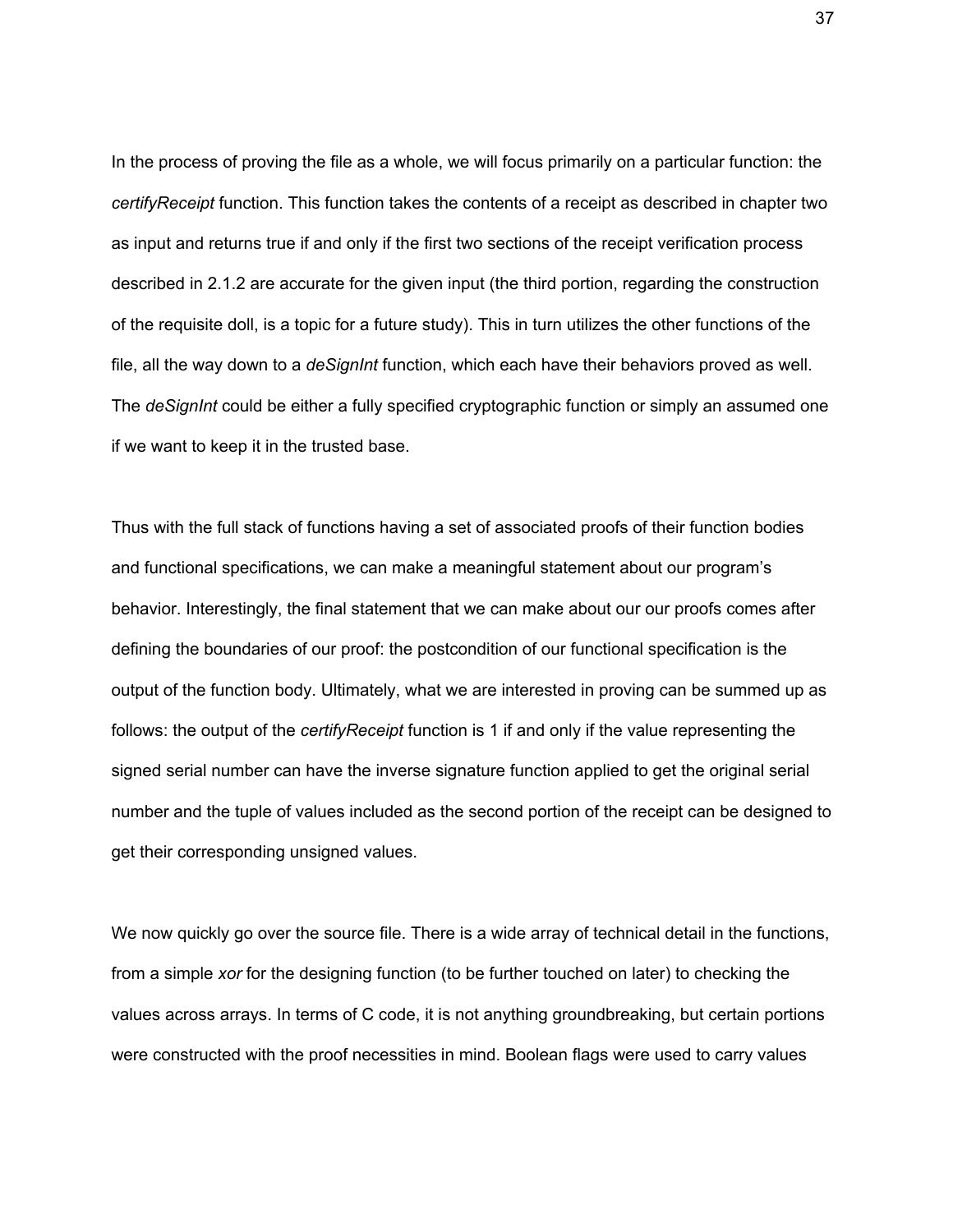through a series of comparisons rather than immediately returning, and rather than branching off into two paths of computation a set of variables are assigned whose differing values create the change. Each of those choices were made to drastically reduce the complexity of the branch points within the proofs of the function body, as while they are certainly not what we might normally do when writing code, they function just the same (albeit slower) and make the proofs more manageable. The full source code can be found in appendix A.

### <span id="page-38-0"></span>Chapter 4: Verification of the Program

As mentioned before, certain sections of the C code were determined by how to make the proofs easier. That said, certain parts of the VST Coq structures still provide limits and constraints on what we can do within the proof proper. Additionally, as the proof got stronger and stronger as we extended what the function is meant to prove, the pre- and post-conditions get progressively more complicated, which will cause some issues as seen below.

### 4.1 Coq File

<span id="page-38-1"></span>For our verification, much of it closely follows the tutorial proof above. We use the *clightgen* utility to transform the C file into the Abstract Syntax Tree in Coq, then importing that into our verification file. From there, we define our set of functional specifications, which bound the strength of our proof bodies. These functional specifications vary from the simple as seen in portions of the tutorial to the complex, which we see when we get to the functional specifications of the *certifyReceipt* function. Interspersed within our functional specifications are a set of a Coq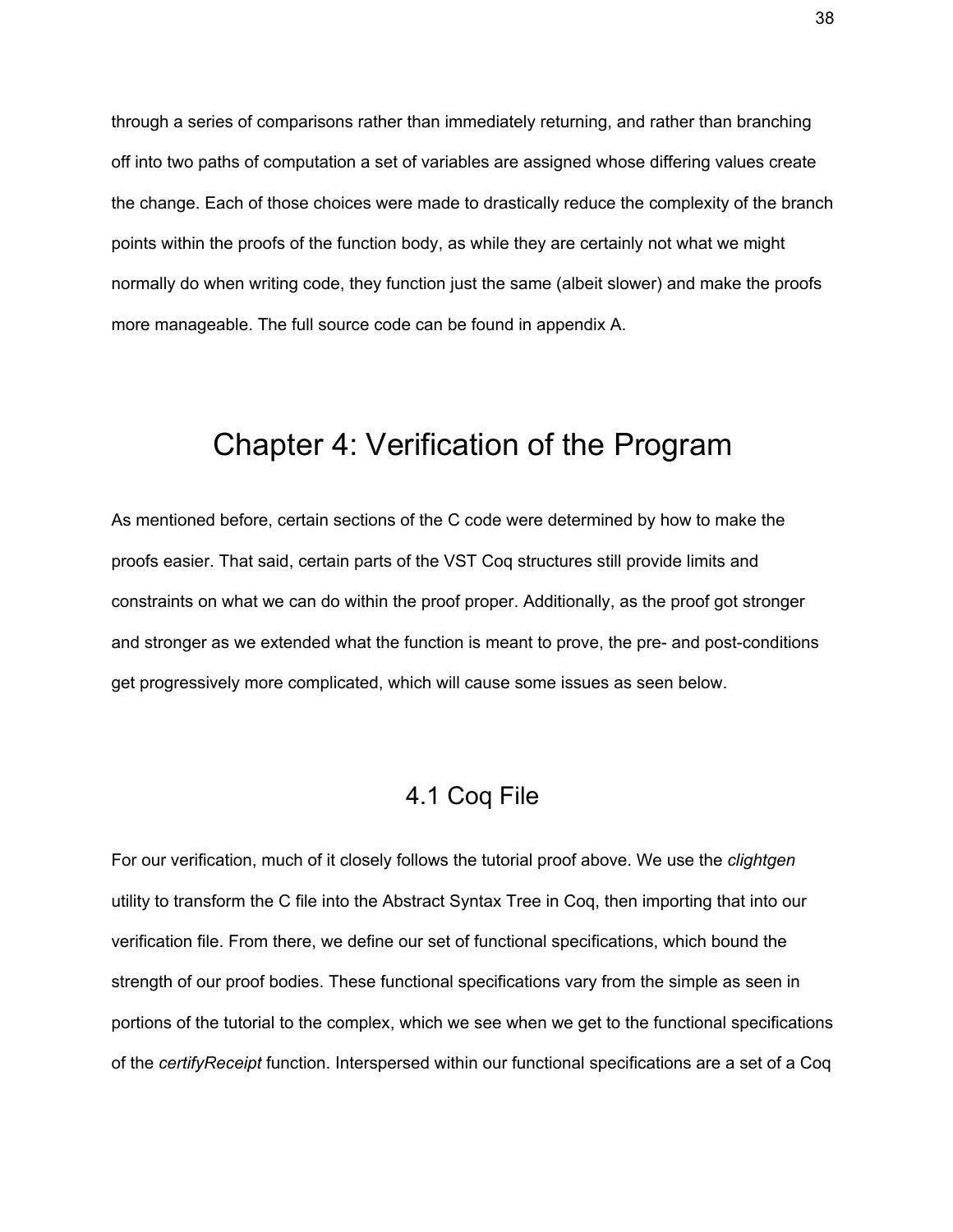definition and lemmas that help define what our goals are within those specifications. This definition is an integer array equality definition, and have had various lemmas proven to assist in their operation while in the middle of a list.

### 4.1.1 Functional Specifications

<span id="page-39-0"></span>The functional specifications for the set of functions describing the first portion of our desired proof (that the serial is the same as the value that should represent the signed serial with the designature function applied) are straightforward: since we've defined our *deSignInteger* function to be an integer *xor* at the top of the Coq file, the *deSignInt* function returns the *xor* of the input value and the provided key, and the *checkSerial* function takes the original serial, the provided value, and the needed key, see below.

```
Definition deSignInt_spec :=
  DECLARE deSignInt
   WITH bit : int, invKey : int
   PRE [_bit OF (tint), _invKey OF (tint)]
        PROP ()
       LOCAL (temp bit (Vint bit); temp invKey (Vint invKey))
        SEP ()
    POST [tint]
        PROP()
       LOCAL (temp ret_temp (Vint (deSignInteger bit invKey)))
       SEP().
Definition checkSerial spec :=
   DECLARE _checkSerial
   WITH q : int, qSigned : int, invKey : int
   PRE [ q OF (tint), qSigned OF (tint), _invKey OF (tint)]
      PROP ()
      LOCAL (temp _q (Vint q); temp _qSigned (Vint qSigned); temp _invKey (Vint invKey))
      SEP ()
    POST [tint]
      PROP ()
```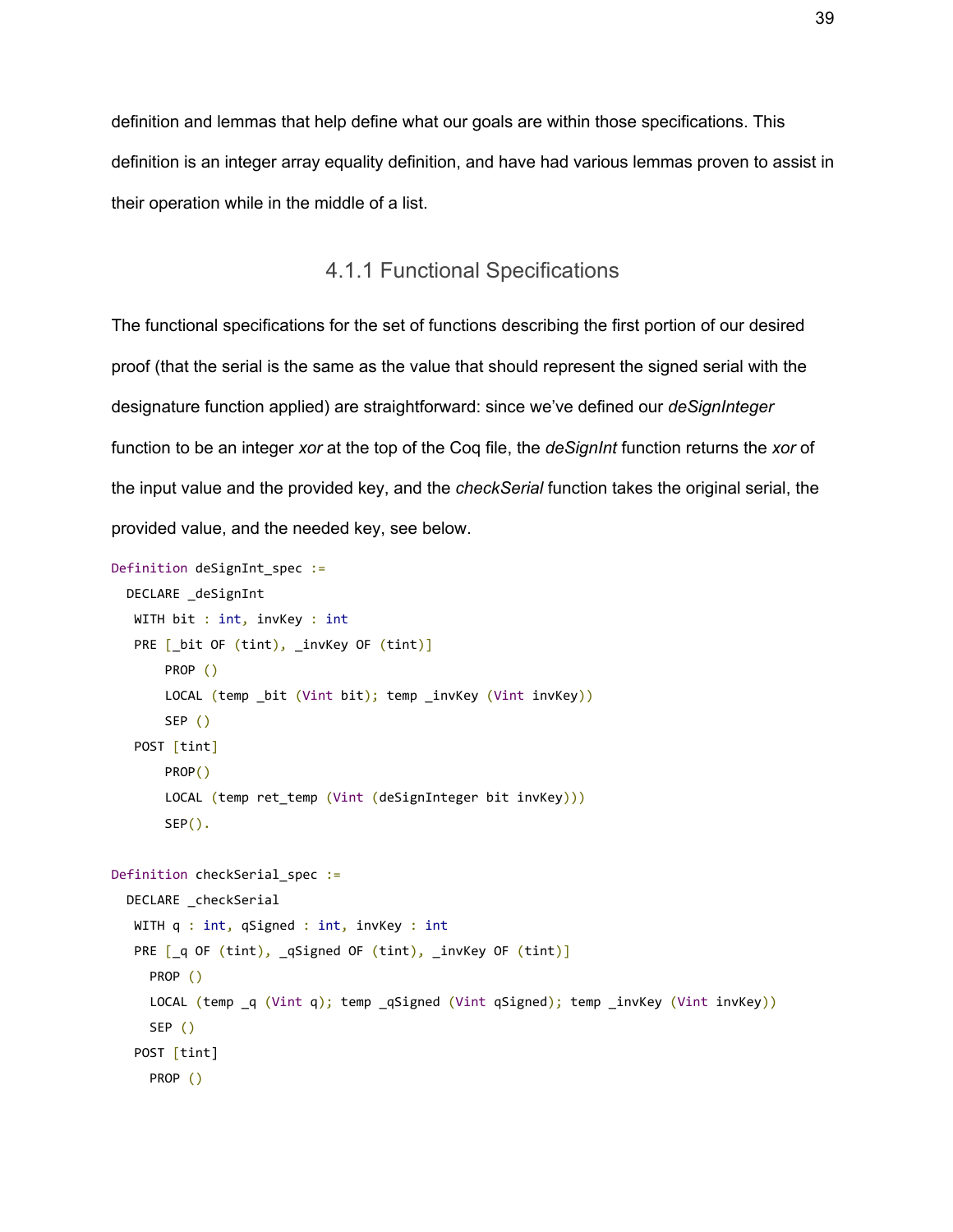```
LOCAL (temp ret temp (Vint (if Int.eq q (deSignInteger qSigned invKey) then Int.repr 1
else Int.repr 0)))
    SEP ().
```
The next set of functions in our C file describe those needed to compare two arrays of values, as we have three sets of arrays that will need to be checked in the second portion of our target goal (the layer, top doll, and bottom doll, each with their respective list that we expect to represent the signed versions). This requires an additional way of defining a map (one that takes an additional value that we apply on every index in the list), which we borrow from the tutorial. Then we extend the designing function across an array, since if we have an array of integers the function just extends across the array we are in luck here as seen below.

```
Definition deSignArray_spec :=
  DECLARE _deSignArray
   WITH bits: val, sh: share, contents : list Z, invKey : Z, size: Z
   PRE [ _bits OF (tptr tint), _invKey OF tint, _size OF tint ]
         PROP (readable_share sh; writable_share sh; 0 <= size < Int.max_signed;
                 size = Zlength contents;
                Forall (fun bit => Int.min signed <= bit <= Int.max signed) contents)
         LOCAL (temp bits bits; temp invKey (Vint (Int.repr invKey)); temp size (Vint
(Int.repr size)))
          SEP (data_at sh (tarray tint size) (map Vint (map Int.repr contents)) bits)
    POST [tvoid] PROP () LOCAL ()
      SEP (data_at sh (tarray tint size)
        (map Vint (map (fun i => deSignInteger i (Int.repr invKey))
                   (map Int.repr contents))) bits).
```
Our functional specification for this function is quite similar to that of the mapAdd function in the tutorial, with a *deSignInteger* swapped in for the *add* of that. The more interesting portion is the checkArray function, where we loop over an array and compile the information piece by piece that the two arrays match at each index.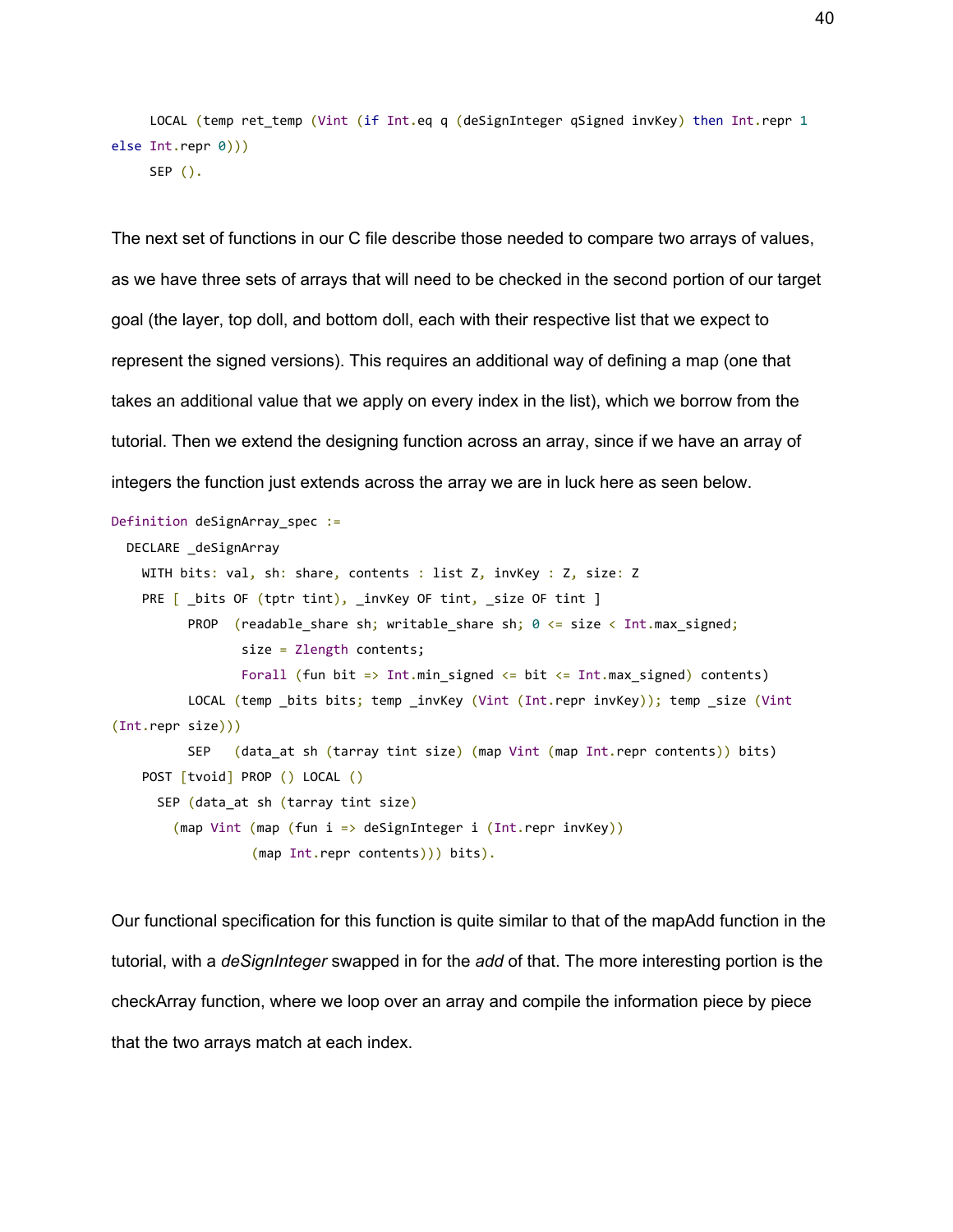The functional specification has grown with the number of variables involved in the function, but the function size is still manageable with the use of our custom fixpoint. One thing to note here is that despite the fact that we never directly change the arrays in the *checkArray* function, the data in the arrays still changes since we call a function that does change those values, so we must account for that in the specification. The return value of this function is straightforward as well with our fixpoint, it directly correlates to the output. Below shows just the postcondition of the *checkArray* function, since the precondition can easily be derived from the expected values.

```
Definition checkArray_spec :=
```

```
DECLARE checkArray
```
WITH signedBits: val, originalBits: val, sh: share,

signedContents : list Z, originalContents : list Z, invKey : Z, size: Z

```
...
```
POST [tint]

```
 PROP ()
```
 LOCAL (temp ret\_temp (Vint (if (foralleq (\*signedContents originalContents)\*) (map (fun i => deSignInteger i (Int.repr invKey)) (map Int.repr

signedContents)))

 (map Int.repr originalContents) then Int.repr 1 else Int.repr 0)))

```
 SEP ((data_at sh (tarray tint size)
```
 (map Vint (map (fun i => deSignInteger i (Int.repr invKey)) (map Int.repr signedContents))) signedBits);

```
 (data_at sh (tarray tint size) (map Vint (map Int.repr originalContents))
originalBits)).
```
With that out of the way, we can do the work behind checking that the full tuple has all of the values matching properly. This is where we run into a bit of an odd problem with the VST module within Coq: there is a limit of fourteen arguments to a functional specification. If a function starts to approach that many arguments, this becomes an issue, as *share* values along with the existence of two values in the *WITH* clause for each array value can easily push the total Coq parameters over the limit. The solution we use is simply to combine these values into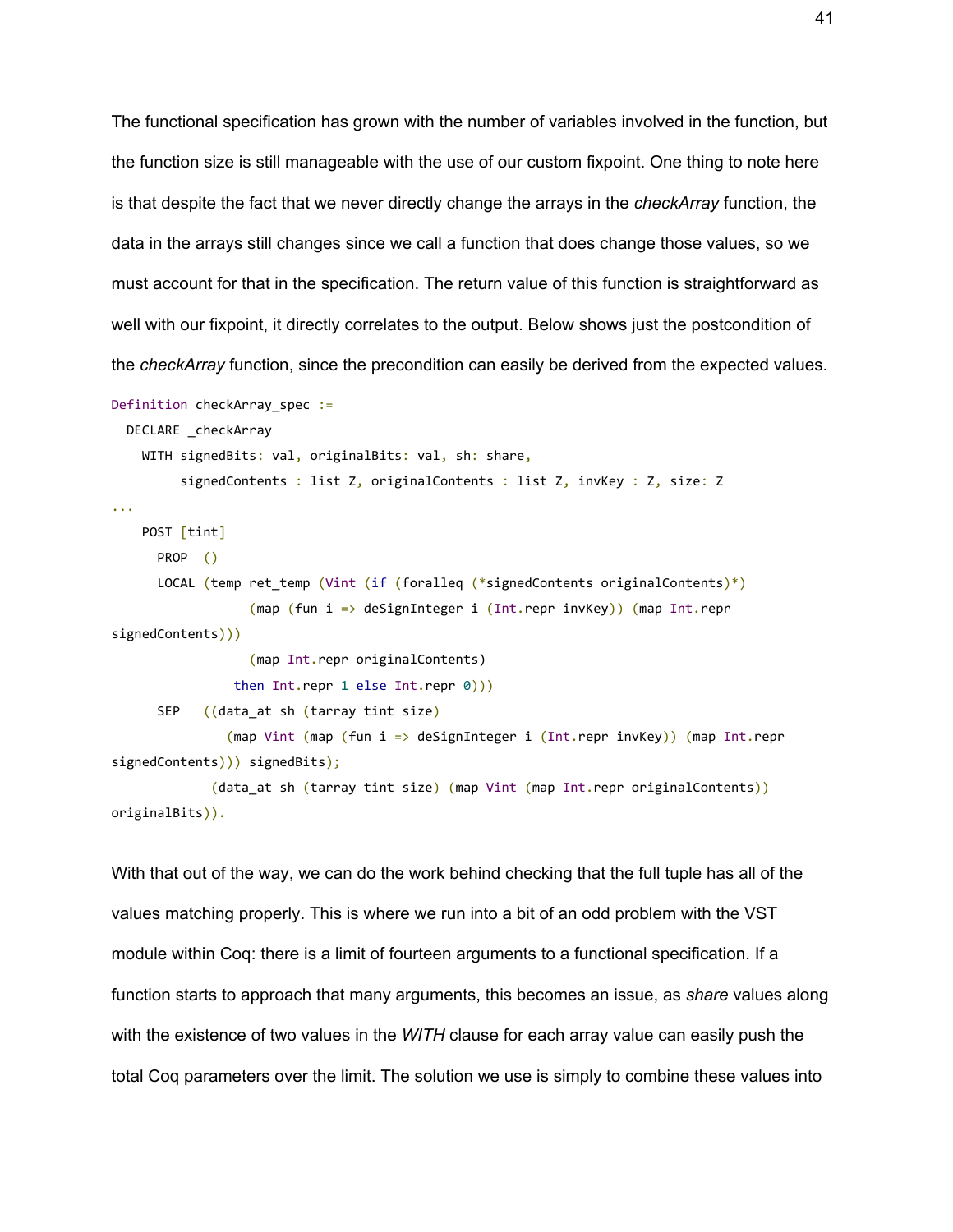tuples. While it makes the specification slightly harder to read, the input values remain the same, we just need to parse them out of the tuples prior to their usage, see the beginning of the functional specification below:

```
Definition checkTuple spec :=
  DECLARE _checkTuple
   WITH layer var: (val * list Z), q: Z, topDoll var: (val * list Z),
         botDoll var: (val * list Z), v: Z,
         k var: (val * list Z), r: Z, i var: (val * list Z),
         j_var: (val * list Z), w: Z,
          sh: share, key: Z, size: Z
```
Once that hurdle has been overcome, the specification does follow closely from the other specifications, with the only change being the chaining of conditionals (since we need to check each of the five values within the signed tuple) using *andb* in the return condition. Everything else becomes a matter of scale: frustrating to deal with, but doesn't present much of a mental hurdle to get past. The postcondition is shown below to show the chainings of conditionals and the multiple modified arrays from the calls within.

```
 POST [tint]
      PROP ()
       LOCAL (temp ret_temp (Vint (if (
              andb (foralleq (map (fun i => deSignInteger i (Int.repr key)) (map Int.repr (snd
k_var)))
                (map Int.repr (snd layer var)))
               (andb (Int.eq (Int.repr q) (deSignInteger (Int.repr r) (Int.repr key)))
               (andb (foralleq (map (fun i => deSignInteger i (Int.repr key)) (map Int.repr
(snd i_var)))(map Int.repr (snd topDoll var)))
               (andb (foralleq (map (fun i => deSignInteger i (Int.repr key)) (map Int.repr
(snd j_var))) (map Int.repr (snd botDoll_var)))
               ((Int.eq (Int.repr v) (deSignInteger (Int.repr w) (Int.repr key))))))))
                then Int.repr 1 else Int.repr 0)))
     SEP ((data at sh (tarray tint size)
```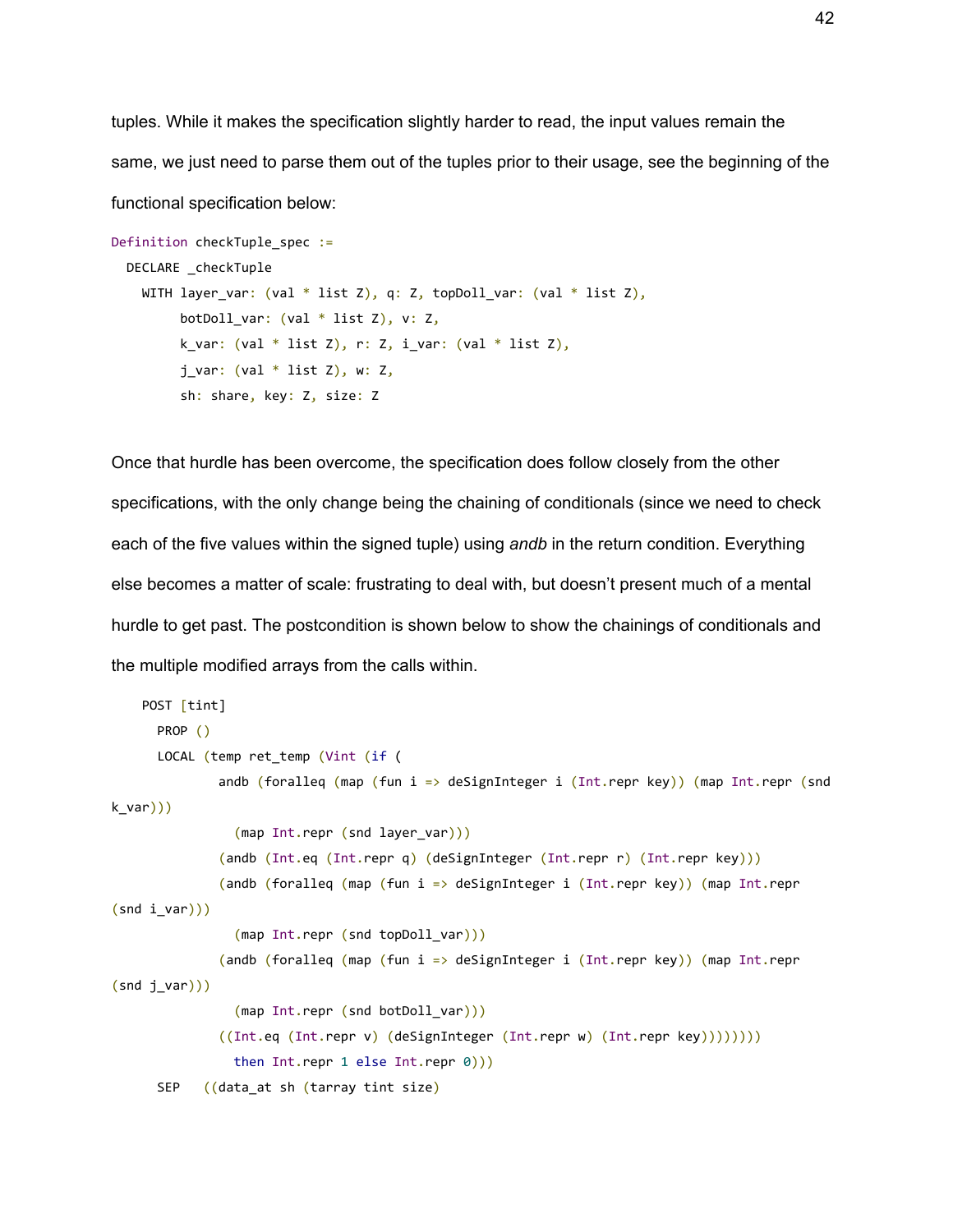(map Vint (map (fun i => deSignInteger i (Int.repr key)) (map Int.repr (snd k\_var)))) (fst k\_var));

 (data\_at sh (tarray tint size) (map Vint (map Int.repr (snd layer\_var))) (fst layer\_var));

(data\_at sh (tarray tint size)

 (map Vint (map (fun i => deSignInteger i (Int.repr key)) (map Int.repr (snd i\_var)))) (fst i\_var));

(data at sh (tarray tint size) (map Vint (map Int.repr (snd topDoll var))) (fst topDoll\_var));

(data\_at sh (tarray tint size)

 (map Vint (map (fun i => deSignInteger i (Int.repr key)) (map Int.repr (snd j\_var)))) (fst j\_var));

 (data\_at sh (tarray tint size) (map Vint (map Int.repr (snd botDoll\_var))) (fst botDoll\_var))).

We now have our segments for the two portions of our proof, the only thing left to do is combine them and we have a function to certify receipts. However, there are some additional considerations for certifying a receipt, primarily that we have to be able to verify both a receipt with the bottom layer chosen and a receipt with the top layer chosen. We can pass in a flag that shows which one to use along with values for each of the four keys (one for tuple, one for serial for both top and bottom), but the conditions and changes to the arrays will depend upon the which layer we have been given. While this is handled in five lines of the C code, it makes our functional specification a staggering 99 lines in length. The precondition follows from the other functions in an increase in complexity, but again only in length and the number of variables we need to check on. The postcondition is where the struggles lay though, as the output is dependent on that split. The return variable splits based upon the flag and uses the requisite variables within the composite check of the serial and tuple rather simply, but there is a struggle with the array contents' postcondition.

POST [tint]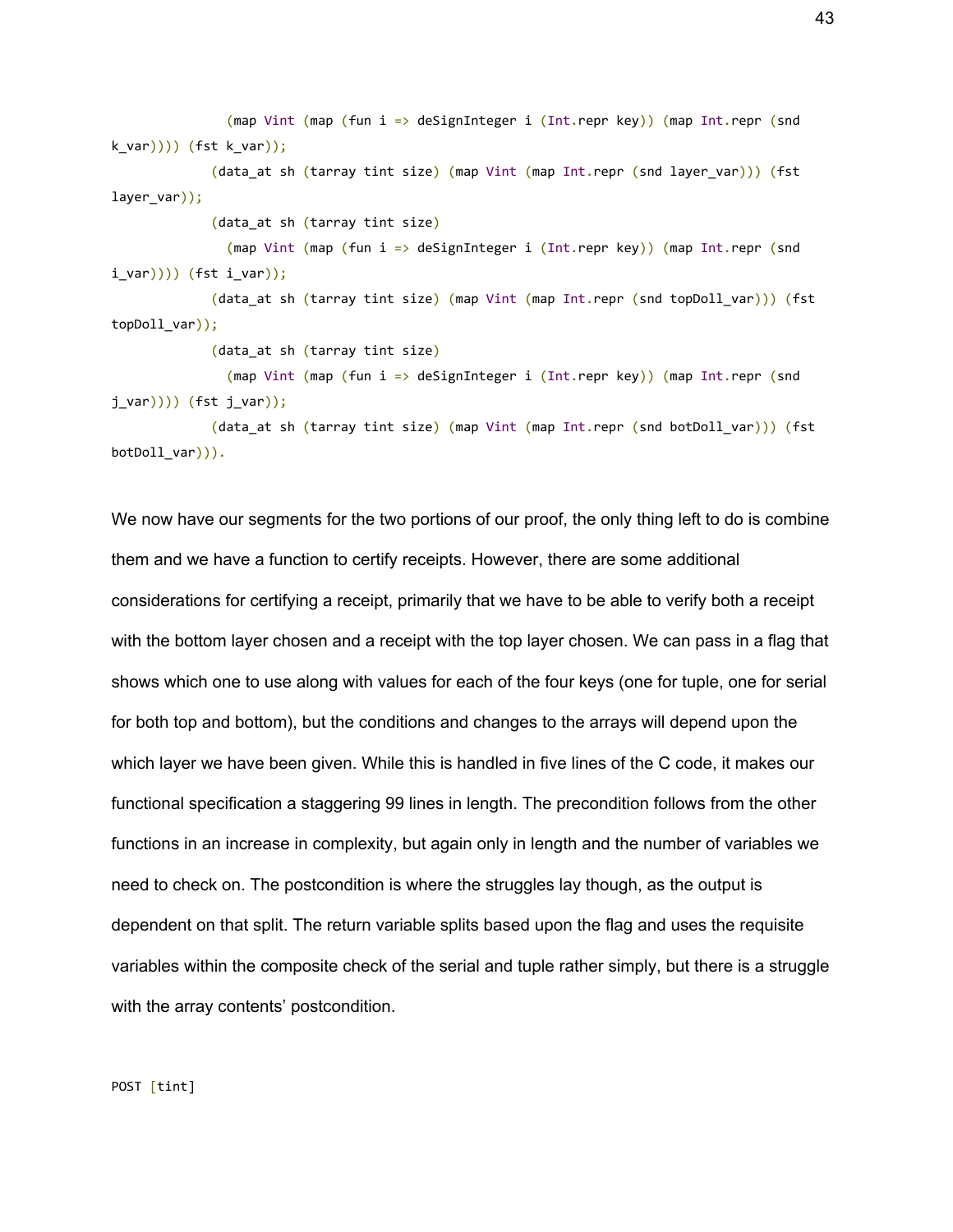PROP () LOCAL  $(\ldots)$  if (Int.eq (Int.repr (fst topFlag\_size)) (Int.repr 1)) then SEP ((data\_at sh (tarray tint (snd topFlag\_size)) (map Vint (map (fun i => deSignInteger i (Int.repr topTupleKey)) (map Int.repr  $(snd k_lvar)))$  (fst k\_var)); (data\_at sh (tarray tint (snd topFlag\_size)) (map Vint (map Int.repr (snd layer\_var))) (fst layer\_var)); (data\_at sh (tarray tint (snd topFlag\_size)) (map Vint (map (fun i => deSignInteger i (Int.repr topTupleKey)) (map Int.repr  $(snd i_lvar)))$  (fst  $i_lvar))$ ; (data\_at sh (tarray tint (snd topFlag\_size)) (map Vint (map Int.repr (snd topDoll\_var))) (fst topDoll\_var)); (data at sh (tarray tint (snd topFlag size)) (map Vint (map (fun i => deSignInteger i (Int.repr topTupleKey)) (map Int.repr  $(snd j_lvar)))$  (fst  $j_lvar))$ ; (data\_at sh (tarray tint (snd topFlag\_size)) (map Vint (map Int.repr (snd botDoll\_var))) (fst botDoll\_var))) else SEP ((data\_at sh (tarray tint (snd topFlag\_size)) (map Vint (map (fun i => deSignInteger i (Int.repr botTupleKey)) (map Int.repr  $(snd k var)))$  (fst k var)); (data at sh (tarray tint (snd topFlag size)) (map Vint (map Int.repr (snd layer\_var))) (fst layer\_var)); (data\_at sh (tarray tint (snd topFlag\_size)) (map Vint (map (fun i => deSignInteger i (Int.repr botTupleKey)) (map Int.repr  $(snd i_lvar)))$  (fst  $i_lvar))$ ; (data\_at sh (tarray tint (snd topFlag\_size)) (map Vint (map Int.repr (snd topDoll var))) (fst topDoll var)); (data at sh (tarray tint (snd topFlag size)) (map Vint (map (fun i => deSignInteger i (Int.repr botTupleKey)) (map Int.repr  $(snd j_lvar)))$  (fst  $j_lvar))$ ; (data\_at sh (tarray tint (snd topFlag\_size)) (map Vint (map Int.repr (snd botDoll\_var))) (fst botDoll\_var))).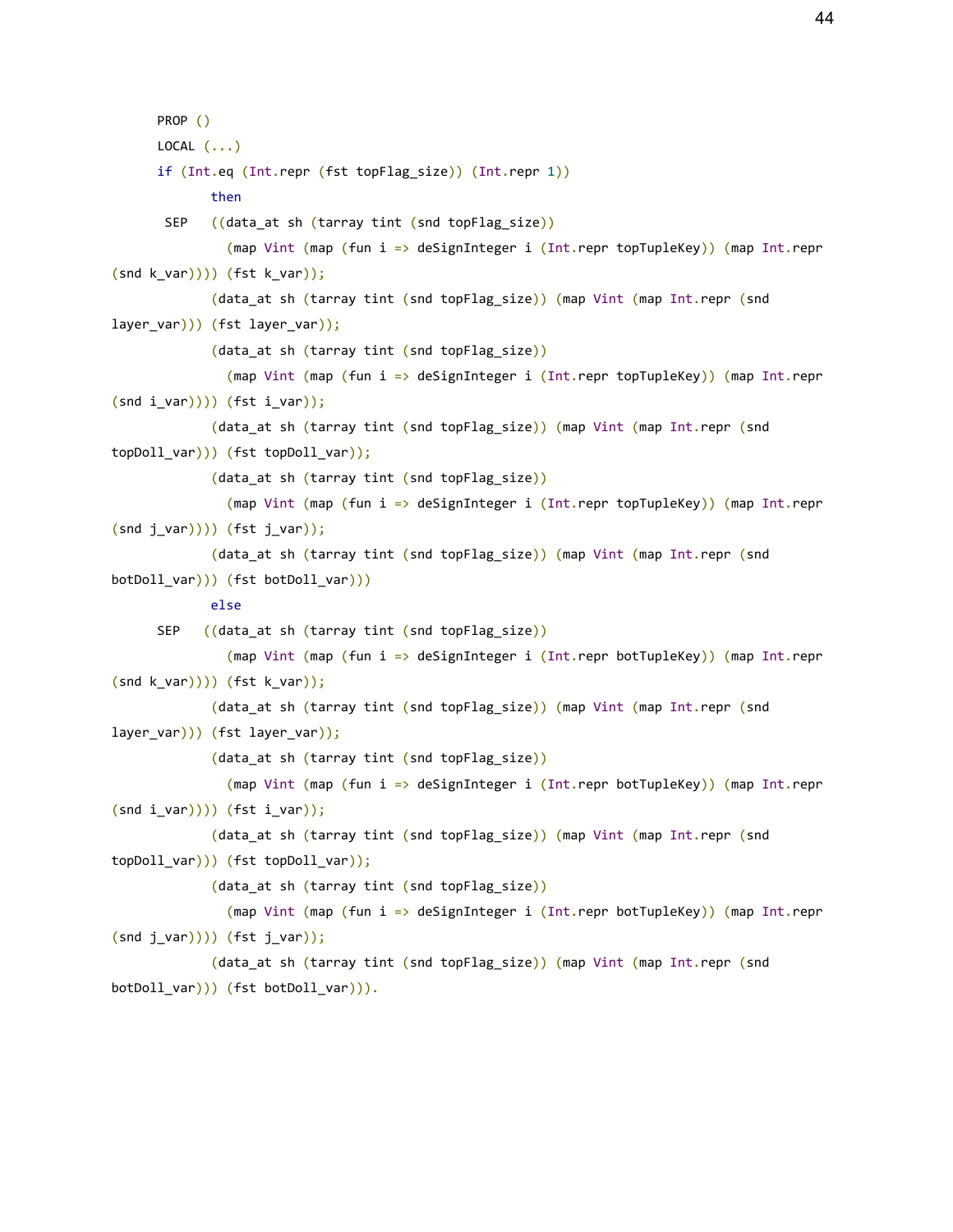Attempting to split within the *SEP* clause generates unexpected and strange errors that are difficult to adequately address, which is when it becomes valuable to learn that the *POST* clause can have an *if* statement return different *SEP* clauses and not be an issue. With that in hand, we can now split our newly mapped arrays based on the appropriate key. Since the *main* function's functional specification is the same for all files, this completes the first portion of our proof discussion, leaving just the bodies of the proofs to examine. See appendix B for the full functional specifications.

As stated in the tutorial, we prove the functions in the order they are defined, which means we start out with some proofs that are very similar to those we saw in the tutorial, or are otherwise fairly simple.

#### 4.1.2 Validation Program Proof

<span id="page-45-0"></span>With our functional specifications in hand, we can go about proving each of our functions to have that specification. We will skim over the opening proofs of *deSignInt*, *checkSerial*, and *deSignArray*, as each of those are either simply very straight forward or derivative of work seen in the tutorial. The code becomes more interesting after that though, with *checkArray* requiring a new property to work with and more advanced loop behavior. The property *foralleq* is true if and only if all values in two lists are the same, and we want to build this property up by iterating through the lists. This is straightforward in the C code, but the list manipulation in Coq presents issues for us, mostly due to needing to prove that both arrays provide an integer to compare. Ultimately, unfolding values within one of the hypotheses enabled us to get to a point where the proof goal can simplify easily. With that in hand, the rest of the proof follows much as the others.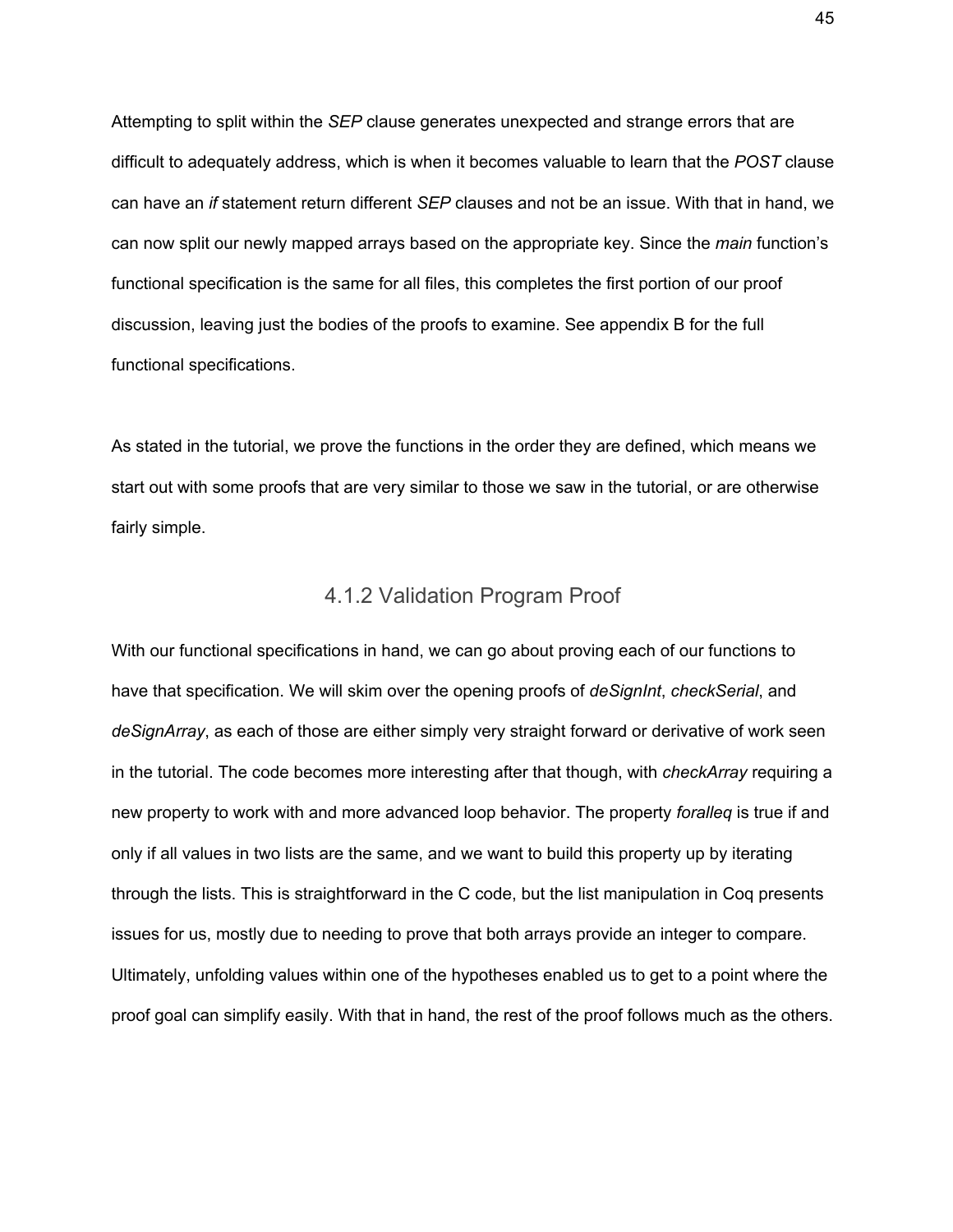The other two proofs that we have to focus on are our *checkTuple* function and our *certifyReceipt* functions. The *checkTuple* function proof is in fact as straightforward as we could possibly hope, we call each function in turn as in the source code and use the preconditions of the *checkTuple* function to prove each of the called functions' preconditions. To prove the *checkTuple* function, we simply destruct on each of the conditions of the tuple check. By chaining the commands together, we fortunately can avoid having to prove each case individually, and this applies to *certifyReceipt* as well.

We do largely the same thing for *certifyReceipt,* with a difference being that we need to decide which of our keys to be used for checking the tuple and serial number. Once we have done that, we can continue, with conditionals determining which of our keys to use. We once again destruct on each of our conditionals, for the return value, then again on determining the final values of the arrays. With that finished, our proof is complete.

## Chapter 5: Future Work

<span id="page-46-0"></span>Some may note that we have used a simple *xor* function as our function to design integers and arrays and that as such the code is not cryptographically secure. However, it can be noted that this still fulfills the specification of Chaum's scheme in the manner of the signing functions for both the serial number and the tuple of data. We can simply take the *xor* function to be the provided designing function, as both the  $o^{-1}$  and  $s^{-1}$  functions and our defined hardcoded keys to be the provided keys of those functions. While this is not necessarily an implementation of the verification and scheme that would want to be used in a production server, it does serve an important role in the path of progress. With this proof now in hand others can improve on the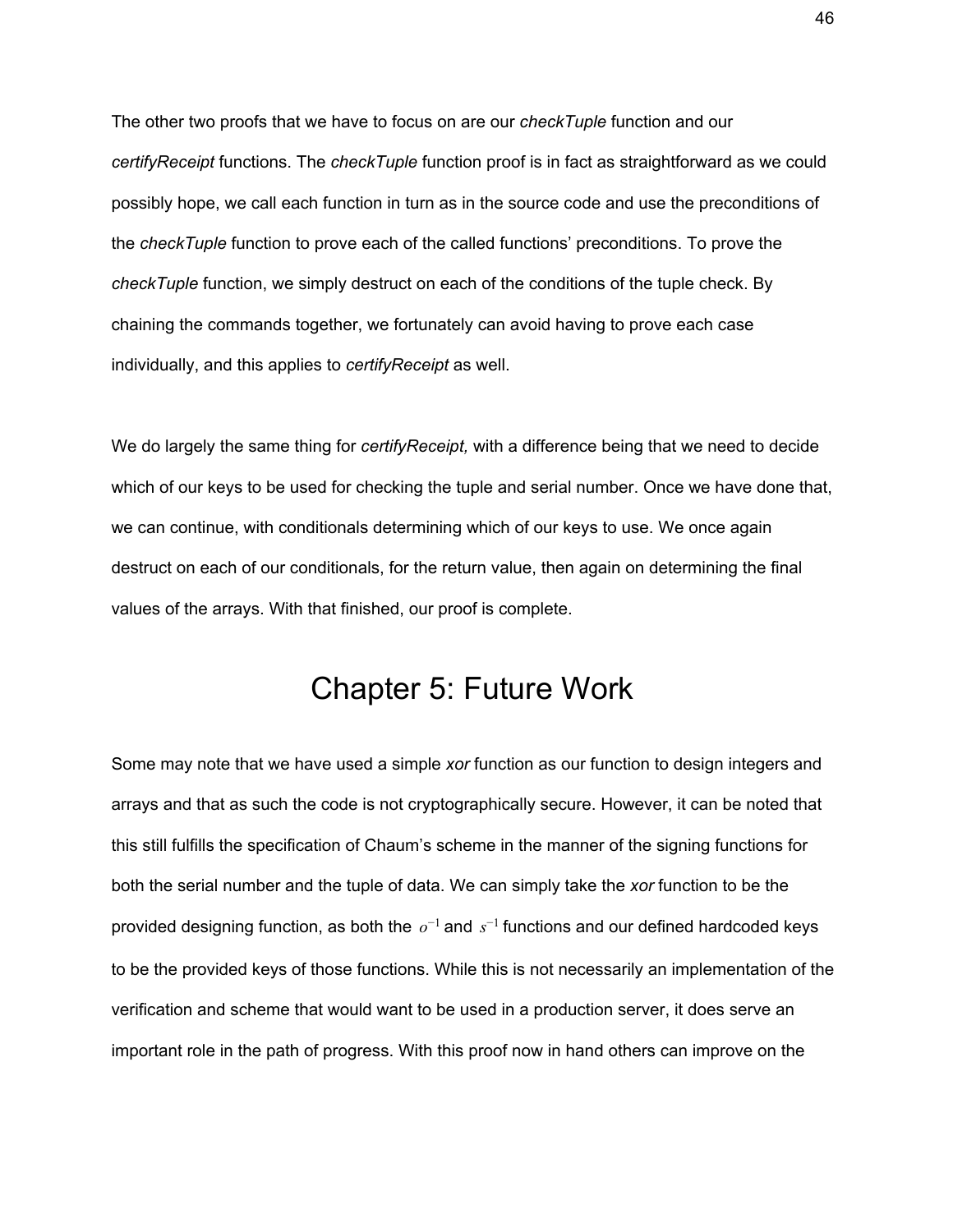functions used, replacing the insecure *xor* with a full fledged cryptographic function, and so long as the functional specification still fits (which it will for any function of type *Int* -> *Int*), the only thing that will need to be updated is the proof of that designing function.

Additionally, with this proof there is a motivation to provide such a proof for a cryptographic designing function - it immediately provides value when put in combination with this proof, naturally expanding the value that this initial set of proofs has provided. The nice thing is that for our purposes the signing function (along with the decryption function) does not require a proof those are taken as black boxes that we hope are working properly but for our purposes it does not matter, if not then our verification function will simply fail.

In order to bring the code and proof to fully implement a more secure Chaum's scheme, replace the *deSignInteger* function definition with a full designing algorithm. When proving the function body of *deSignInt*, simply expand the function definition to get the entire description available and to sanity check that the result of the function is matching the progress of the proof. The rest of the proof body should remain constant, without any need to consider the change.

## Chapter 6: Conclusion

<span id="page-47-0"></span>Our goal when we began this thesis was the formal verification of a program designed to verify portions of a receipt given as the output of Chaum's scheme. In doing so, we hoped to provide a framework for others to use as a launching pad for future endeavors along a similar branch of research and produce an example of VST being applied to a practical real-world algorithm that has a more entry level friendly description than that of the SHA-256 paper.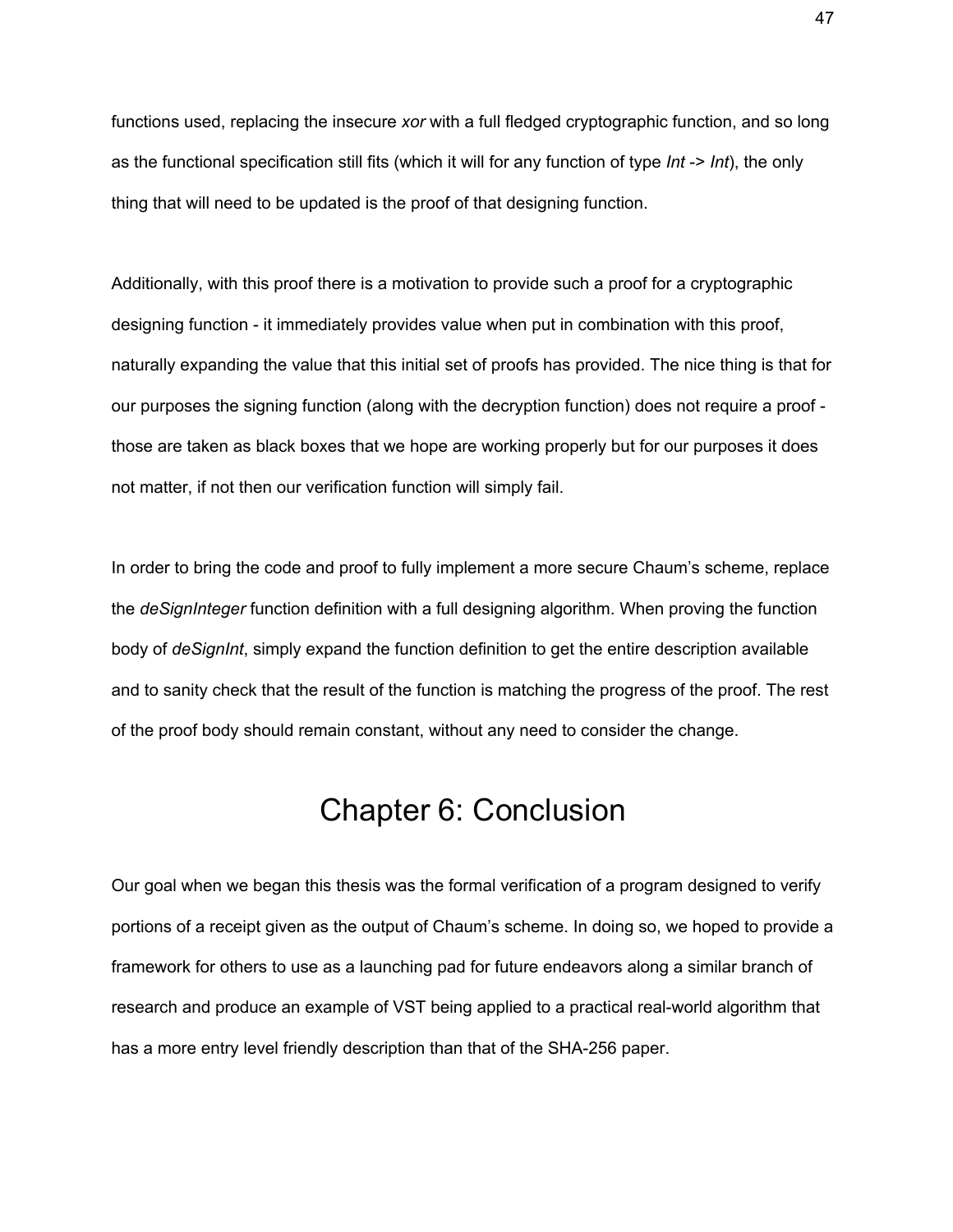In this we have mostly succeeded - we have finished a more thorough tutorial as designed, however we fell a touch short in our hopes for the verification of the validation function. An observant eye would note that there are three pieces necessary to validate a receipt, and our *certifyReceipt* function only has the first two of those. Ultimately this would not solve any additional interesting problems though, as we would once again be using placeholders for both the cryptographic hash function and the encryption function and the proofs for them would be time consuming but in the same vein as those already completed.

# Appendix A: verify.c Source Code

```
/*
* Verification program for Chaum's scheme
* @author kms7341@rit.edu
*/
// note on array lengths: chaum's scheme can operate at any scale
// we've chosen size = 8 since that is reasonably large without
// imposing undue costs of size and time
int deSignInt(int bit, int invKey) {
  return bit ^ invKey;
}
// only need deSign for first two portions
int checkSerial(int q, int qSigned, int invKey) {
   int q2;
   q2 = deSignInt(qSigned, invKey);
 if (q2 == q) return 1;
  return 0;
}
//next set of conditions: needs designArray
void deSignArray(int bits[], int invKey, int size) {
  int i = 0;
  int bit = 0;
  int ans = 0;
  while (i \lt size) {
   bit = bits[i];ans = deSignInt(bit, invKey);bits[i] = ans;
```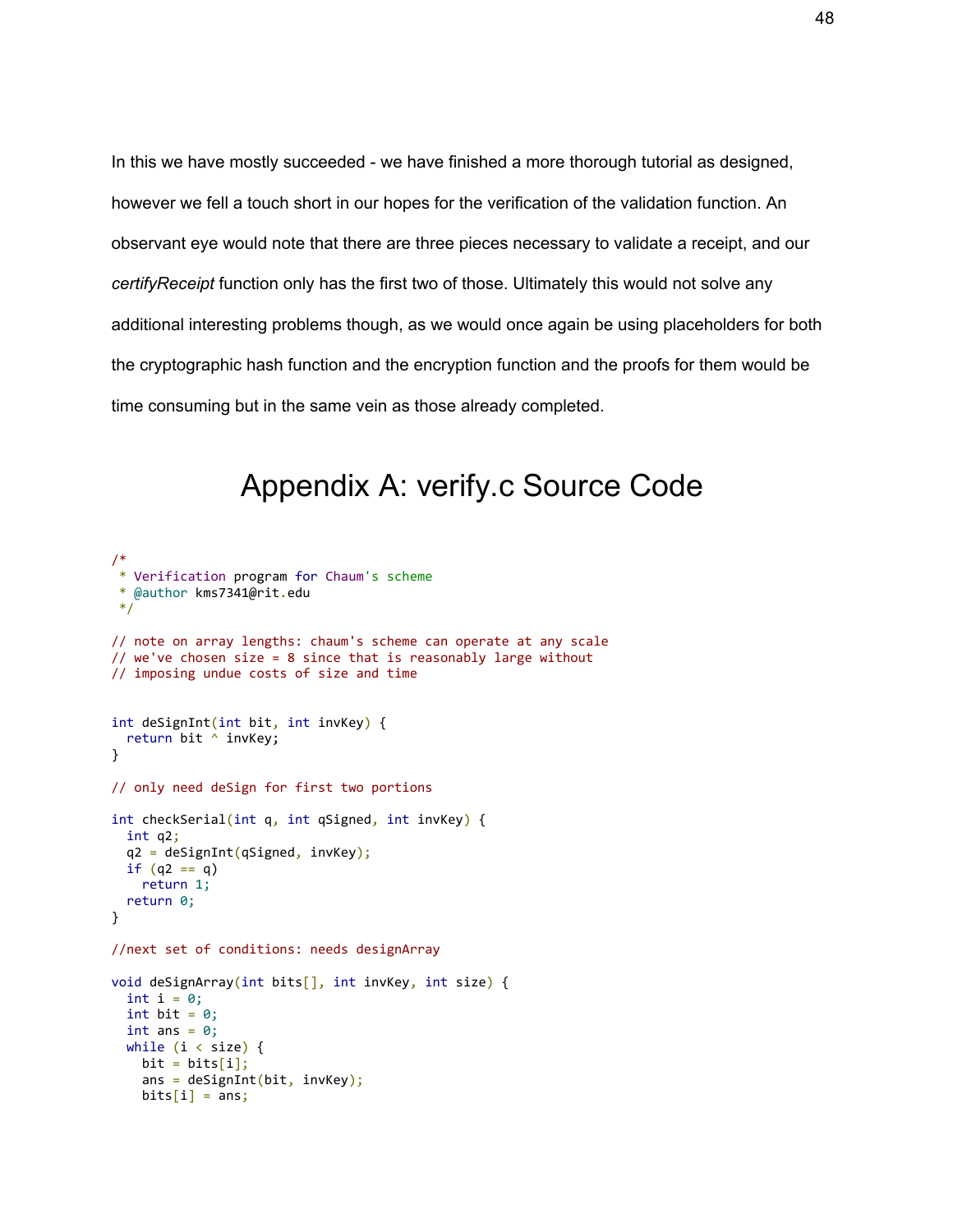```
 i++;
  }
}
int checkArray(int signedBits[], int originalBits[], int invKey, int size) {
   deSignArray(signedBits, invKey, size);
  int i = 0:
  int bit1 = 0;
  int bit2 = 0;
  int flag = 1;
  while (i \lt size) {
    bit1 = signedBits[i];bit2 = originalBits[i]; if (bit1 != bit2) {
      flag = 0;
     }
     i++;
   }
  return flag;
}
int checkTuple(int layer[], int q, int topDoll[], int botDoll[], int v,
       int k[], int r, int i[], int j[], int w, int key, int size) {
  int flag = 1;int val = 0;
  val = checkArray(k, layer, key, size);
  flag = flag & val;
  val = checkSerial(q, r, key);flag = flag & val;
  val = checkArray(i, topDoll, key, size);flag = flag & val;
   val = checkArray(j, botDoll, key, size);
  flag = flag & val;
  val = checkSerial(v, w, key);flag = flag \& val;
   return flag;
}
int certifyReceipt(int topFlag, int layer[], int q, int topDoll[], int botDoll[], int v,
       int k[], int r, int i[], int j[], int w, int size, // size is constant for all arrays
       int topSerialKey, int botSerialKey, int topTupleKey, int botTupleKey) {
  int flag = 1;
  int val = 0;
  int serKey = 0;
  int tupKey = 0;
  if (topFlag == 1) {
    serKey = topSerialKey;
    tupKey = topTupleKey;
   } else {
    serKey = botSerialKey;
     tupKey = botTupleKey;
   }
 val = checkSerial(q, v, serKey);
  flag = flag & val;
  val = checkTuple(layer, q, topDoll, botDoll, v,
     k, r, i, j, w, tupKey, size);
  flag = flag & val;
   return flag;
}
// arbitrary values
```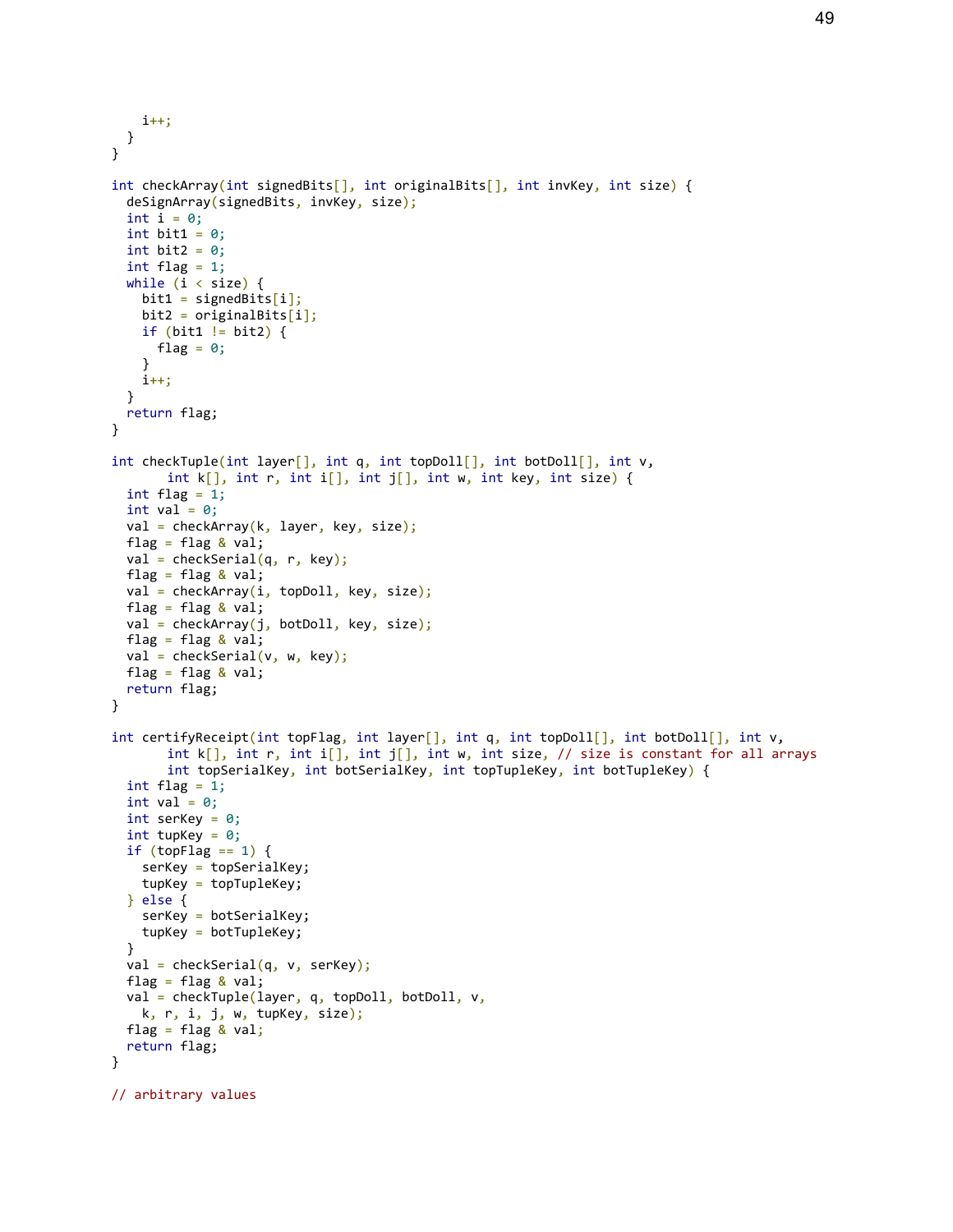```
int qVals[8] = \{15, 5463, 12, 75, 231, 1431, 735, 134\};int processedQVals[8] = \{15, 5463, 12, 75, 231, 1431, 735, 134\};
int main(void) {
  int qsigned, ser;
 int q = 15687;int key = 4231;
 qsigned = deSignInt(q, key); // xor makes algo same both ways
 ser = checkSerial(q, qsigned, key);
  deSignArray(processedQVals, key, 8);
  int arr = checkArray(processedQVals, qVals, key, 8);
  return ser;
}
```
### Appendix B: Functional Specifications

```
Definition deSignInt_spec :=
   DECLARE _deSignInt
   WITH bit : int, invKey : int
   PRE [_bit OF (tint), _invKey OF (tint)]
        PROP ()
       LOCAL (temp bit (Vint bit); temp invKey (Vint invKey))
        SEP ()
    POST [tint]
        PROP()
       LOCAL (temp ret_temp (Vint (deSignInteger bit invKey)))
       SEP().
Definition checkSerial_spec :=
  DECLARE checkSerial
   WITH q : int, qSigned : int, invKey : int
   PRE [_q OF (tint), _qSigned OF (tint), _invKey OF (tint)]
      PROP ()
     LOCAL (temp q (Vint q); temp qSigned (Vint qSigned); temp invKey (Vint invKey))
      SEP ()
    POST [tint]
      PROP ()
      LOCAL (temp ret_temp (Vint (if Int.eq q (deSignInteger qSigned invKey) then Int.repr 1
else Int.repr 0)))
     SEP().
Local Open Scope logic.
Definition deSignArray_spec :=
   DECLARE _deSignArray
    WITH bits: val, sh: share, contents : list Z, invKey : Z, size: Z
    PRE [ _bits OF (tptr tint), _invKey OF tint, _size OF tint ]
          PROP (readable_share sh; writable_share sh; \theta \leq size < Int.max_signed; size =
Zlength contents;
                 Forall (fun bit => Int.min signed \leq bit \leq Int.max signed) contents)
           LOCAL (temp _bits bits; temp _invKey (Vint (Int.repr invKey)); temp _size (Vint
(Int.repr size)))
           SEP (data_at sh (tarray tint size) (map Vint (map Int.repr contents)) bits)
     POST [tvoid] PROP () LOCAL ()
       SEP (data_at sh (tarray tint size)
         (map Vint (map (fun i => deSignInteger i (Int.repr invKey)) (map Int.repr contents)))
bits).
Fixpoint foralleq (al: list int) (bl: list int) : bool :=
```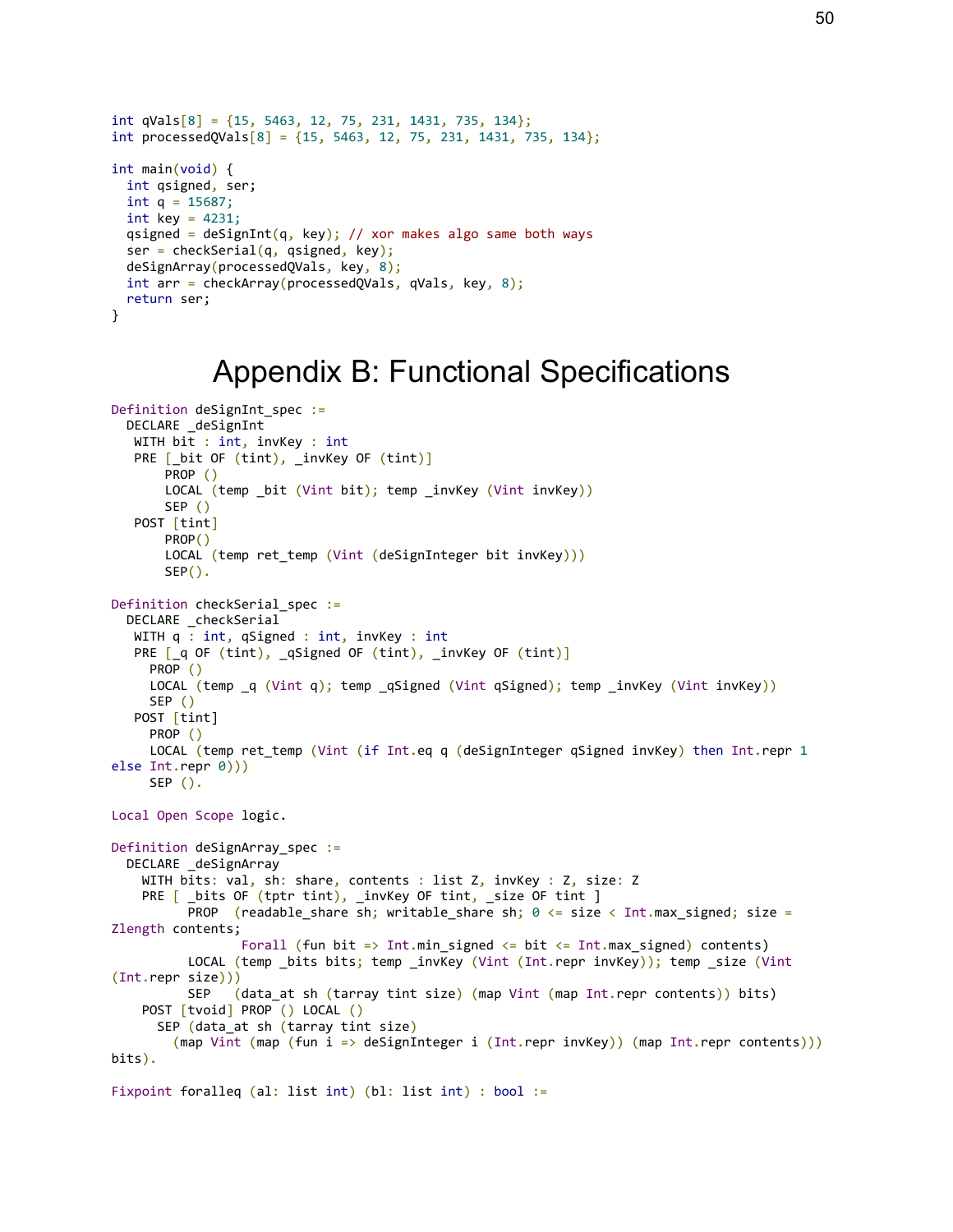```
 match al with
    | a::al' => match bl with
                  | b::bl' \Rightarrow (Int.eq a b) && (foralleq al' bl')\overline{\phantom{a}} => false
                 end
    \vert \vert => match bl with
            \vert b::bl' => false
            | = > true
            end
   end.
Definition checkArray spec :=
  DECLARE checkArray
     WITH signedBits: val, originalBits: val, sh: share,
          signedContents : list Z, originalContents : list Z, invKey : Z, size: Z
    PRE [ _signedBits OF (tptr tint), _originalBits OF (tptr tint), _invKey OF tint, _size OF
tint ]
          PROP (readable share sh; writable share sh; \theta \leq s size \lt Int.max signed;
                 size = Zlength signedContents; size = Zlength originalContents;
                 Forall (fun bit => Int.min_signed <= bit <= Int.max_signed) signedContents;
                  Forall (fun bit => Int.min_signed <= bit <= Int.max_signed) originalContents)
          LOCAL (temp _signedBits signedBits; temp _originalBits originalBits;
                  temp _invKey (Vint (Int.repr invKey)); temp _size (Vint (Int.repr size)))
          SEP ((data at sh (tarray tint size) (map Vint (map Int.repr signedContents))
signedBits);
                 (data at sh (tarray tint size) (map Vint (map Int.repr originalContents))
originalBits))
     POST [tint]
       PROP ()
      LOCAL (temp ret_temp (Vint (if (foralleq (*signedContents originalContents)*)
                    (map (fun i => deSignInteger i (Int.repr invKey)) (map Int.repr
signedContents)))
                    (map Int.repr originalContents)
                 then Int.repr 1 else Int.repr 0)))
      SEP ((data at sh (tarray tint size)
                (map Vint (map (fun i => deSignInteger i (Int.repr invKey)) (map Int.repr
signedContents))) signedBits);
             (data at sh (tarray tint size) (map Vint (map Int.repr originalContents))
originalBits)).
Definition checkTuple_spec :=
   DECLARE _checkTuple
    WITH layer_var: (val * list Z), q: Z, topDoll_var: (val * list Z),
          botDoll_var: (val * list Z), v: Z,
         k_var: eval * list Z), r: Z, i_var: eval * list Z),
         j_var: (val * list Z), w: Z,
          sh: share, key: Z, size: Z
          (* layer: val, layer_bits: list Z, q: Z, topDoll: val, topDoll_bits: list Z,
          botDoll: val, botDoll_bits: list Z, v: Z,
          k: val, k_bits: list Z, r: Z, i: val, i_bits: list Z,
          j: val, j_bits: list Z, w: Z,
          sh: share, key: Z, size: Z *)
    PRE [ _layer OF (tptr tint), _q OF tint, _topDoll OF (tptr tint), _botDoll OF (tptr tint),
_v OF tint,
          _k OF (tptr tint), _r OF tint, _i OF (tptr tint), _j OF (tptr tint), _w OF tint,
          key OF tint, size OF tint ]
          PROP (readable share sh; writable share sh; 0 \leq s size \leq Int.max signed;
                 size = Zlength (snd layer var); size = Zlength (snd topDoll var);
                 size = Zlength (snd botDoll_var);
                 size = Zlength (snd k var); size = Zlength (snd i var); size = Zlength (snd
j_var);
```
51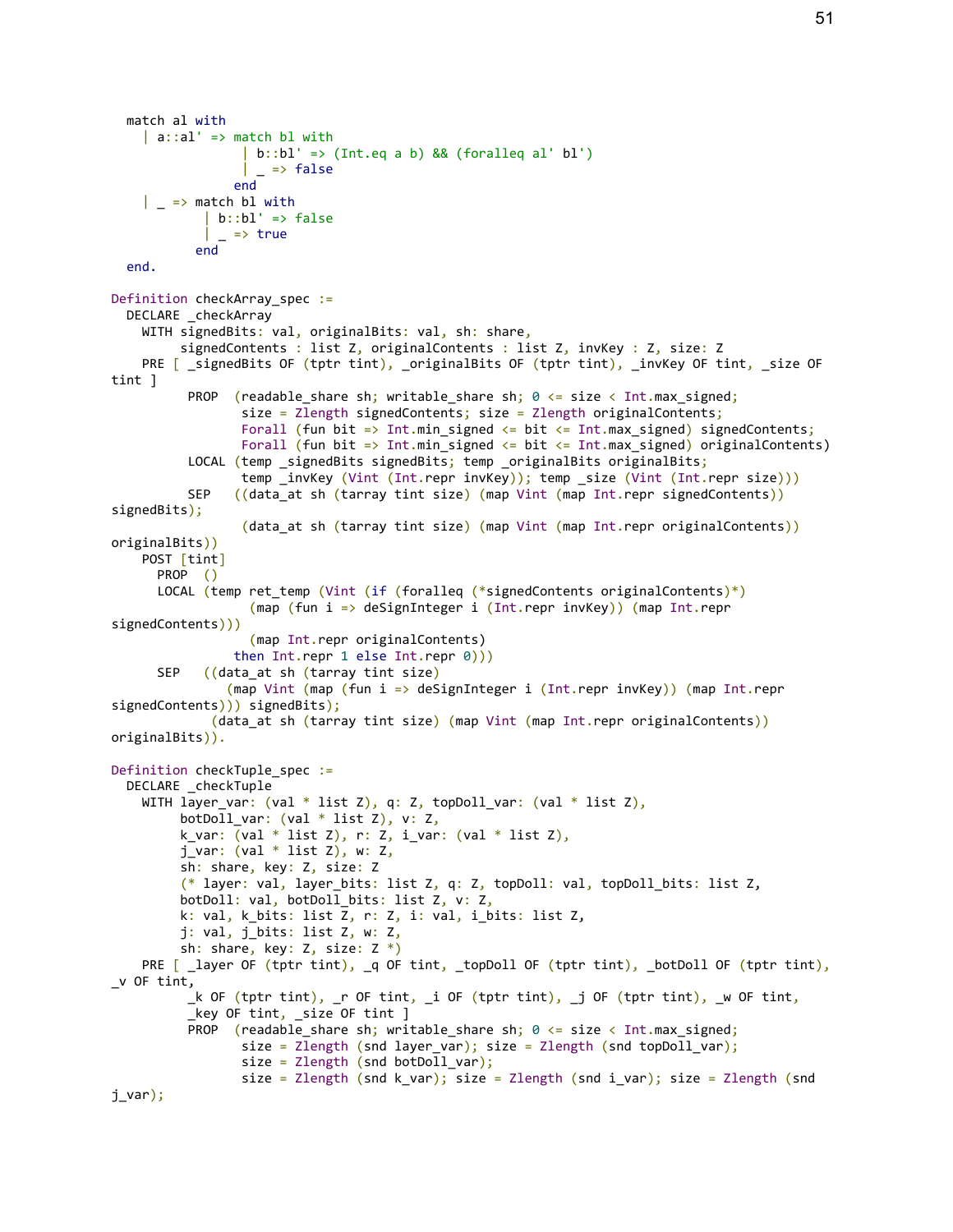Forall (fun bit => Int.min signed <= bit <= Int.max signed) (snd layer var); Forall (fun bit => Int.min signed  $\le$  bit  $\le$  Int.max signed) (snd topDoll\_var); Forall (fun bit => Int.min\_signed <= bit <= Int.max\_signed) (snd botDoll\_var); Forall (fun bit => Int.min signed  $\le$  bit  $\le$  Int.max signed) (snd k var); Forall (fun bit => Int.min signed <= bit <= Int.max signed) (snd i var); Forall (fun bit => Int.min signed <= bit <= Int.max signed) (snd j var)) LOCAL (temp \_layer (fst layer\_var); temp \_q (Vint (Int.repr q)); temp \_topDoll (fst topDoll\_var); temp botDoll (fst botDoll var); temp  $v$  (Vint (Int.repr v)); temp k (fst k var); temp r (Vint (Int.repr r)); temp i (fst i var); temp \_j (fst j\_var); temp \_w (Vint (Int.repr w)); temp \_key (Vint (Int.repr key)); temp \_size (Vint (Int.repr size))) SEP ((data\_at sh (tarray tint size) (map Vint (map Int.repr (snd layer\_var))) (fst layer\_var)); (data\_at sh (tarray tint size) (map Vint (map Int.repr (snd topDoll\_var))) (fst topDoll\_var)); (data\_at sh (tarray tint size) (map Vint (map Int.repr (snd botDoll\_var))) (fst botDoll\_var)); (data\_at sh (tarray tint size) (map Vint (map Int.repr (snd k\_var))) (fst k\_var)); (data at sh (tarray tint size) (map Vint (map Int.repr (snd i var))) (fst  $i$  var)); (data at sh (tarray tint size) (map Vint (map Int.repr (snd j var))) (fst  $j$ \_var $)))$  POST [tint] PROP () LOCAL (temp ret\_temp (Vint (if ( andb (foralleq (map (fun i => deSignInteger i (Int.repr key)) (map Int.repr (snd k\_var))) (map Int.repr (snd layer\_var))) (andb (Int.eq (Int.repr q) (deSignInteger (Int.repr r) (Int.repr key))) (andb (foralleq (map (fun i => deSignInteger i (Int.repr key)) (map Int.repr  $(snd i var))$  (map Int.repr (snd topDoll\_var))) (andb (foralleq (map (fun i => deSignInteger i (Int.repr key)) (map Int.repr  $(snd j_van))$  (map Int.repr (snd botDoll\_var))) ((Int.eq (Int.repr v) (deSignInteger (Int.repr w) (Int.repr key)))))))) then Int.repr 1 else Int.repr 0))) SEP ((data\_at sh (tarray tint size) (map Vint (map (fun i => deSignInteger i (Int.repr key)) (map Int.repr (snd k\_var)))) (fst k\_var)); (data\_at sh (tarray tint size) (map Vint (map Int.repr (snd layer\_var))) (fst layer\_var)); (data at sh (tarray tint size) (map Vint (map (fun i => deSignInteger i (Int.repr key)) (map Int.repr (snd  $i$  var)))) (fst  $i$  var)); (data\_at sh (tarray tint size) (map Vint (map Int.repr (snd topDoll\_var))) (fst topDoll\_var)); (data\_at sh (tarray tint size) (map Vint (map (fun i => deSignInteger i (Int.repr key)) (map Int.repr (snd  $j$  var $))$ )) (fst  $j$  var)); (data at sh (tarray tint size) (map Vint (map Int.repr (snd botDoll var))) (fst botDoll var))). Definition certifyReceipt\_spec := DECLARE \_certifyReceipt (\* long spec \*) WITH layer\_var: (val \* list Z), topDoll\_var: (val \* list Z), botDoll\_var: (val  $*$  list Z), q\_v:  $(Z * Z)$ ,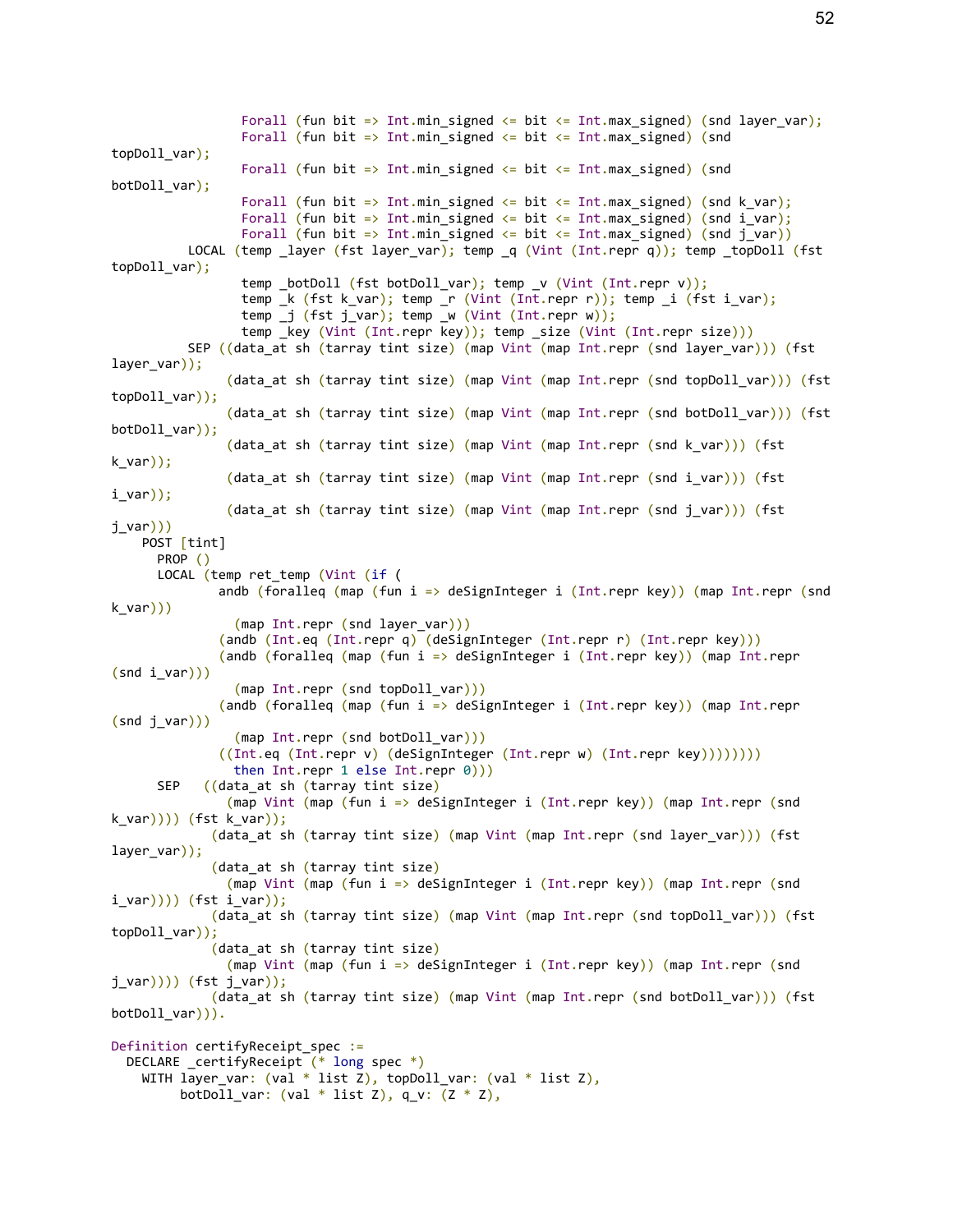k var: (val \* list Z), i\_var: (val \* list Z), j\_var: (val \* list Z), r\_w: (Z \* Z), topFlag\_size: (Z \* Z), sh: share, topSerialKey: Z, botSerialKey: Z, topTupleKey: Z, botTupleKey: Z PRE [ \_topFlag OF tint, \_layer OF (tptr tint), \_q OF tint, \_topDoll OF (tptr tint), \_botDoll OF (tptr tint),  $_{\mathsf{v}}$  OF tint. \_k OF (tptr tint), \_r OF tint, \_i OF (tptr tint), \_j OF (tptr tint), \_w OF tint, \_size OF tint, \_topSerialKey OF tint, \_botSerialKey OF tint, \_topTupleKey OF tint, \_botTupleKey OF tint ] PROP (readable share sh; writable share sh;  $0 \leq s$  (snd topFlag size)  $\leq$ Int.max\_signed;  $(snd topFlag size) = Zlength (snd layer var);$  $(snd topFlag_size) = Zlength (snd topDoll_var);$  $(snd topFlag_size) = Zlength (snd bottom)$ ;  $(snd topFlag_size) = Zlength (snd k_var);$  $(snd topFlag_size) = Zlength (snd i_var);$  $(snd topFlag_size) = Zlength (snd j_var);$ Forall (fun bit => Int.min signed  $\leq$  bit  $\leq$  Int.max signed) (snd layer var); Forall (fun bit => Int.min\_signed <= bit <= Int.max\_signed) (snd topDoll\_var); Forall (fun bit => Int.min\_signed <= bit <= Int.max\_signed) (snd botDoll\_var); Forall (fun bit => Int.min signed <= bit <= Int.max signed) (snd k var); Forall (fun bit => Int.min signed <= bit <= Int.max signed) (snd i var); Forall (fun bit => Int.min\_signed <= bit <= Int.max\_signed) (snd j\_var)) LOCAL (temp \_layer (fst layer\_var); temp  $q$  (Vint (Int.repr (fst  $q_v$ )); temp \_topDoll (fst topDoll\_var); temp \_botDoll (fst botDoll\_var); temp \_v (Vint (Int.repr (snd q\_v))); temp \_k (fst k\_var); temp \_r (Vint (Int.repr (fst r\_w))); temp \_i (fst i\_var); temp \_j (fst j\_var); temp \_w (Vint (Int.repr (snd r\_w))); temp \_topFlag (Vint (Int.repr (fst topFlag\_size))); temp \_topSerialKey (Vint (Int.repr topSerialKey)); temp \_botSerialKey (Vint (Int.repr botSerialKey)); temp \_topTupleKey (Vint (Int.repr topTupleKey)); temp botTupleKey (Vint (Int.repr botTupleKey)); temp size (Vint (Int.repr (snd topFlag\_size)))) SEP ((data\_at sh (tarray tint (snd topFlag\_size)) (map Vint (map Int.repr (snd layer\_var))) (fst layer\_var)); (data\_at sh (tarray tint (snd topFlag\_size)) (map Vint (map Int.repr (snd topDoll\_var))) (fst topDoll\_var)); (data\_at sh (tarray tint (snd topFlag\_size)) (map Vint (map Int.repr (snd botDoll\_var))) (fst botDoll\_var)); (data\_at sh (tarray tint (snd topFlag\_size)) (map Vint (map Int.repr (snd k\_var))) (fst k\_var)); (data at sh (tarray tint (snd topFlag\_size)) (map Vint (map Int.repr (snd i var))) (fst i var)); (data at sh (tarray tint (snd topFlag size)) (map Vint (map Int.repr (snd j\_var))) (fst j\_var))) POST [tint] PROP () LOCAL (temp ret\_temp (Vint (if (Int.eq (Int.repr (fst topFlag\_size)) (Int.repr 1)) then (if (andb (Int.eq (Int.repr (fst q\_v)) (deSignInteger (Int.repr (snd q\_v)) (Int.repr topSerialKey))) (andb (foralleq (map (fun i => deSignInteger i (Int.repr topTupleKey)) (map Int.repr (snd k\_var))) (map Int.repr (snd layer var))) (andb (Int.eq (Int.repr (fst q\_v)) (deSignInteger (Int.repr (fst r\_w)) (Int.repr topTupleKey)))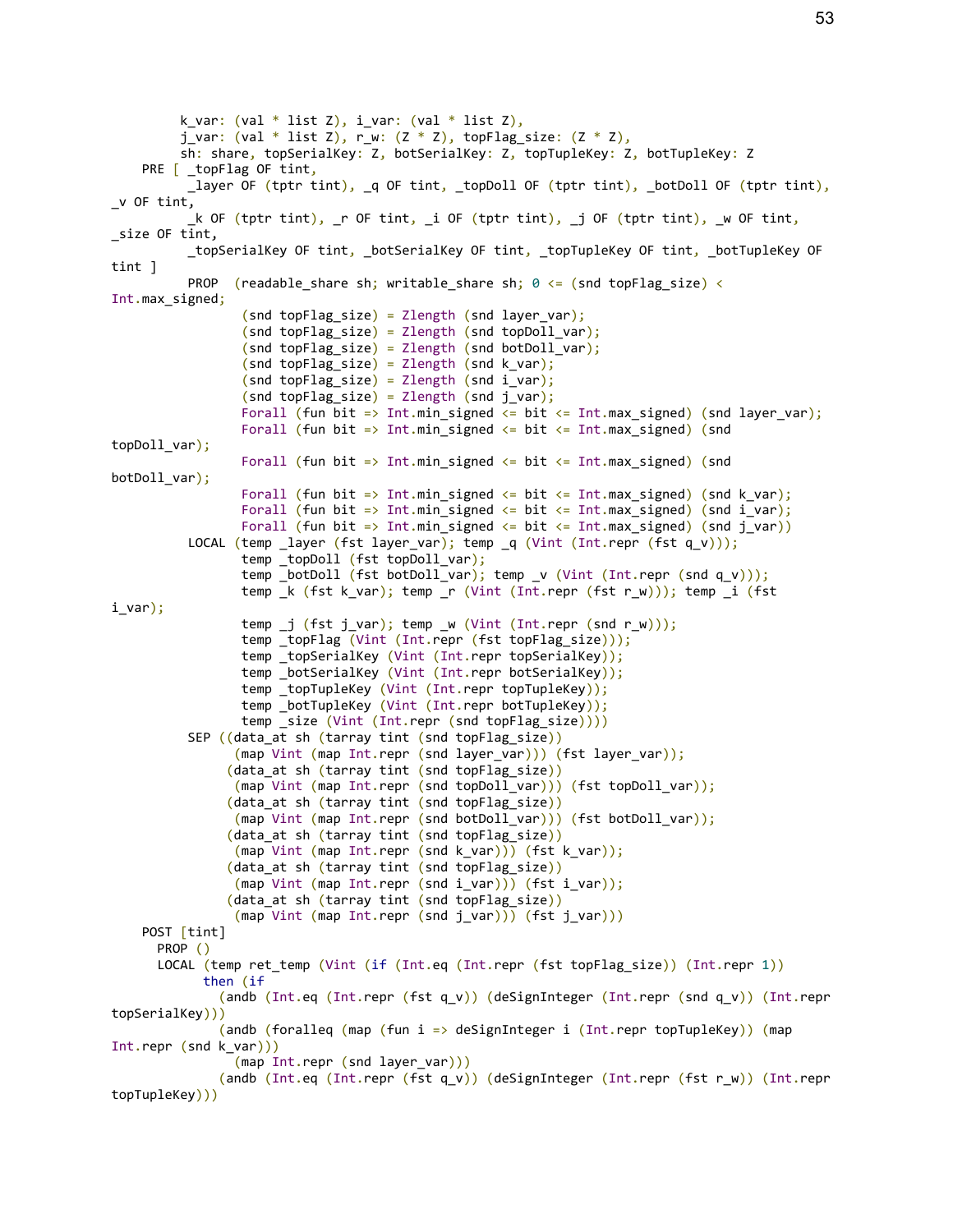(andb (foralleq (map (fun i => deSignInteger i (Int.repr topTupleKey)) (map Int.repr (snd i var))) (map Int.repr (snd topDoll\_var))) (andb (foralleq (map (fun i => deSignInteger i (Int.repr topTupleKey)) (map Int.repr (snd j\_var))) (map Int.repr (snd botDoll var))) ((Int.eq (Int.repr (snd q\_v)) (deSignInteger (Int.repr (snd r\_w)) (Int.repr topTupleKey))))))))) then  $(Int.repr 1)$  else  $(int.repr 0)$  else (if (andb (Int.eq (Int.repr (fst q\_v)) (deSignInteger (Int.repr (snd q\_v)) (Int.repr botSerialKey))) (andb (foralleq (map (fun i => deSignInteger i (Int.repr botTupleKey)) (map Int.repr (snd k\_var))) (map Int.repr (snd layer\_var))) (andb (Int.eq (Int.repr (fst q\_v)) (deSignInteger (Int.repr (fst r\_w)) (Int.repr botTupleKey))) (andb (foralleq (map (fun i => deSignInteger i (Int.repr botTupleKey)) (map Int.repr (snd i\_var))) (map Int.repr (snd topDoll\_var))) (andb (foralleq (map (fun i => deSignInteger i (Int.repr botTupleKey)) (map Int.repr (snd j\_var))) (map Int.repr (snd botDoll\_var))) ((Int.eq (Int.repr (snd q\_v)) (deSignInteger (Int.repr (snd r\_w)) (Int.repr botTupleKey))))))))) then  $(Int.repr 1) else (Int.repr 0))))$  if (Int.eq (Int.repr (fst topFlag\_size)) (Int.repr 1)) then SEP ((data\_at sh (tarray tint (snd topFlag\_size)) (map Vint (map (fun i => deSignInteger i (Int.repr topTupleKey)) (map Int.repr  $(snd k_lvar)))$  (fst k\_var)); (data\_at sh (tarray tint (snd topFlag\_size)) (map Vint (map Int.repr (snd layer\_var))) (fst layer\_var)); (data at sh (tarray tint (snd topFlag size)) (map Vint (map (fun i => deSignInteger i (Int.repr topTupleKey)) (map Int.repr  $(snd i var)))$  (fst i var)); (data\_at sh (tarray tint (snd topFlag\_size)) (map Vint (map Int.repr (snd topDoll\_var))) (fst topDoll\_var)); (data\_at sh (tarray tint (snd topFlag\_size)) (map Vint (map (fun i => deSignInteger i (Int.repr topTupleKey)) (map Int.repr  $(snd j_lvar)))$  (fst  $j_lvar))$ ; (data\_at sh (tarray tint (snd topFlag\_size)) (map Vint (map Int.repr (snd botDoll\_var))) (fst botDoll\_var))) else SEP ((data\_at sh (tarray tint (snd topFlag\_size)) (map Vint (map (fun i => deSignInteger i (Int.repr botTupleKey)) (map Int.repr  $(snd k var))$ )) (fst k var)); (data\_at sh (tarray tint (snd topFlag\_size)) (map Vint (map Int.repr (snd layer\_var))) (fst layer\_var)); (data\_at sh (tarray tint (snd topFlag\_size)) (map Vint (map (fun i => deSignInteger i (Int.repr botTupleKey)) (map Int.repr  $(snd i_var)))$  (fst i var)); (data at sh (tarray tint (snd topFlag size)) (map Vint (map Int.repr (snd  $topDoll var))$  (fst topDoll var)); (data at sh (tarray tint (snd topFlag size)) (map Vint (map (fun i => deSignInteger i (Int.repr botTupleKey)) (map Int.repr  $(snd \text{ j} var))$ )) (fst j var)); (data\_at sh (tarray tint (snd topFlag\_size)) (map Vint (map Int.repr (snd botDoll\_var))) (fst botDoll\_var))).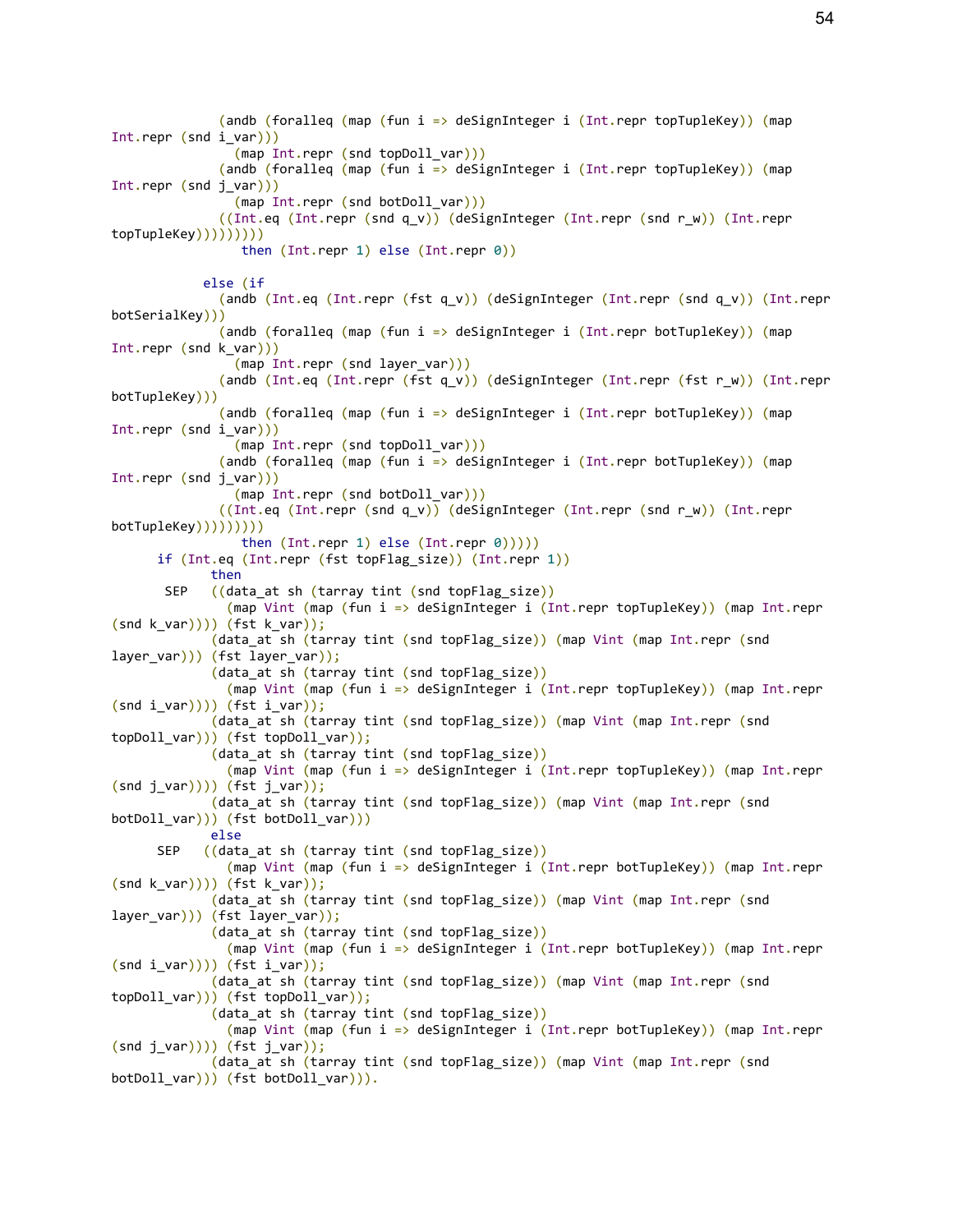Definition main\_spec := DECLARE \_main WITH u : unit PRE [] main\_pre prog u POST [ tint ] main\_post prog u.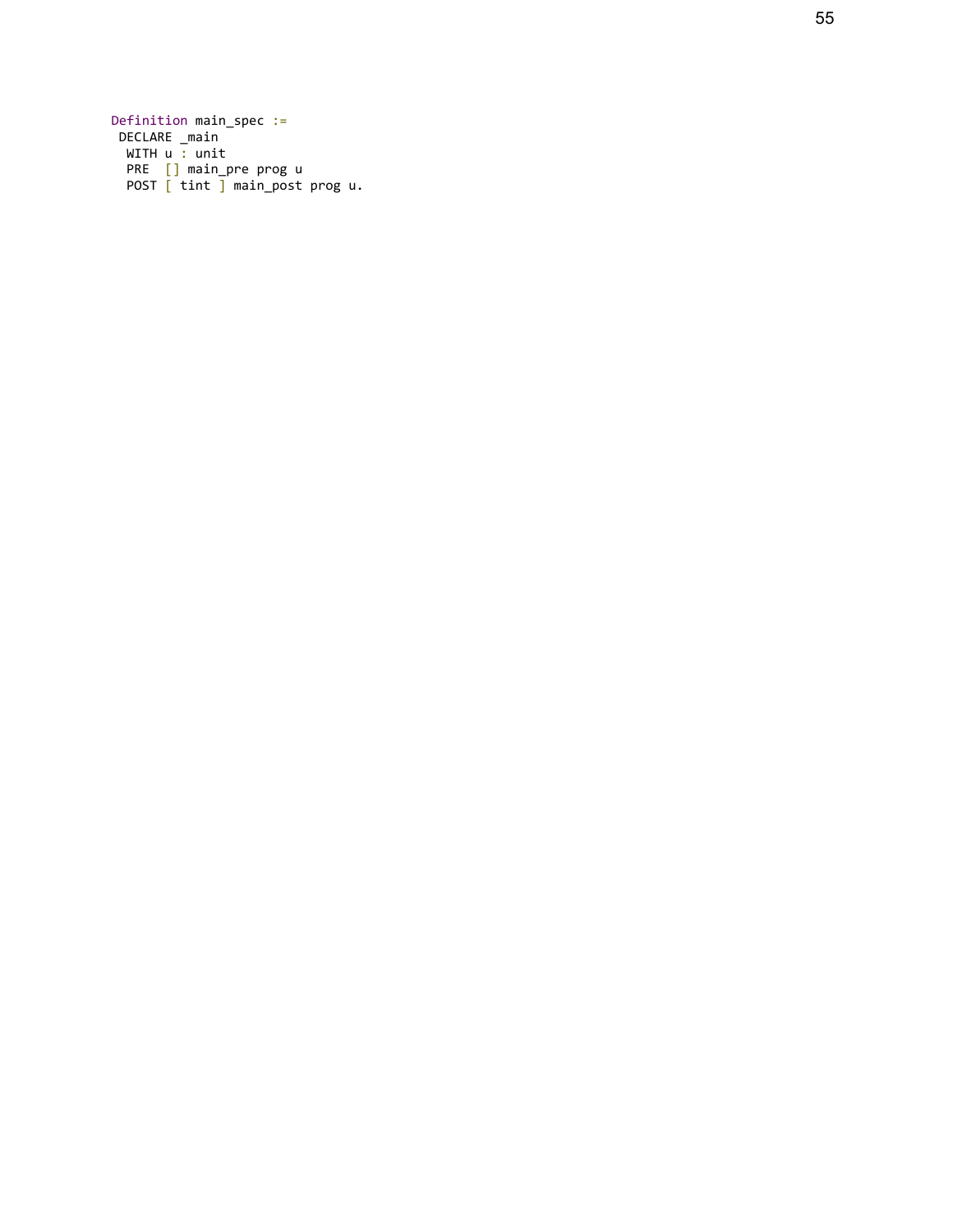## <span id="page-56-0"></span>**References**

[1] : Staub, Julie Ann. "AN ANALYSIS OF CHAUM'S VOTER-VERIFIABLE ELECTION

SCHEME." Thesis. University of Maryland, 2005. Web

[2]: Appel, A. W, Verified software toolchain. In ESOP '11: Proceedings of the 20th European Conference on Programming Languages and Systems, 2011.

[3] : Appel, A.W., "Verification of a Cryptographic Primitive: SHA-256", ACM Transactions on Programming Languages and Systems (TOPLAS), 2015.

[4]: Sandrine Blazy, Zaynah Dargaye, and Xavier Leroy. Formal verification of a C compiler front-end. In Symp. on Formal Methods, pages 460–475, 2006

[5]: D. Chaum. Presentation: Secret-Ballot Receipts: True Voter-Verifiable Elections. DIMACS Workshop on Electronic Voting, 2004. Available at

https://people.csail.mit.edu/rivest/voting/papers/Chaum-SecretBallotReceiptsTrueVoterVerifiable Elections.pdf

[6]. Appel, Andrew W. *Program Logics for Certified Compilers*. New York, NY: Cambridge UP,

2014. *Verified Software Toolchain*. Princeton University, 27 July 2016. Web. 18 May 2017.

http://vst.cs.princeton.edu/download/VC.pdf

[7]. Pierce, Benjamin C. "Software Foundations." *Software Foundations*. University of

Pennsylvania, Spring 2017. Web. 18 May 2017.

<http://www.cis.upenn.edu/~bcpierce/sf/current/index.html>

[8]. *VITA Security Assessment of WINVote Voting Equipment*

<http://www.elections.virginia.gov/WebDocs/VotingEquipReport/WINVote-final.pdf>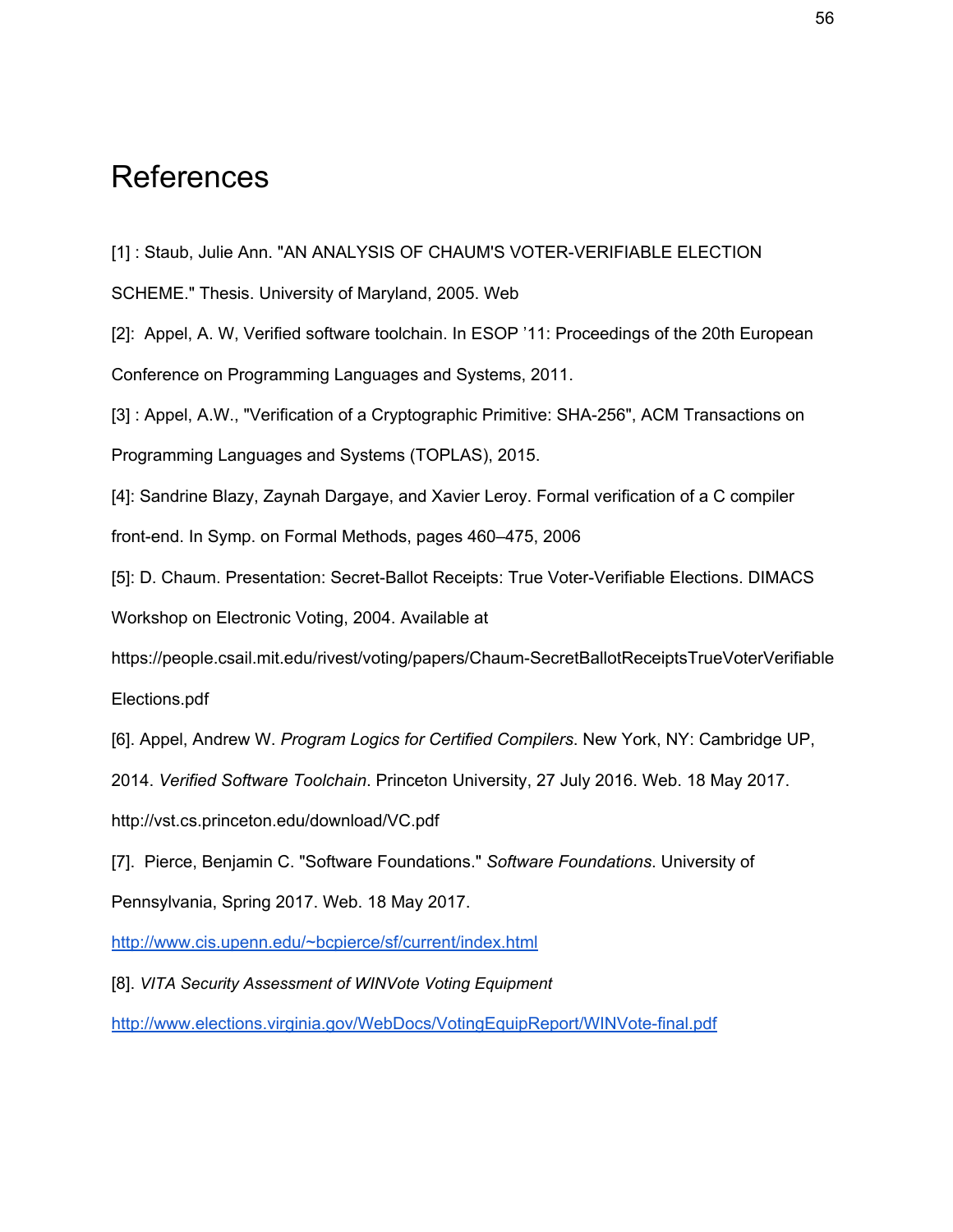[9]. Bruce, Schneier. "The Problem with Electronic Voting Machines." *Blog*. N.p., 10 Nov. 2004.

Web. 18 May 2017. [https://www.schneier.com/blog/archives/2004/11/the\\_problem\\_wit.html](https://www.schneier.com/blog/archives/2004/11/the_problem_wit.html)

[10]. Horwitz, Sari. "More than 30 States Offer Online Voting, but Experts Warn It Isn't Secure." *The Washington Post*. WP Company, 17 May 2016. Web. 18 May 2017.

[11]. Wolchok, Scott, Eric Wustrow, Dawn Isabel, and Alex J. Halderman. "Attacking the

Washington, D.C. Internet Voting System." *Financial Cryptography and Data Security Lecture Notes in Computer Science* (2012): 114-28. Feb. 2012. Web. 18 May 2017.

[12]. Syal, Rajeev. "John Bercow Calls for Online Voting in 2020 General Election." *The Guardian*. Guardian News and Media, 26 Jan. 2015. Web. 18 May 2017.

[13]. M. Naor and A. Shamir, "Visual Cryptography," Proc. Advances in Cryptology (Eurocrypt

94), A. De Santis, ed., LNCS 950, Springer-Verlag, 1995, pp. 1–12.

[14]. Stajano, Frank. *Visual Cryptography Kit*. N.p., n.d. Web. 18 May 2017.

[15]. Ateniese, Giuseppe, Carlo Blundo, Alfredo De Santis, and Douglas R. Stinson. "Extended

Capabilities for Visual Cryptography." *Extended Capabilities for Visual Cryptography - ScienceDirect*.

N.p., 6 Jan. 2001. Web. 18 May 2017.

[16]. B. Lee and K. Kim. Receipt-free Electronic Voting Scheme with a Tamper-

Resistent Randomizer. In ICISC `02, pgs. 405-422, 2002.

[17]. Necula, George C., and Peter Lee. "Proof-Carrying Code." (n.d.): n. pag. Nov. 1996. Web. 18

May 2017. http://www.utdallas.edu/~kxh060100/Papers/necula96.pdf